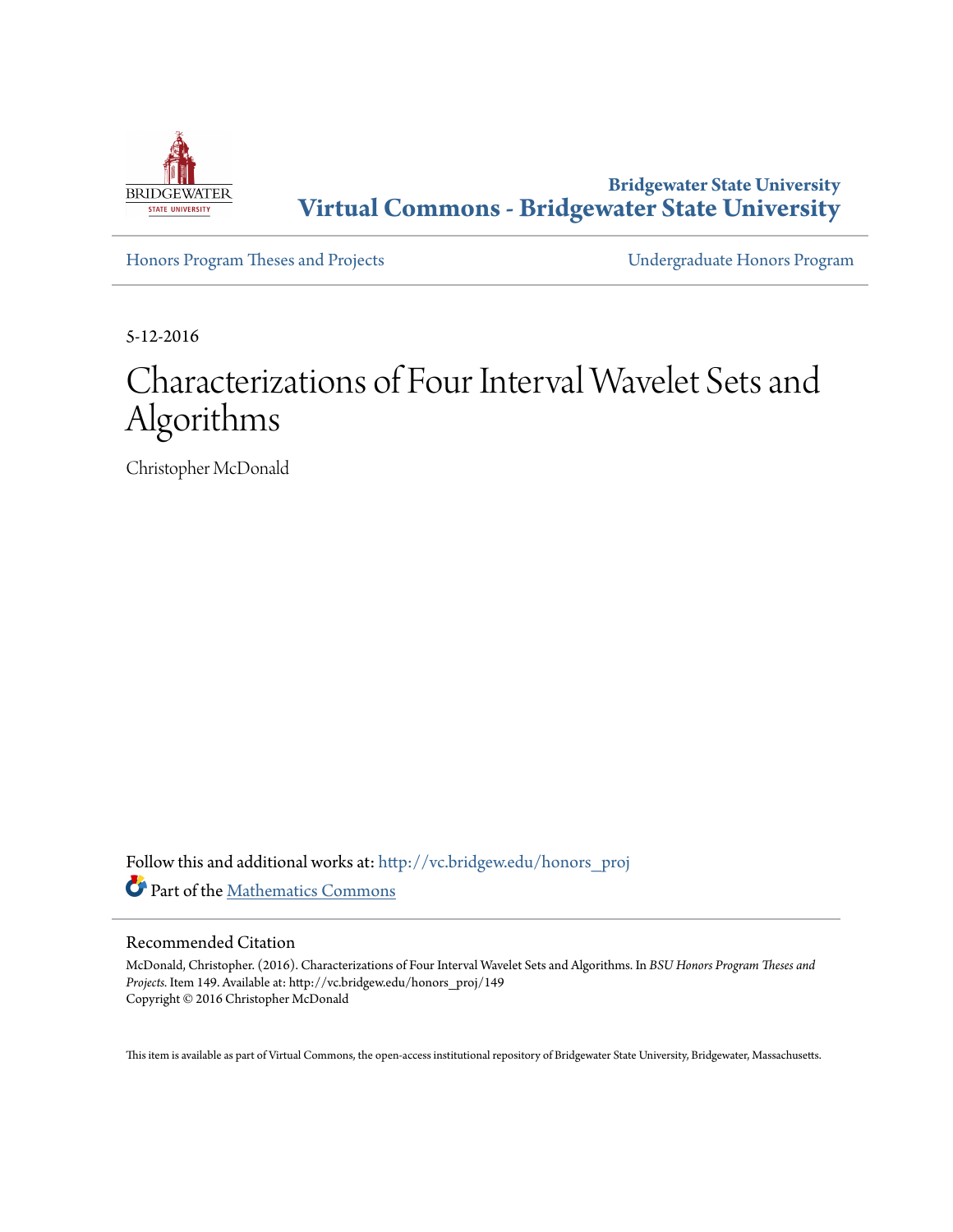Characterizations of Four Interval Wavelet Sets and Algorithms

Christopher McDonald

Submitted in Partial Completion of the Requirements for Departmental Honors in Mathematics

Bridgewater State University

May 12, 2016

Dr. Vignon Oussa, Thesis Director Dr. Ward Heilman, Committee Member Dr. Irina Seceleanu, Committee Member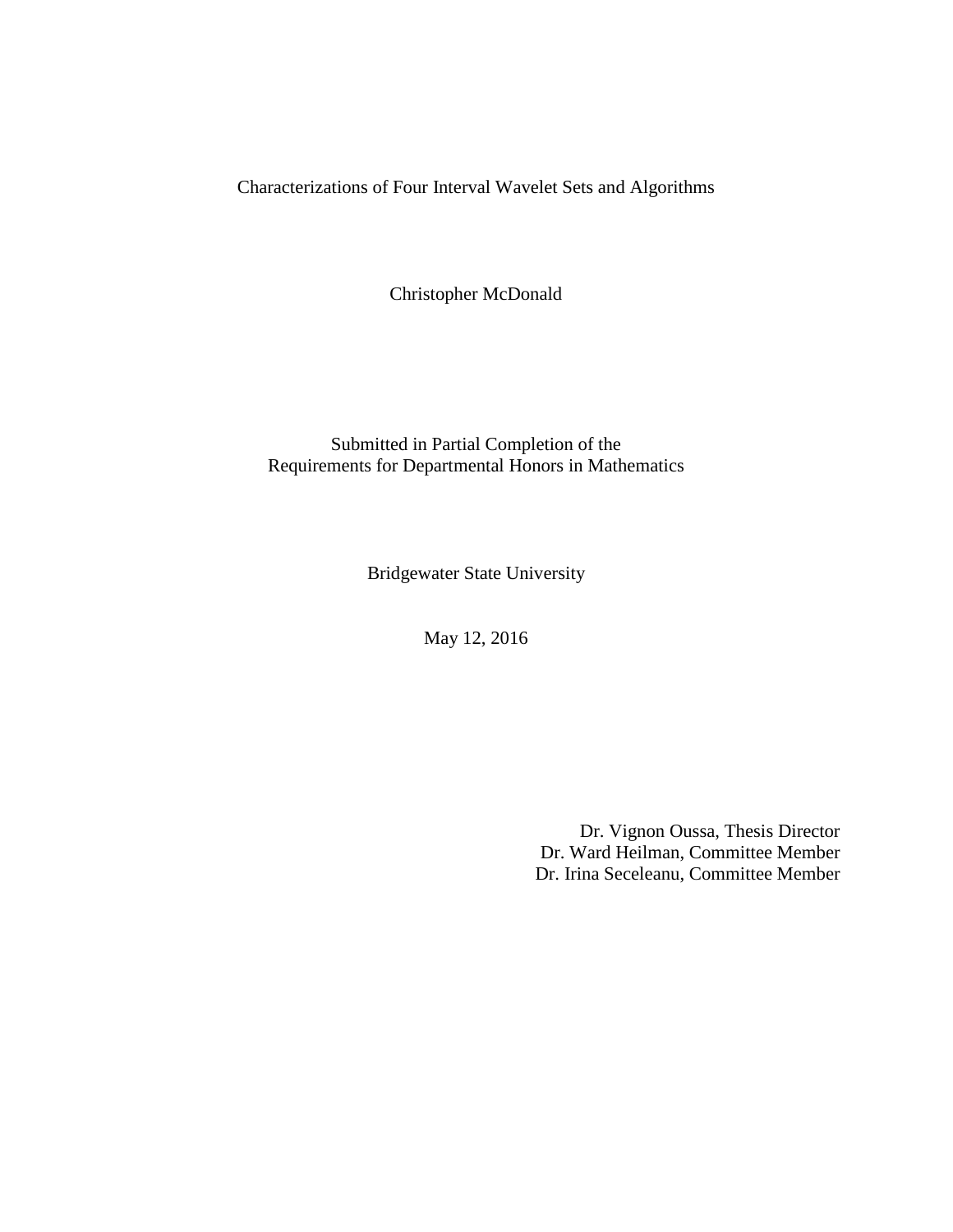# Characterization of Four Interval Wavelet Sets and Algorithms

Christopher McDonald

May 10, 2016

#### Abstract

Wavelets are mathematical tools used to represent signals such as audio files, pictures, videos, and various other types of data. The theory of wavelets has recently attracted attention in Mathematics because of potential in applications. At this point, the field of wavelet theory is fairly mature, and the literature contains a body of techniques which are exploited to design wavelets. One of these techniques relies on the construction of wavelet sets. A wavelet set is a set whose successive translations and dilations partition a line. In practice, wavelet sets are tricky to construct. In fact, there is no known classification of wavelet sets consisting of more than three intervals available in the literature. In the present thesis, we will provide a complete characterization of wavelet sets of four intervals. Additionally, we will present two algorithms which are used to construct wavelet sets of four intervals.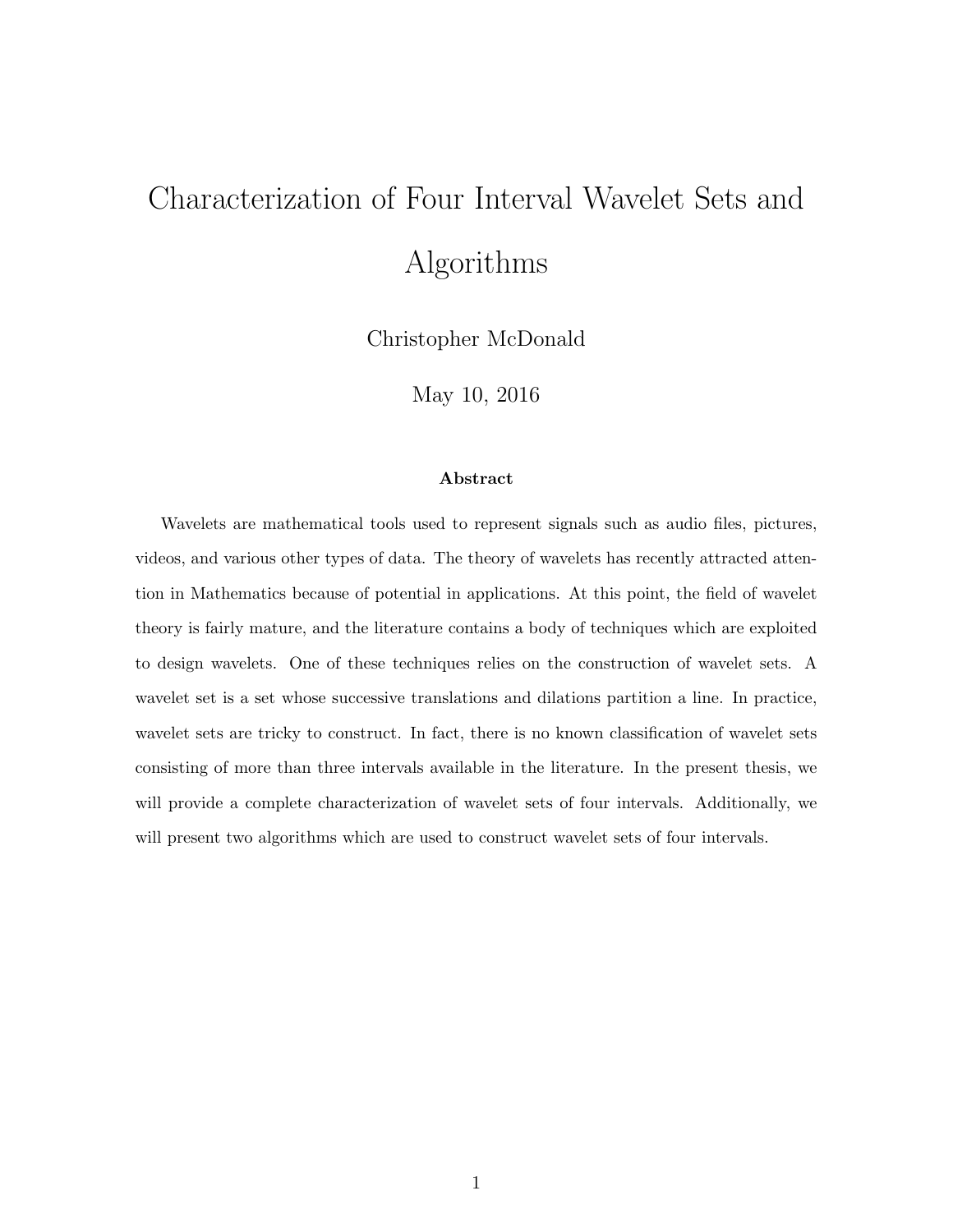## Contents

|              |     | 1 Introduction                                             | 3  |  |  |  |  |  |  |
|--------------|-----|------------------------------------------------------------|----|--|--|--|--|--|--|
| $\mathbf 2$  |     | <b>Wavelet Sets</b>                                        | 5  |  |  |  |  |  |  |
|              | 2.1 |                                                            | 5  |  |  |  |  |  |  |
|              | 2.2 |                                                            | 9  |  |  |  |  |  |  |
|              | 2.3 |                                                            | 15 |  |  |  |  |  |  |
| 3            |     | The Symmetric Case                                         | 19 |  |  |  |  |  |  |
|              | 3.1 |                                                            | 20 |  |  |  |  |  |  |
|              | 3.2 | A Characterization of Four Interval Symmetric Wavelet Sets | 24 |  |  |  |  |  |  |
|              | 3.3 |                                                            | 29 |  |  |  |  |  |  |
|              |     | 3.3.1                                                      | 30 |  |  |  |  |  |  |
| 4 Algorithms |     |                                                            |    |  |  |  |  |  |  |
| 5            |     | Appendix                                                   | 38 |  |  |  |  |  |  |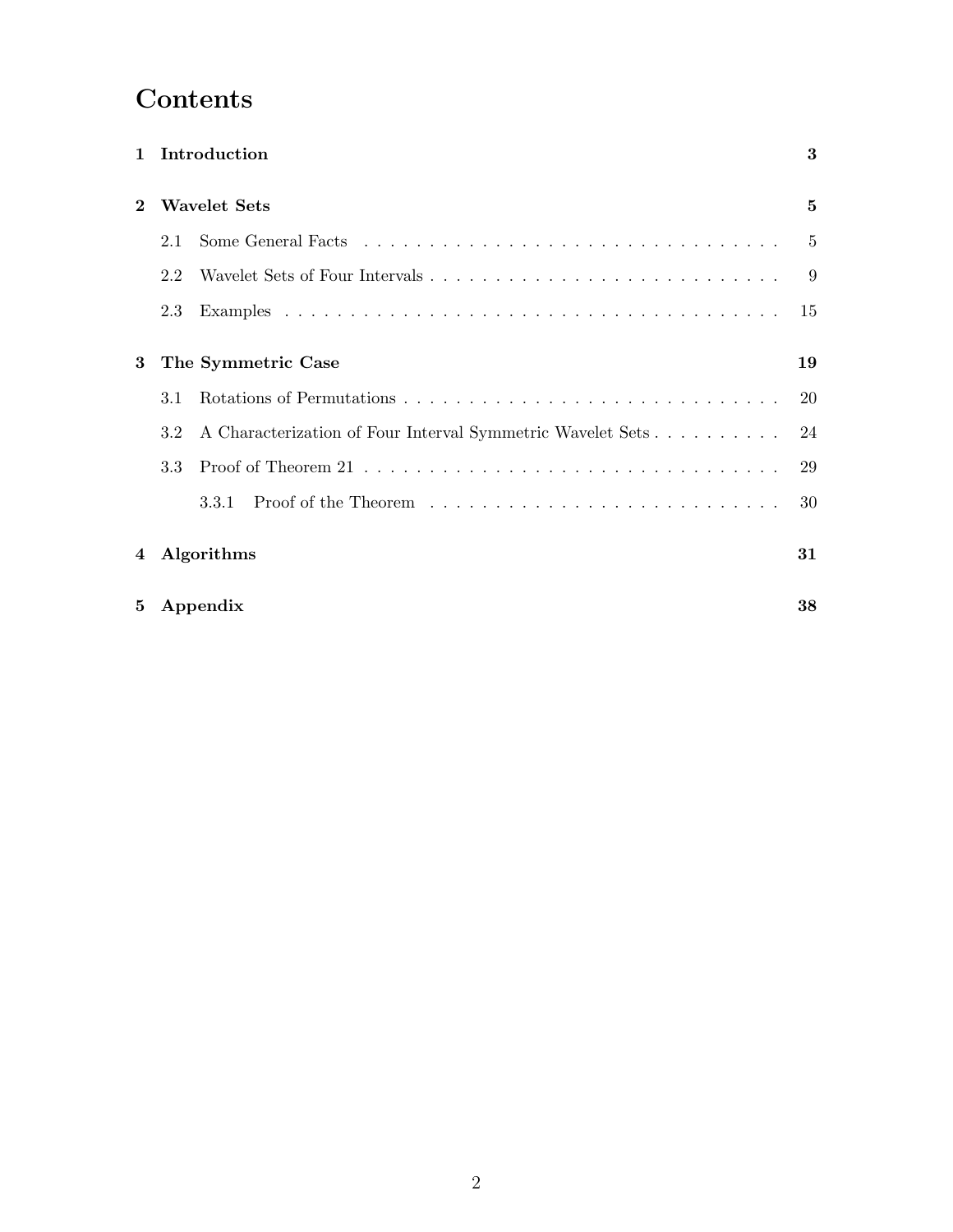## 1 Introduction

Wavelets are mathematical tools which are used to decompose signals into their most basic components. By definition, a signal can be regarded as a physical quantity that carries a specific type of information for communication. As such, wavelets are important tools used in signal transmission and data representation. There are a variety of techniques commonly used to construct wavelets. One very appealing method which has become popular in the last few years relies on the construction of wavelet sets. A wavelet set on  $\mathbb R$  is a set whose successive dilations and translations partition the real line  $[1, 2, 3, 5]$ . A dilation is a transformation which either shrinks or stretches a given set, and a translation is a process by which a given set is moved from one place to another in a rigid motion. To be more precise, let  $x$  be a real number, and let h be a nonzero real number. The transformation  $T_x : \mathbb{R} \to \mathbb{R}$  such that  $T_x(t) = t + x$  is a translation map. Moreover, the map  $D_h : \mathbb{R} \to \mathbb{R}$  defined such that  $D_h(t) = ht$  acts on the real line by dilation. Now, let E be a non-empty subset of the real line. We say that  $E$  is a **translation-tiling** subset of the real line if the collection of sets  $\{T_k(E): k \in \mathbb{Z}\}\$  forms a partition of R. In a similar fashion, we say that E is a **dyadic** dilation-tiling subset of the real line if the collection of sets  $\{D_{2^k}(E) : k \in \mathbb{Z}\}\)$  is a partition of the real line. Next, a set is a wavelet set if it is a translation-tiling subset as well as a dyadic dilation-tiling subset of the real line. In practice, it is not hard to construct a set which partitions a line by translations. For example, any unit interval is a translation-tiling subset of  $\mathbb R$ . It is also fairly easy to construct sets which partition  $\mathbb R$  by dilations. For example, given real numbers  $a, b$  satisfying  $a < 0 < b$ , the set  $\left[a, \frac{a}{2}\right]$ 2  $\bigcup$  ∪  $\left[\frac{b}{2}\right]$  $(\frac{b}{2}, b)$  is a dyadic dilation-tiling of the real line. We observe that it is not possible for a unit interval to be a wavelet set because it does not satisfy the dilation-tiling condition. Moreover, it is not true that for any given real numbers  $a < 0 < b$  the set  $\left[a, \frac{a}{a}\right]$ 2  $\bigcup$   $\bigcup$   $\frac{b}{2}$  $(\frac{b}{2}, b)$  is a wavelet set. However, when  $a = -1$  and  $b = 1$  we obtain the simplest example of a wavelet set known as the **Shannon-wavelet set**, which is described as follows:

$$
\left[-1, -\frac{1}{2}\right) \cup \left[\frac{1}{2}, 1\right).
$$

This set was named after Claude Shannon because it plays a central role in Shannon sampling theory for bandlimited spaces. Next, it is not very difficult to verify that the collections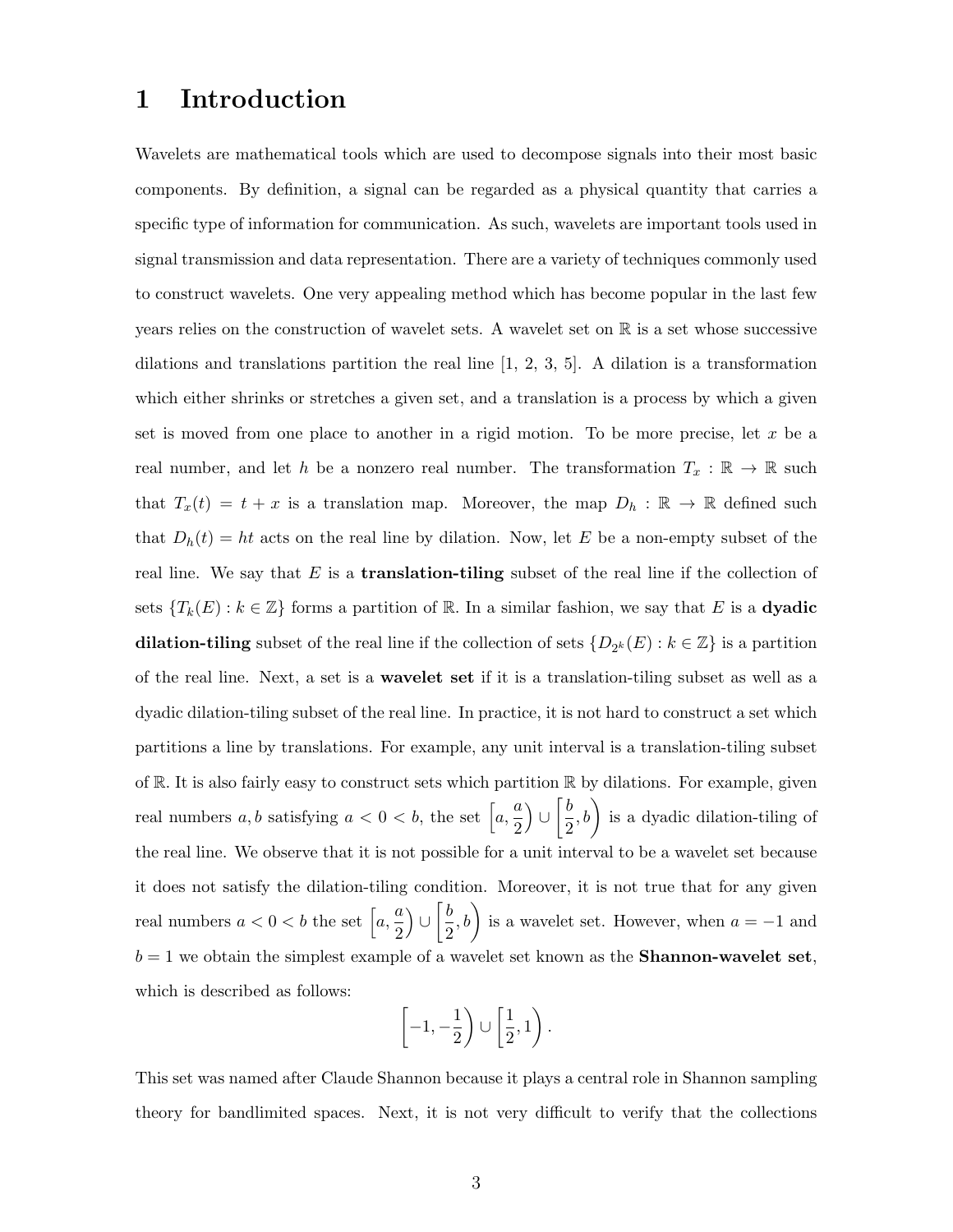$\left\{ \left[ -1 + k, -\frac{1}{2} + k \right) \cup \left[ \frac{1}{2} + k, 1 + k \right) : k \in \mathbb{Z} \right\}$  and

$$
\left\{ \left[ -2^j, -\frac{2^j}{2} \right) \cup \left[ \frac{2^j}{2}, 2^j \right) : j \in \mathbb{Z} \right\}
$$

are two distinct partitions of the real line. The Shannon wavelet set is not the only wavelet set which is comprised of two intervals. In fact in the subsequent paragraphs, we will provide a complete descriptions of all two interval wavelet set.

Let now suppose that  $\mathbf{W} = [a, b) \cup [c, d)$  is a wavelet set of two intervals where  $a$  <  $b < 0 < c < d$ . Since the integral translates of W produce a tiling of the real line, the following hold true:  $(d - c) + (b - a) = 1$ . Moreover, there exists an integer k such that  $[a + k, b + k) \cup [c, d) = [u, u + 1)$  where u is a real number. Next, since the collection of dyadic dilations of W must also tile the real line, it immediately follows that there exist integers  $j_1$  and  $j_2$  such that

$$
[2^{j_1}a, 2^{j_1}b) = \left[-1, -\frac{1}{2}\right) \text{ and } [2^{j_2}c, 2^{j_2}d) = \left[\frac{1}{2}, 1\right).
$$

Combining all the observations above we obtain the following system of equations

$$
\begin{cases}\n(d-c) + (b-a) = 1 \\
a + k = u \\
b + k = c \\
d = u + 1 \\
a = 2b \\
d = 2c\n\end{cases}
$$

where  $b < 0$  and  $c > 0$ . Solving the above system of equations together with the restrictions imposed on the variables  $b, c$  we obtain

$$
a = 2b, c = 1 + b, d = 2 + 2b, u = 1 + 2b, k = 1
$$
 and  $b \in (-1, 0)$ .

Thus W is a two interval wavelet set if and only if there is a real number  $b \in (-1,0)$  such that  $\mathbf{W} = \mathbf{W}_b = [2b, b) \cup [1 + b, 2 + 2b)$ . This complete description of two interval wavelet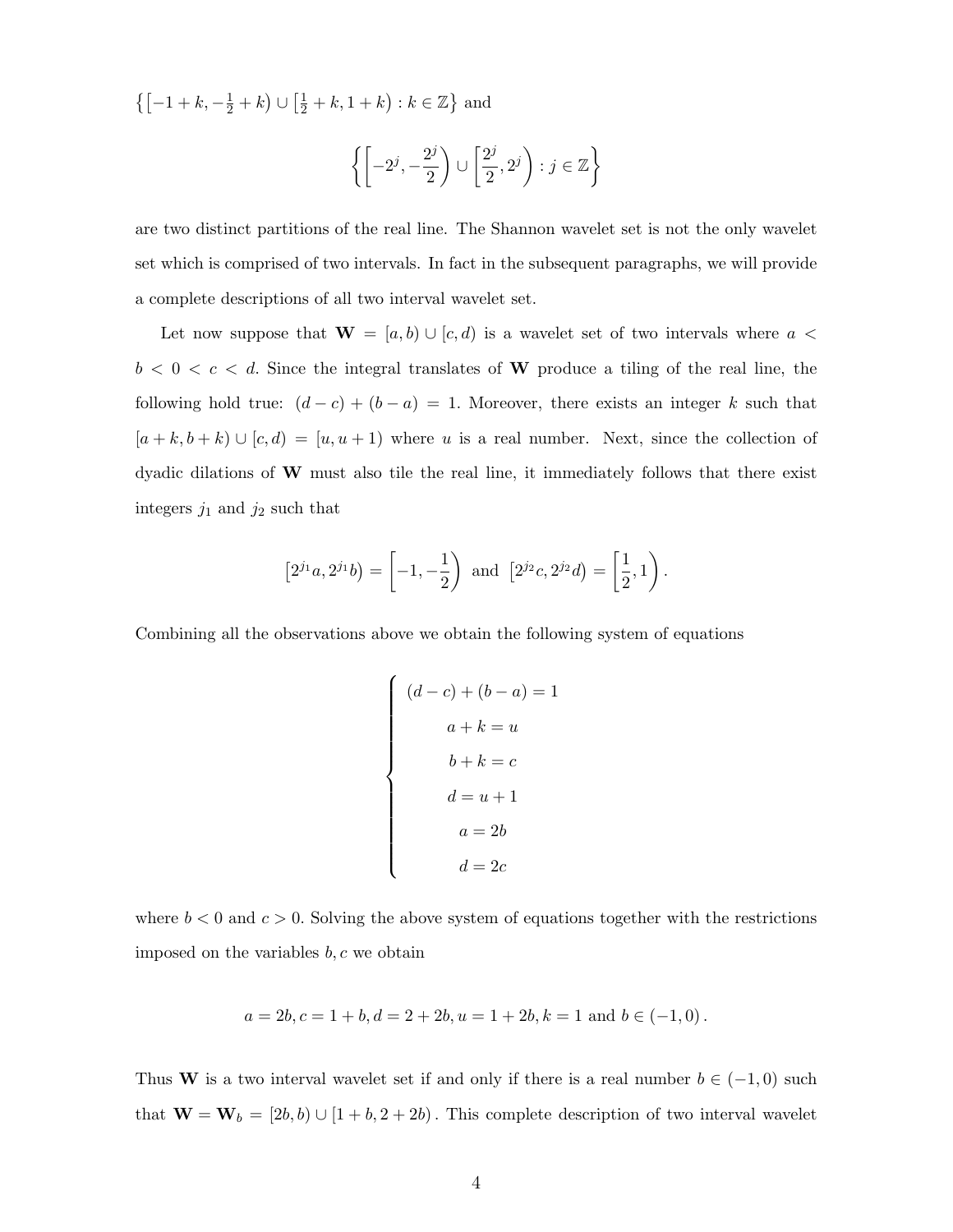sets has been obtained by M. Bownik and K. Hoover (see Theorem 7.1 [1]). The authors of [1] also gave a complete description of three interval wavelet sets. It is worth pointing out that the case of three intervals is considerably more complicated than the case of wavelet sets consisting of two intervals. To the best of our knowledge, there is no classification of four interval wavelet sets available in the literature. As such, the chief objective of the present thesis is to undertake a thorough and careful investigation of four interval wavelet sets. In Section 2 we provide a rigorous definition of wavelet sets, and we prove several important properties enjoyed by wavelet sets. This section also contains a complete description of wavelet sets of four intervals. Our results show that the case of four interval wavelet sets is much more complex than the three interval case [1]. We also pay a special attention to symmetric wavelet sets (wavelet sets which are up to boundary points invariant under multiplication by −1). A complete parametrization of symmetric wavelet sets of four intervals is presented in the third section of this work. Finally, we introduce two algorithms which can be exploited to create wavelet sets in the fourth section. We have implemented one of these algorithms in Mathematica. An output of our program is contained in the appendix of the thesis.

## 2 Wavelet Sets

### 2.1 Some General Facts

Let  $W$  be a set of real numbers. We say that  $W$  is a wavelet set if and only if the collection of sets  $\{W + k : k \in \mathbb{Z}\}\)$  forms a partition of the real line, and the collection  $\{2^jW : j \in \mathbb{Z}\}\$ partitions R as well. In other words, a wavelet set is a set which tiles the real line by both integral translations and dyadic dilations. Let  $E$  be a subset of real numbers. We define the indicator function of the set E as

$$
\chi_{\mathbf{E}}(x) = \begin{cases} 1 & \text{if } x \in \mathbf{E} \\ 0 & \text{if } x \notin \mathbf{E} \end{cases}
$$

From the preceding definition, it is easy to see that  $W$  is a wavelet set if and only if the following holds true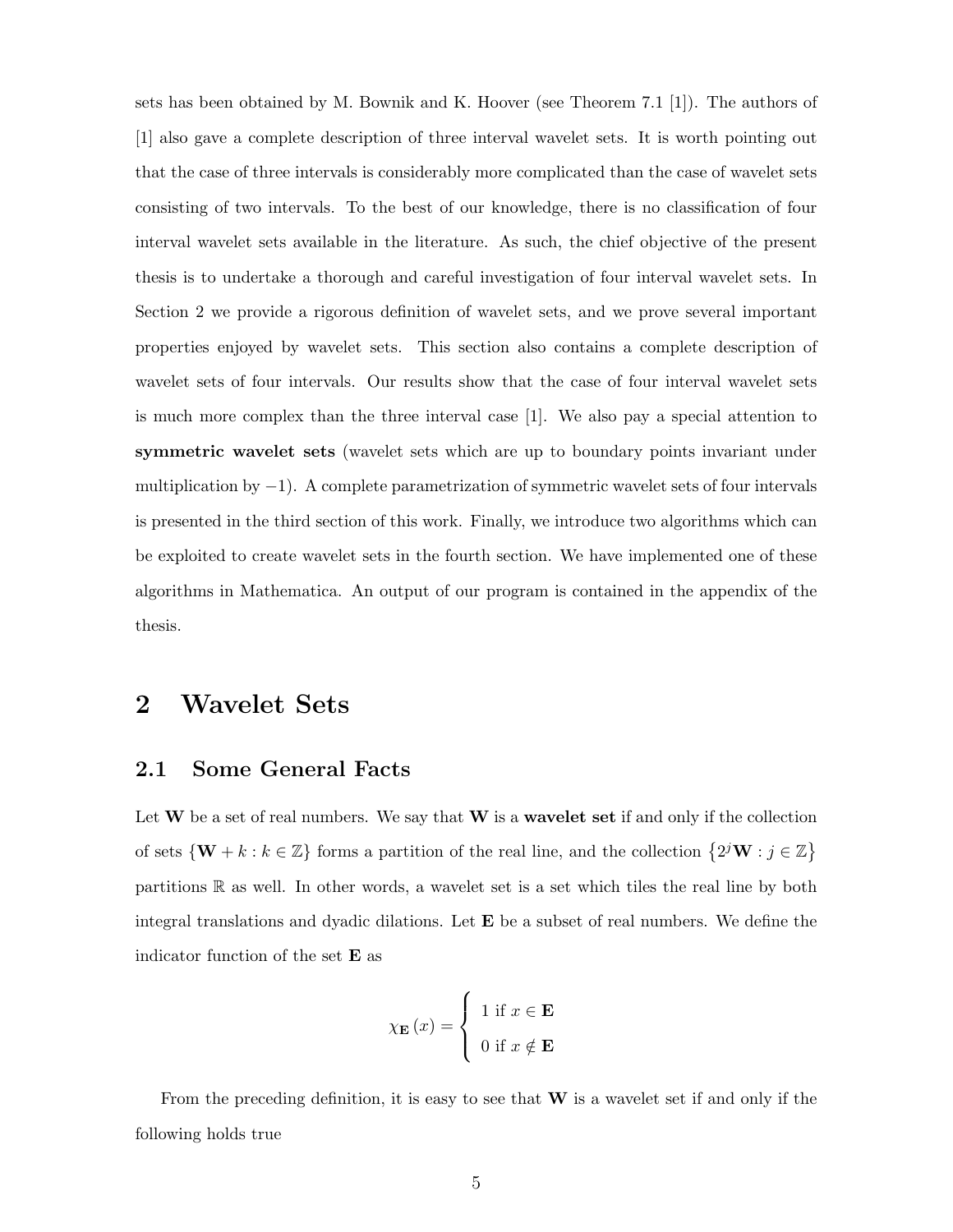- $\sum_{k\in\mathbb{Z}} \chi_{\mathbf{W}}(x+k) = 1$  for all  $x \in \mathbb{R}$
- $\sum_{j\in\mathbb{Z}}\chi_{\mathbf{W}}(2^jx)=1$  for all  $x\in\mathbb{R}$ .

Appealing to the characterization above, we will derive several important properties of wavelet sets.

**Definition 1** Let  $\mathbf{E}$  be the union of finitely many intervals. The **length** of  $\mathbf{E}$  is denoted Length (**E**) and is computed as follows: Length (**E**) =  $\int_{\mathbf{E}} 1 \, dx$ .

**Proposition 2** Let  $W$  be a wavelet set. Assume that  $W$  is the union of finitely many intervals. Then

- 1.  $0 \notin W$ .
- 2. Length  $(\mathbf{W} \cap (-\infty,0)) > 0$  and Length  $(\mathbf{W} \cap (0,\infty)) > 0$ .
- 3. The length of a wavelet set must be equal to one.
- 4. If **W** is a wavelet set then  $-\mathbf{W} = \{-x : x \in \mathbf{W}\}\)$  is a wavelet set.

**Proof.** For the first part, let us assume by contradiction that  $W$  is a wavelet set, and zero is an element of the wavelet set. Then for  $x = 0$ , the infinite sum  $\sum_{j\in\mathbb{Z}} \chi_{\mathbf{W}}(2^j x)$  is equal to  $\sum_{j\in\mathbb{Z}}\chi_{\mathbf{W}}(2^j0)=\sum_{j\in\mathbb{Z}}\chi_{\mathbf{W}}(0)$ . Next, since it is assumed that 0 is in the wavelet set, it must be the case that  $\chi_{\mathbf{W}}(0) = 1$ , and it follows that the series below  $\sum_{j\in\mathbb{Z}}\chi_{\mathbf{W}}(0) = \sum_{j\in\mathbb{Z}}1$ is divergent. This contradicts the fact that W is a wavelet set. For the second part, let us suppose that the wavelet set W is contained in the set  $(0, \infty)$ . In other words, the wavelet set is disjoint from the set of negative real numbers. Since the set of positive real numbers is invariant under multiplication by positive numbers, then it is clear that for any integer  $j$ the set  $2^j$ **W** is contained in  $(0, \infty)$ . As a result,

$$
\left(\bigcup_{j\in\mathbb{Z}}\left(2^j\mathbf{W}\right)\right)\cap(-\infty,0)
$$

is an empty set. So,  $W$  cannot tile the real line by dilation. Using similar arguments, it is easy to see that if W is a wavelet set then  $W \cap (-\infty, 0)$  must have positive length. For the third part, let us assume by contradiction that the length of  $W$  is greater than one. Clearly,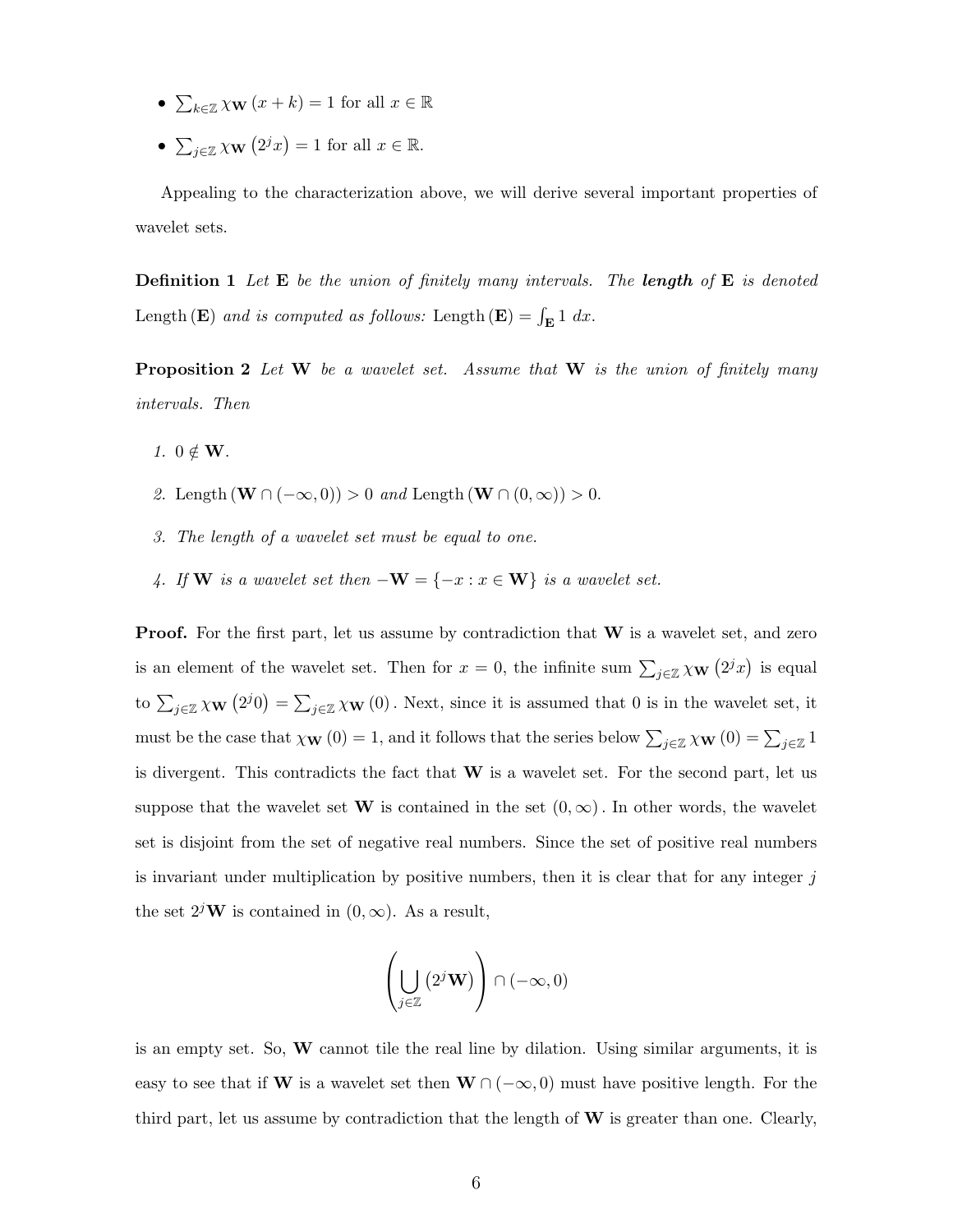$\mathbf{W} \cap (\mathbf{W} + 1)$  is a nonempty set. As such,

$$
\sum_{k \in \mathbb{Z}} \chi_{\mathbf{W}}(x+k) \ge \chi_{\mathbf{W}}(x) + \chi_{\mathbf{W}+1}(x) > 1
$$

violates the facts that W tiles the real line by integral translations. Similarly, if we assume that the length of  $W$  is smaller than one, then it must be the case that

$$
\sum_{k\in\mathbb{Z}}\chi_{\mathbf{W}}\left(x+k\right)<1.
$$

Thus, the length of  $W$  must be equal to one. To prove the last part, let us now suppose that W is a wavelet set. We check that for any given real number  $x$ ,

$$
\sum_{k \in \mathbb{Z}} \chi_{-\mathbf{W}} (x + k) = \sum_{k \in \mathbb{Z}} \chi_{\mathbf{W}} (- (x + k))
$$

$$
= \sum_{k \in \mathbb{Z}} \chi_{\mathbf{W}} (-x - k)
$$

$$
= \sum_{j \in \mathbb{Z}} \chi_{\mathbf{W}} (-x + j)
$$

$$
= 1
$$

and

$$
\sum_{j \in \mathbb{Z}} \chi_{-\mathbf{W}}(2^j x) = \sum_{j \in \mathbb{Z}} \chi_{\mathbf{W}}(-2^j x)
$$

$$
= \sum_{j \in \mathbb{Z}} \chi_{\mathbf{W}}(2^j (-x))
$$

$$
= 1.
$$

So,  $-\mathbf{W}$  is a wavelet set as well.  $\blacksquare$ 

**Definition 3** Let  $E, F, G$  and H be subsets of the real line. We say that  $E, F$  are translation congruent modulo one if there is a bijection  $\phi : E \longrightarrow F$  such that  $\phi(s) - s$  in an integer for every s in E; or equivalently if there is a partition  $\{E_n : n \in \mathbb{Z}\}\$  of E such that  ${E_n + k : k \in \mathbb{Z}}$  is a partition of F. In a similar fashion, we say that G and H are dilation congruent modulo two if there is a bijection  $\tau : G \longrightarrow H$  such that for each s in G there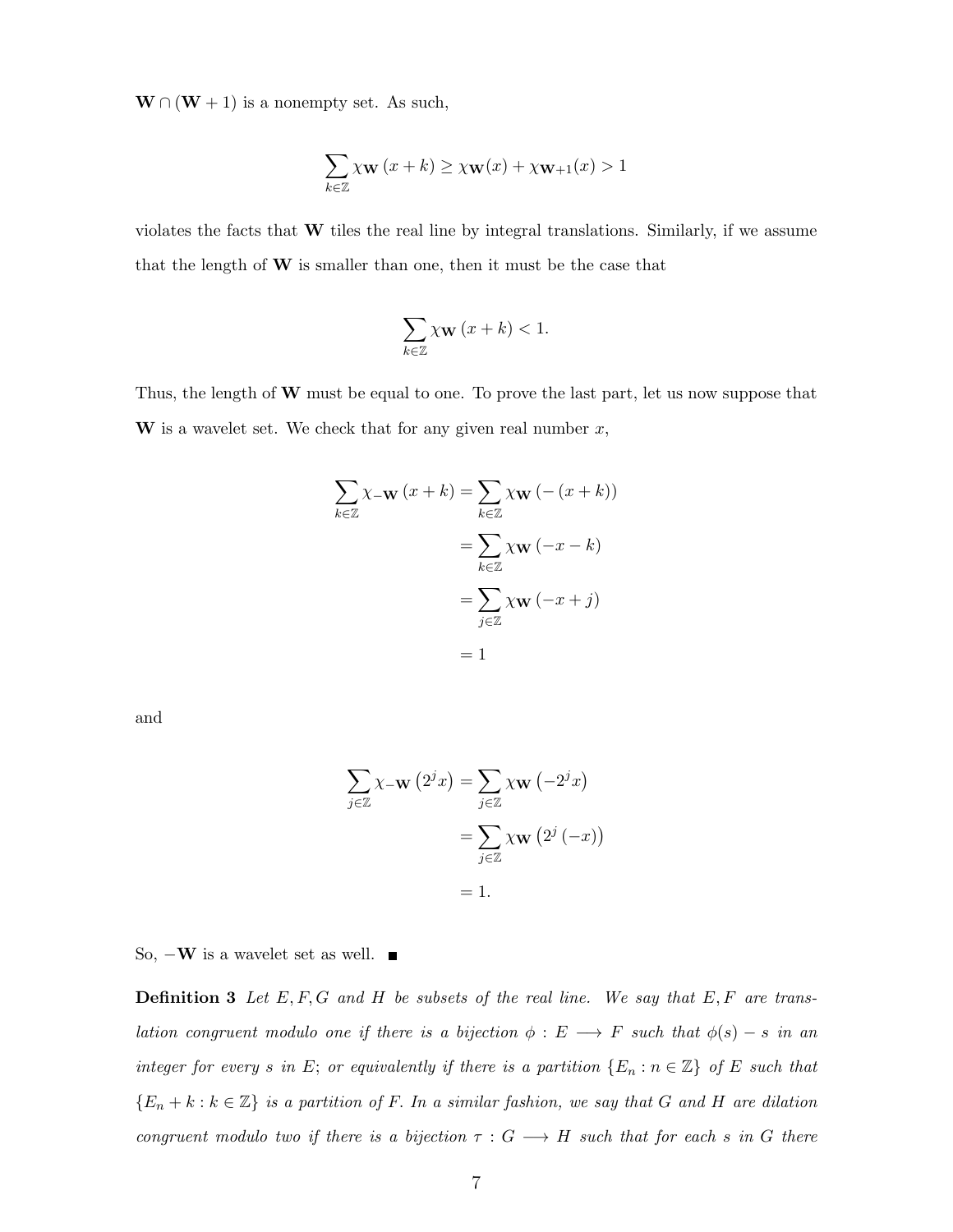is an integer n depending on s such that  $\tau(s) = 2^n s$ ; or equivalently, if there is a partition  $\{G_n : n \in \mathbb{Z}\}\$  such that  $\{2^n G : n \in \mathbb{Z}\}\$  is a partition of H.

The following result is of central importance and is proved in [6], Section 4.5.

**Proposition 4** Let  $W$  be a set of real numbers. Then  $W$  is a wavelet set if and only if  $W$ is both translation congruent modulo one to a unit interval, and dilation congruent modulo two to a set of the type  $[2x, x) \cup [y, 2y)$  for some real numbers  $x, y$  satisfying  $x < 0 < y$ .

Let  $a_1, a_2, \dots, a_{2n-1}, a_{2n}$  be real numbers satisfying  $a_1 < a_2 < a_3 < \dots < a_{2n-1} < a_{2n}$ . Next, we define

$$
\mathbf{W} = \bigcup_{k=0}^{n-1} [a_{2k+1}, a_{2k+2}).
$$

If W is a wavelet set, it is easy to see that there must exist integers  $j_0, j_1, \cdots, j_{n-1}$  such that n $\bigcup_{l}^{n-1}([a_{2k+1}, a_{2k+2}) + j_k) = [u, u + 1)$  for some real number u. Also, it is easy to verify that  $k=0$ <br>there must exist some integers  $\ell_0, \ell_1, \cdots, \ell_{n-1}$  such that

$$
\bigcup_{k=0}^{n-1} \left( 2^{\ell_k} \left[ a_{2k+1}, a_{2k+2} \right) \right) = \left[ 2x, x \right) \cup \left[ y, 2y \right)
$$

where x and y are real numbers satisfying  $x < 0 < y$ . The observations above imply that the collections

$$
C = \{ [a_{2k+1}, a_{2k+2}) + j_k : 0 \le k \le n-1 \},\
$$
  

$$
\mathcal{J} = \{ 2^{\ell_k} [a_{2k+1}, a_{2k+2}) : 0 \le k \le n-1 \}
$$

partition the sets  $[u, u + 1]$  and  $[2x, x) \cup [y, 2y]$  respectively.

Let us consider the collection  $\mathcal C$  as defined above. We observe that, in order to understand how this collection forms a partition of the unit interval  $[u, u + 1]$ , it is not enough to simply list the elements of  $\mathcal C$ . In fact, there must be an ordering of the elements of  $\mathcal C$  which provides  $\mathcal C$  with its tiling property. In order to describe in a very precise way, how the elements of  $\mathcal C$ tile the given unit interval, we shall introduce a refined concept of partition which we coin partition ordered by a permutation.

We recall that the set of all permutations of  $\{1, 2, \dots, n\}$  when endowed with the composition operation forms a group called the symmetric group. The symmetric group is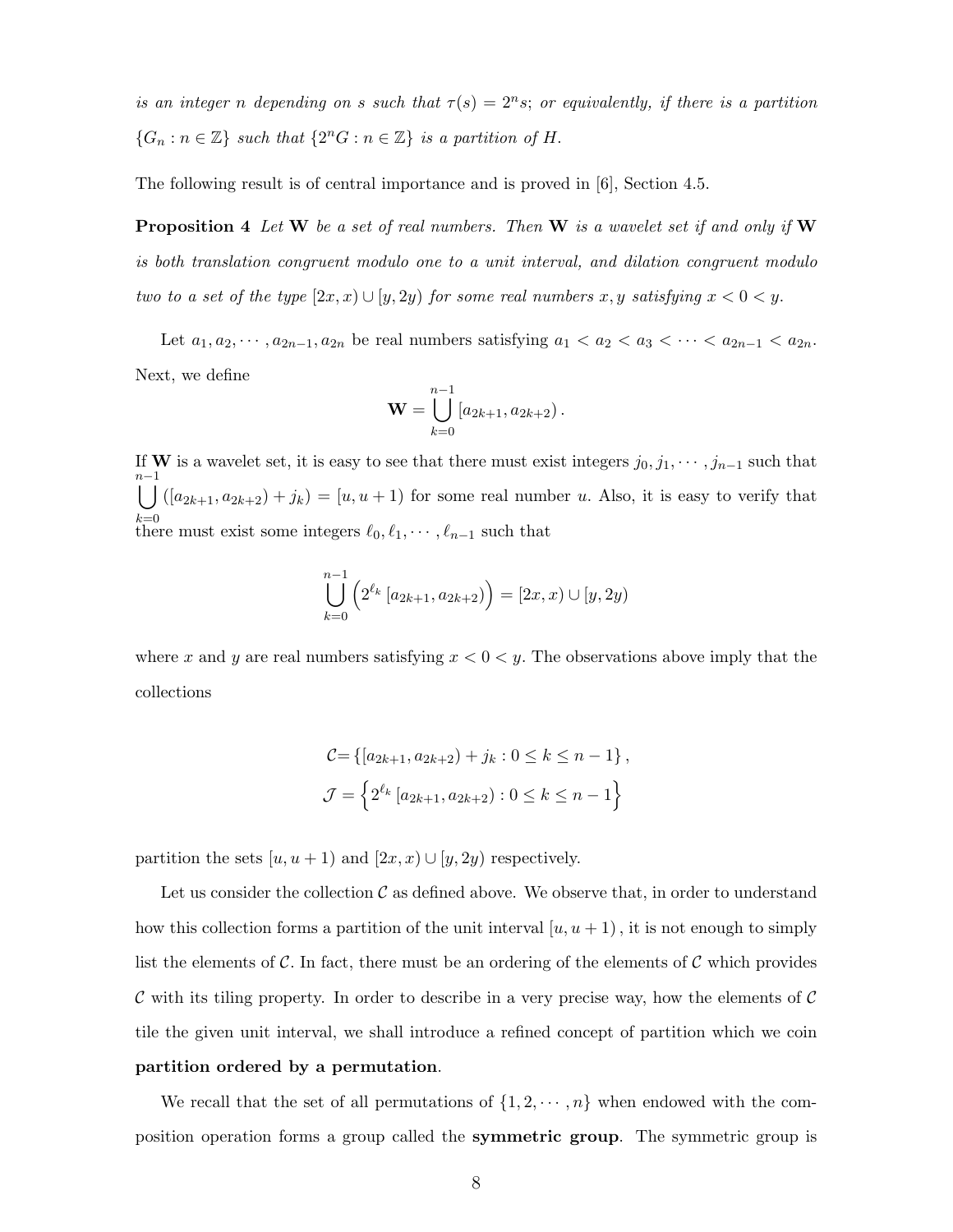commonly denoted  $S_n$ . This concept will play a central role in our results.

**Definition 5** Let  $\{A_1, A_2, \dots, A_n\}$  be a partition of a given set  $A \subseteq \mathbb{R}$ . If f is a permutation map  $f: \{1, 2, \cdots, n\} \rightarrow \{1, 2, \cdots, n\}$  for the set  $\{1, 2, \cdots, n\}$  such that

$$
\begin{cases}\n\inf A_{f(1)} = \inf A \\
\sup A_{f(1)} = \inf A_{f(2)} \\
\sup A_{f(2)} = \inf A_{f(3)} \\
\vdots \\
\sup A_{f(n-1)} = \inf A_{f(n)} \\
\sup A_{f(n)} = \sup A\n\end{cases}
$$

then we say that the n-tuple  $(A_{f(1)}, A_{f(2)}, \cdots, A_{f(n)})$  is an f-ordered partition of A or a partition of A ordered by the permutation f.

**Example 6** Let  $A = [0, 1)$ . Put

$$
A_1 = \left[\frac{1}{2}, 1\right), A_2 = \left[0, \frac{1}{4}\right), A_3 = \left[\frac{1}{4}, \frac{1}{2}\right).
$$

Observe that the collection  $\{\frac{1}{2}\}$  $(\frac{1}{2},1)$ ,  $[0,\frac{1}{4}]$  $\frac{1}{4}$ ),  $\left[\frac{1}{4}\right]$  $\frac{1}{4}, \frac{1}{2}$  $\{\frac{1}{2}\}\}$  is a partition of the set A. On one hand, we notice that  $(A_1, A_2, A_3) = \begin{pmatrix} \frac{1}{2} \end{pmatrix}$  $(\frac{1}{2}, 1), [0, \frac{1}{4}]$  $\frac{1}{4}$ ),  $\left[\frac{1}{4}\right]$  $\frac{1}{4}, \frac{1}{2}$  $(\frac{1}{2})$  is **not** an identity-ordered partition of A. On the other, letting f be the permutation map described by  $f(1) = 2, f(2) = 3$  and  $f(3) = 1$ , it is clear that the triple

$$
(A_{f(1)}, A_{f(2)}, A_{f(3)}) = (A_2, A_3, A_1) = \left( \left[ 0, \frac{1}{4} \right), \left[ \frac{1}{4}, \frac{1}{2} \right), \left[ \frac{1}{2}, 1 \right) \right)
$$

an f-ordered partition of A.

**Remark 7** In general, given a permutation f such that  $f(k) = a_k$ , we shall conveniently use the notation  $(a_1, a_2, \dots, a_n)$  when we refer to f.

### 2.2 Wavelet Sets of Four Intervals

**Definition 8** Let i, j be two natural numbers less than four satisfying the condition  $i+j=4$ . We say that W has the  $(i, j)$  configuration if the set  $W∩(0, ∞)$  consists of exactly i intervals.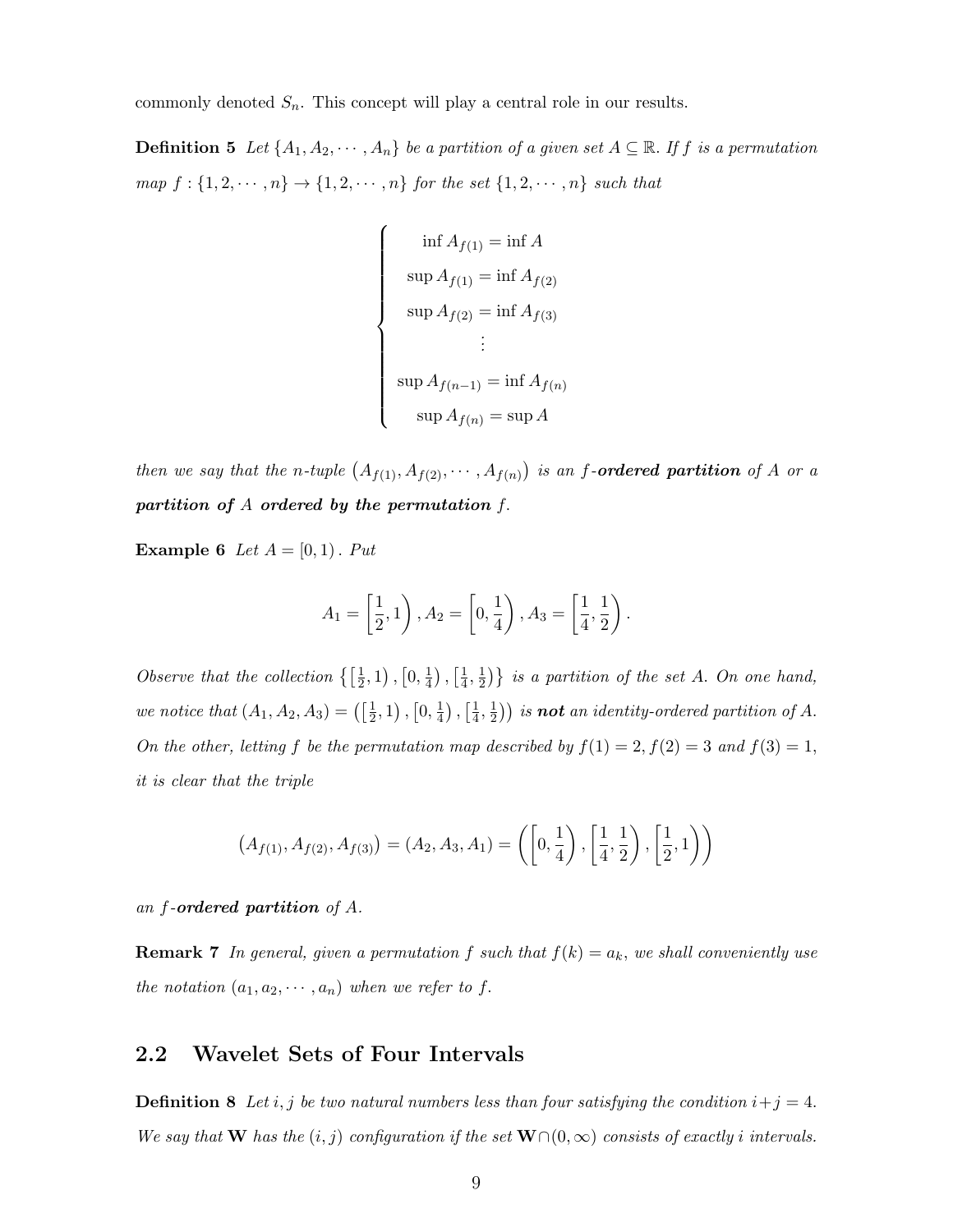From the definition above, it is clear that a four interval wavelet set can only have three configurations. It either has a  $(2, 2)$  configuration or a  $(3, 1)$  configuration or a  $(1, 3)$  configuration. Let us now fix our notation. Put

$$
X_1 = [a_1, a_2), X_2 = [a_3, a_4),
$$
  

$$
X_3 = [a_5, a_6), X_4 = [a_7, a_8)
$$

and let  $S_4$  be the set of all permutation maps of the finite set  $\{1, 2, 3, 4\}$ .

• Assume that  $a_1 < a_2 < a_3 < a_4 < 0 < a_5 < a_6 < a_7 < a_8$ . If there exist a permutation  $f \in S_4,$  and a real number  $u$  such that the quadruple

$$
(X_{f(1)} + k_1, X_{f(2)}, X_{f(3)} + k_2, X_{f(4)} + k_3)
$$

is an f-ordered partition of the unit interval  $[u, u + 1]$  and if there exist integers  $p_1, p_2$  such that

$$
2^{p_1}a_3 = a_2, 2^{p_1}a_4 = \frac{a_1}{2}
$$

$$
2^{p_2}a_6 = a_7 2^{p_2}a_5 = \frac{a_8}{2}
$$

then we say that the set  $\mathbf{W} = [a_1, a_2) \cup [a_3, a_4) \cup [a_5, a_6) \cup [a_7, a_8)$  is a  $(2, 2)$ -wavelet set ordered by  $f$ . Fixing an element  $f$  of  $S_4$ , such that the quadruple consist- $\text{ing of } [a_{2(f(1))-1} + k_1, a_{2f(1)} + k_1], [a_{2(f(2))-1}, a_{2f(2)})$ ,  $[a_{2(f(3))-1} + k_2, a_{2f(3)} + k_2]$  and  $[a_{2(f(4))-1}+k_3,a_{2f(4)}+k_3)$  is an f-ordered partition for the interval  $[u,u+1)$ , then it must be the case that

$$
\bigcup_{k=1}^{4} [a_{2(f(k))-1}, a_{2f(k)}) = [u, u+1)
$$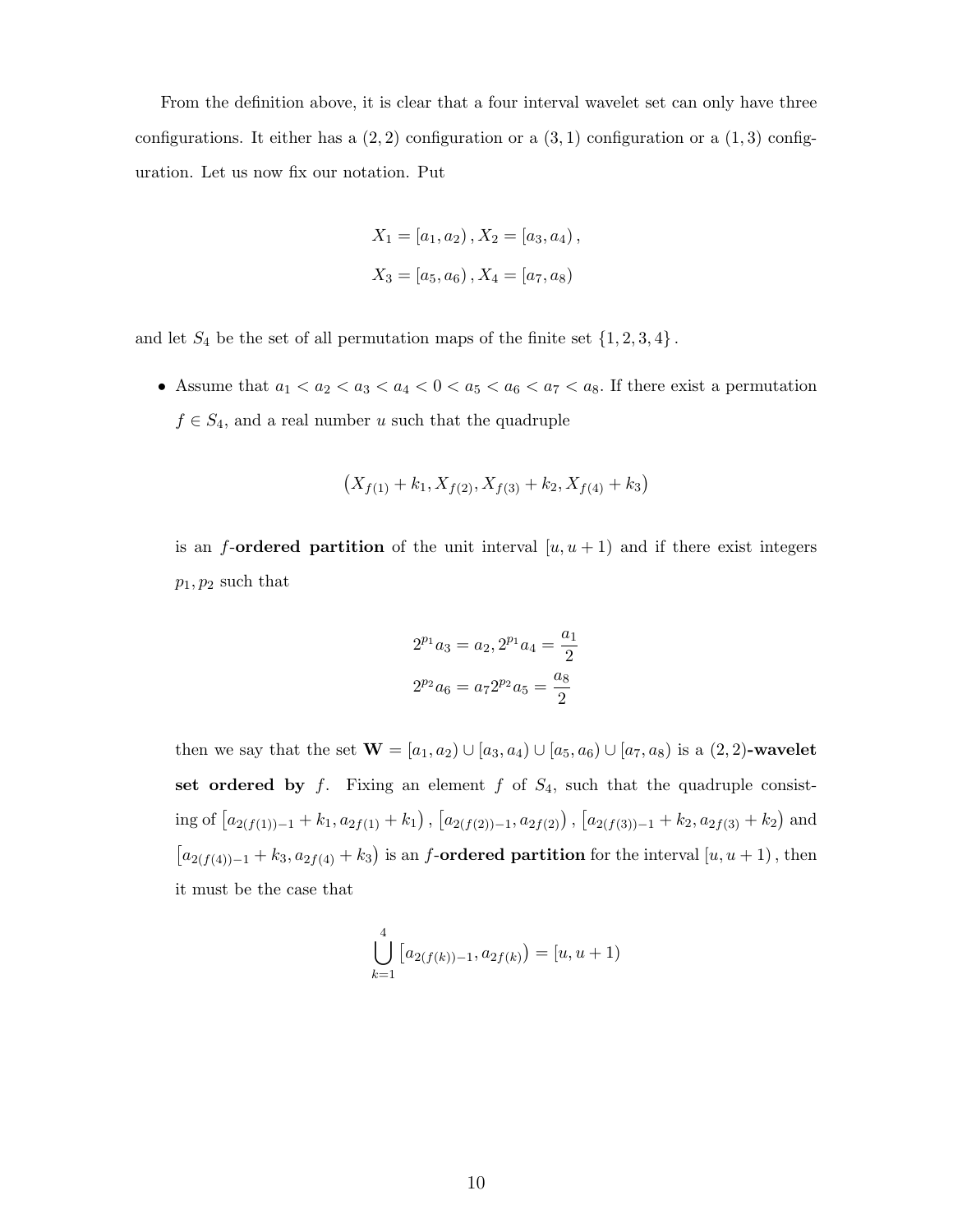and

$$
\begin{cases}\na_{2(f(1))-1} + k_1 = u \\
a_{2f(1)} + k_1 = a_{2(f(2))-1} \\
a_{2(f(3))-1} + k_2 = a_{2f(2)} \\
a_{2(f(4))-1} + k_3 = a_{2f(3)} + k_2 \\
a_{2f(4)} + k_3 = u + 1\n\end{cases}
$$

 $\bullet\,$  Given real numbers  $a_1, a_2, \cdots, a_8$  satisfying  $a_1 < a_2 < a_3 < a_4 < a_5 < a_6 < 0 < a_7 < a_9$  $a_8$ , if there exist a permutation  $f \in S_4$ , integers  $k_1, k_2, k_3$  and a real number u such that the quadruple  $(X_{f(1)} + k_1, X_{f(2)}, X_{f(3)} + k_2, X_{f(4)} + k_3)$  is an f-ordered partition of the unit interval  $[u, u + 1]$  and if additionally there exist integers  $p_1, p_2$  such that either

$$
2a_7 = a_8, 2^{p_1}a_5 = a_4, 2^{p_2}a_2 = a_3, 2^{p_1+1}a_6 = 2^{p_2}a_1
$$

or

$$
2a_7 = a_8, 2^{p_1}a_5 = a_2, 2^{p_2}a_4 = a_1, 2^{p_1+1}a_6 = 2^{p_2}a_3
$$

holds true, then we say that the set

$$
\mathbf{W} = [a_1, a_2) \cup [a_3, a_4) \cup [a_5, a_6) \cup [a_7, a_8)
$$

is a  $(3,1)$ -wavelet set ordered by f. Fixing an element f of  $S_4$  such that the quadruple

$$
([a_{2(f(1))-1}+k_1,a_{2f(1)}+k_1),[a_{2(f(2))-1},a_{2f(2)}),[a_{2(f(3))-1}+k_2,a_{2f(3)}+k_2),\\[a_{2(f(4))-1}+k_3,a_{2f(4)}+k_3))
$$

is an f-ordered partition for the interval  $[u, u + 1]$ , it must be the case that

$$
\bigcup_{k=1}^{4} [a_{2(f(k))-1}, a_{2f(k)}) = [u, u+1)
$$

and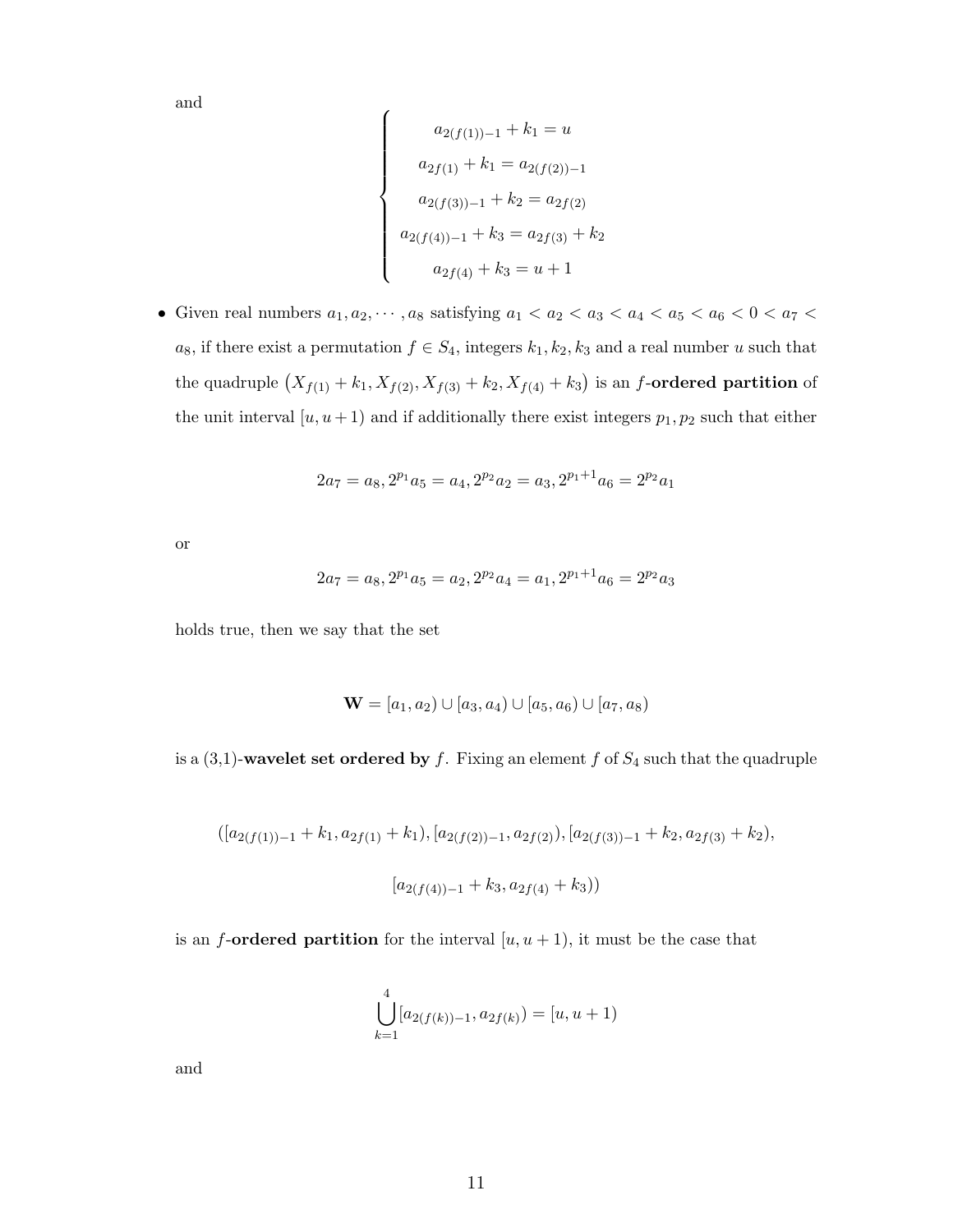$$
\begin{cases}\na_{2(f(1))-1} + k_1 = u \\
a_{2f(1)} + k_1 = a_{2(f(2))-1} \\
a_{2(f(3))-1} + k_2 = a_{2f(2)} \\
a_{2(f(4))-1} + k_3 = a_{2f(3)} + k_2 \\
a_{2f(4)} + k_3 = u + 1\n\end{cases}
$$

.

• Given real number  $a_1, a_2, \cdots a_8$  such that

$$
a_1 < a_2 < 0 < a_3 < a_4 < a_5 < a_6 < a_7 < a_8
$$

if there exist a permutation  $f \in S_4$ , integers  $k_1, k_2, k_3$  and a real number u such that the quadruple  $(X_{f(1)} + k_1, X_{f(2)}, X_{f(3)} + k_2, X_{f(4)} + k_3)$  is an f-ordered partition of the unit interval  $[u, u + 1)$  and if there exist integers  $p_1, p_2$  such that either

$$
2a_2 = a_1, 2^{p_1}a_4 = a_5, 2^{p_2}a_7 = a_6, 2^{p_1+1}a_3 = 2^{p_2}a_8
$$

or

$$
2a_2 = a_1, 2^{p_1}a_4 = a_7, 2^{p_2}a_5 = a_8, 2^{p_1+1}a_3 = 2^{p_2}a_6,
$$

then we say that the set  $\mathbf{W} = [a_1, a_2) \cup [a_3, a_4) \cup [a_5, a_6) \cup [a_7, a_8)$  is a  $(1,3)$ -wavelet set ordered by  $f$ . Fixing an element  $f$  of  $S<sub>4</sub>$  such that the quadruple

$$
([a_{2(f(1))-1}+k_1,a_{2f(1)}+k_1),[a_{2(f(2))-1},a_{2f(2)}),[a_{2(f(3))-1}+k_2,a_{2f(3)}+k_2),
$$

$$
[a_{2(f(4))-1} + k_3, a_{2f(4)} + k_3))
$$

is an f-ordered partition for the interval  $[u, u + 1]$ , it must be the case that

$$
\bigcup_{k=1}^{4} [a_{2(f(k))-1}, a_{2f(k)}) = [u, u+1)
$$

and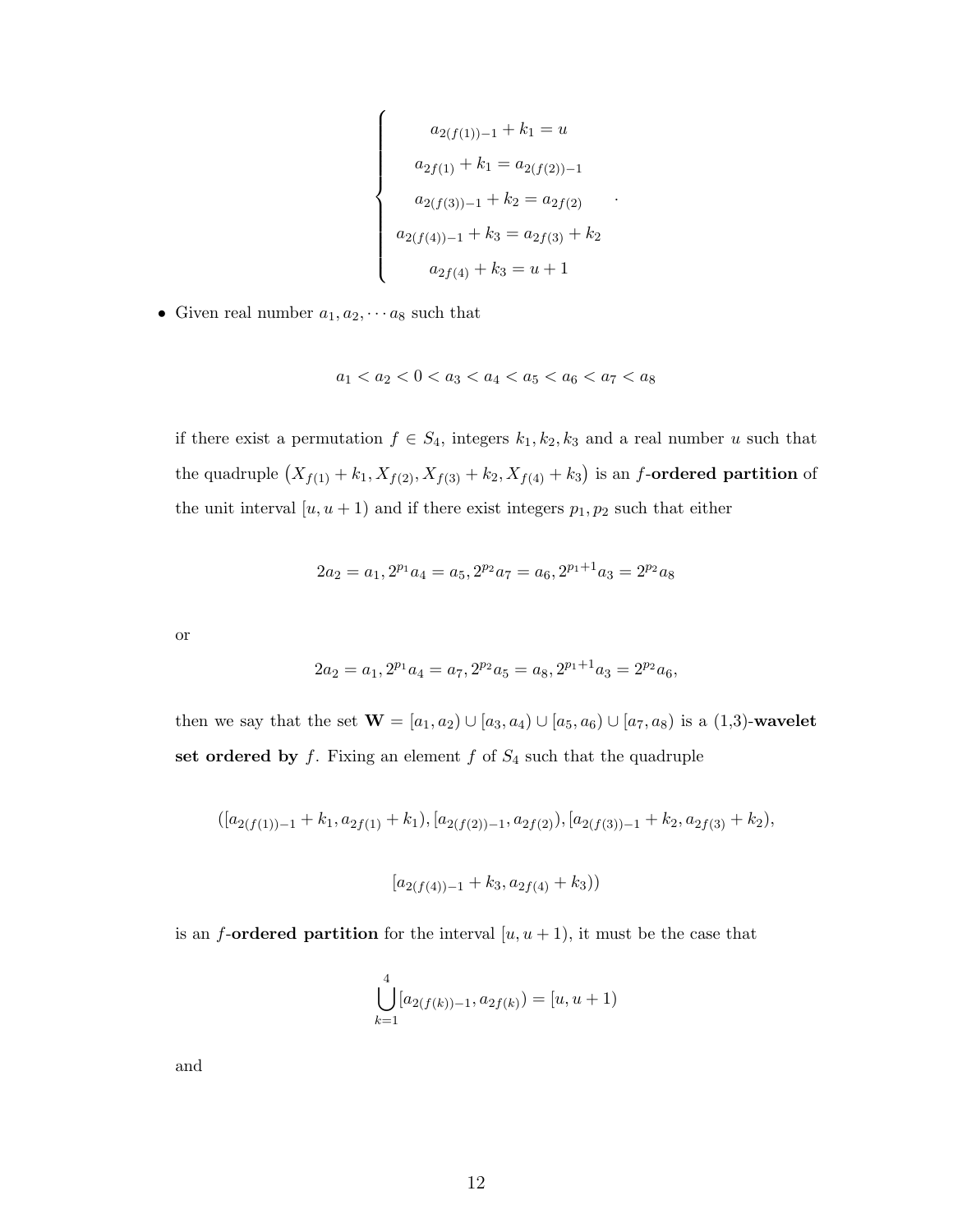$$
\begin{cases}\na_{2(f(1))-1} + k_1 = u \\
a_{2f(1)} + k_1 = a_{2(f(2))-1} \\
a_{2(f(3))-1} + k_2 = a_{2f(2)} \\
a_{2(f(4))-1} + k_3 = a_{2f(3)} + k_2 \\
a_{2f(4)} + k_3 = u + 1\n\end{cases}
$$

.

From the discussion above, the following results are immediate.

Proposition 9 Let W be a subset of the real line such that

$$
\mathbf{W} = [a_1, a_2) \cup [a_3, a_4) \cup [a_5, a_6) \cup [a_7, a_8).
$$

 $\mathbf{W}$  is a  $(2, 2)$ -wavelet set if and only if there exist a permutation f, a real number u, and  $integers\ k_1,\ k_2,\ k_3,\ p_1,\ and\ p_2\ such\ that:$ 

$$
a_{2(f(1))-1} + k_1 = u
$$
  
\n
$$
a_{2f(1)} + k_1 = a_{2(f(2))-1}
$$
  
\n
$$
a_{2(f(3))-1} + k_2 = a_{2f(2)}
$$
  
\n
$$
a_{2(f(4))-1} + k_3 = a_{2f(3)} + k_2
$$
  
\n
$$
a_{2f(4)} + k_3 = u + 1
$$
  
\n
$$
2^{p_1}a_3 = a_2
$$
  
\n
$$
2^{p_1}a_4 = a_1/2
$$
  
\n
$$
2^{p_2}a_6 = a_7
$$
  
\n
$$
2^{p_2}a_5 = a_8/2
$$

Proposition 10 Let W be a subset of the real line such that

$$
\mathbf{W} = [a_1, a_2) \cup [a_3, a_4) \cup [a_5, a_6) \cup [a_7, a_8).
$$

W is a  $(3, 1)$ -wavelet set if and only if there exist a permutation f and integers  $k_1$ ,  $k_2$ ,  $k_3$ ,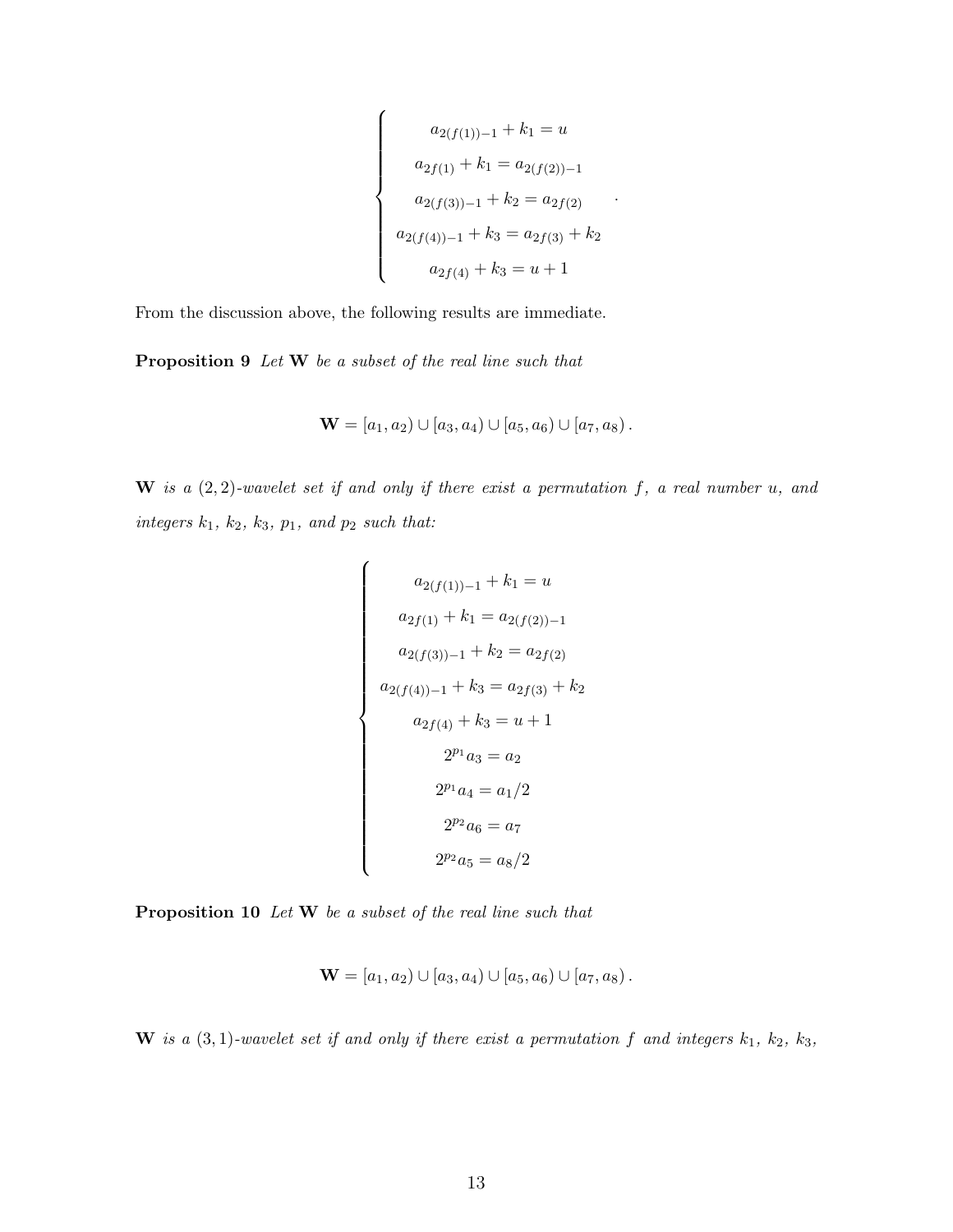$p_1, p_2$  and a real number u such that:

$$
a_{2(f(1))-1} + k_1 = u
$$
  
\n
$$
a_{2f(1)} + k_1 = a_{2(f(2))-1}
$$
  
\n
$$
a_{2(f(3))-1} + k_2 = a_{2f(2)}
$$
  
\n
$$
a_{2(f(4))-1} + k_3 = a_{2f(3)} + k_2
$$
  
\n
$$
a_{2f(4)} + k_3 = u + 1
$$
  
\n
$$
2^{p_1}a_5 = a_4
$$
  
\n
$$
2^{p_2}a_2 = a_3
$$
  
\n
$$
2^{p_1+1}a_6 = 2^{p_2}a_1
$$
  
\n
$$
2a_7 = a_8
$$

or

$$
a_{2(f(1))-1} + k_1 = u
$$
  
\n
$$
a_{2f(1)} + k_1 = a_{2(f(2))-1}
$$
  
\n
$$
a_{2(f(3))-1} + k_2 = a_{2f(2)}
$$
  
\n
$$
a_{2(f(4))-1} + k_3 = a_{2f(3)} + k_2
$$
  
\n
$$
a_{2f(4)} + k_3 = u + 1
$$
  
\n
$$
2^{p_1}a_5 = a_2
$$
  
\n
$$
2^{p_2}a_4 = a_1
$$
  
\n
$$
2^{p_1+1}a_6 = 2^{p_2}a_3
$$
  
\n
$$
2a_7 = a_8
$$

Proposition 11 Let W be a subset of the real line such that

$$
\mathbf{W} = [a_1, a_2) \cup [a_3, a_4) \cup [a_5, a_6) \cup [a_7, a_8).
$$

W is a  $(1, 3)$ -wavelet set if and only if there exist a permutation f, integers  $k_1$ ,  $k_2$ ,  $k_3$ ,  $p_1$ ,  $p_2$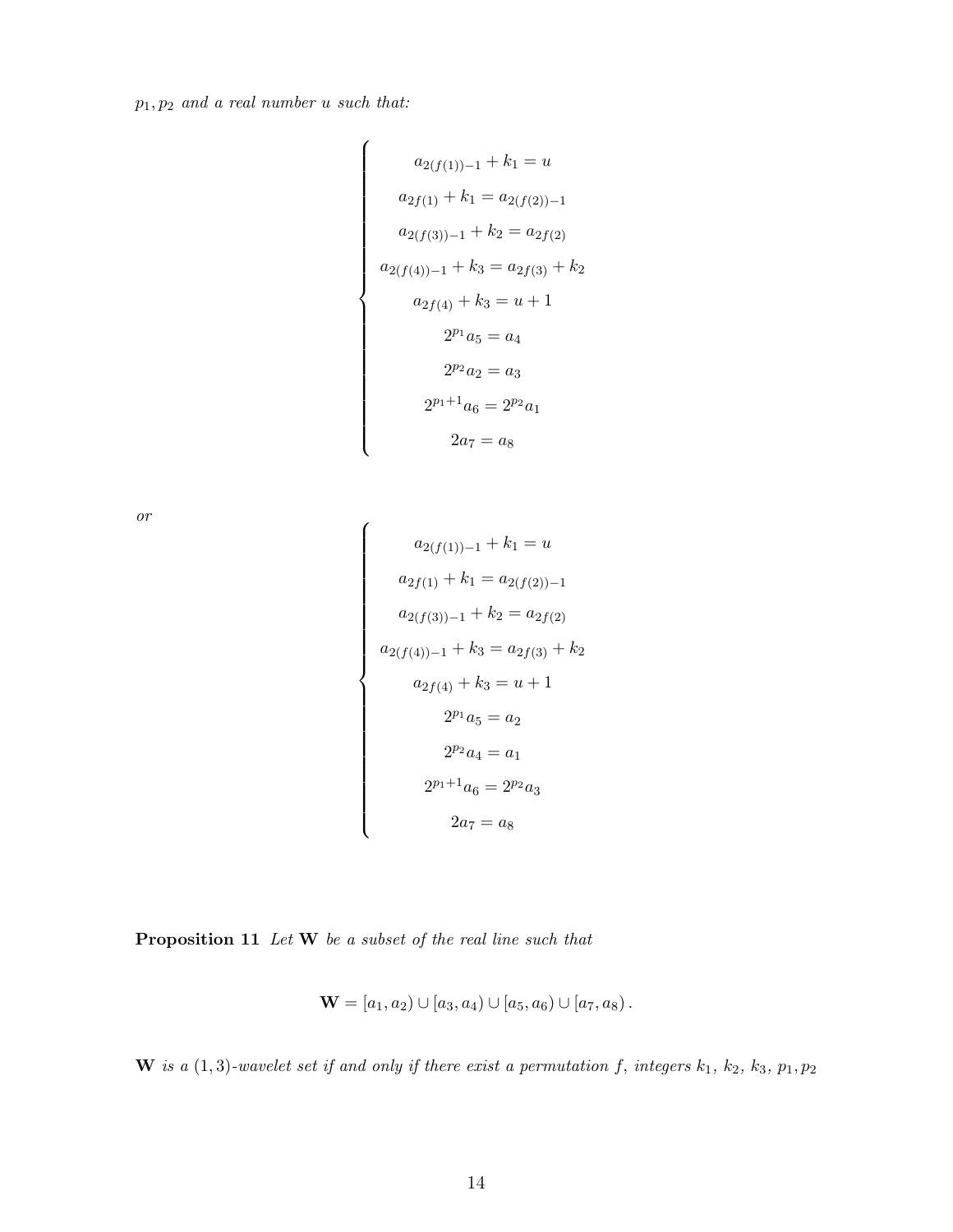and a real number u such that

$$
\begin{cases}\na_{2(f(1))-1} + k_1 = u \\
a_{2f(1)} + k_1 = a_{2(f(2))-1} \\
a_{2(f(3))-1} + k_2 = a_{2f(2)} \\
a_{2(f(4))-1} + k_3 = a_{2f(3)} + k_2 \\
a_{2f(4)} + k_3 = u + 1 \\
a_1 = 2a_2 \\
2^{p_1}a_4 = a_5 \\
2^{p_2}a_7 = a_6 \\
2^{p_1+1}a_3 = 2^{p_2}a_8\n\end{cases}
$$

or

$$
\begin{cases}\na_{2(f(1))-1} + k_1 = u \\
a_{2f(1)} + k_1 = a_{2(f(2))-1} \\
a_{2(f(3))-1} + k_2 = a_{2f(2)} \\
a_{2(f(4))-1} + k_3 = a_{2f(3)} + k_2 \\
a_{2f(4)} + k_3 = u + 1 \\
a_1 = 2a_2 \\
2^{p_1}a_4 = a_7 \\
2^{p_2}a_5 = a_8 \\
2^{p_1+1}a_3 = 2^{p_2}a_6\n\end{cases}
$$

## 2.3 Examples

Using the characterizations of wavelet sets provided above, we shall now present a few specific examples of four interval wavelet sets.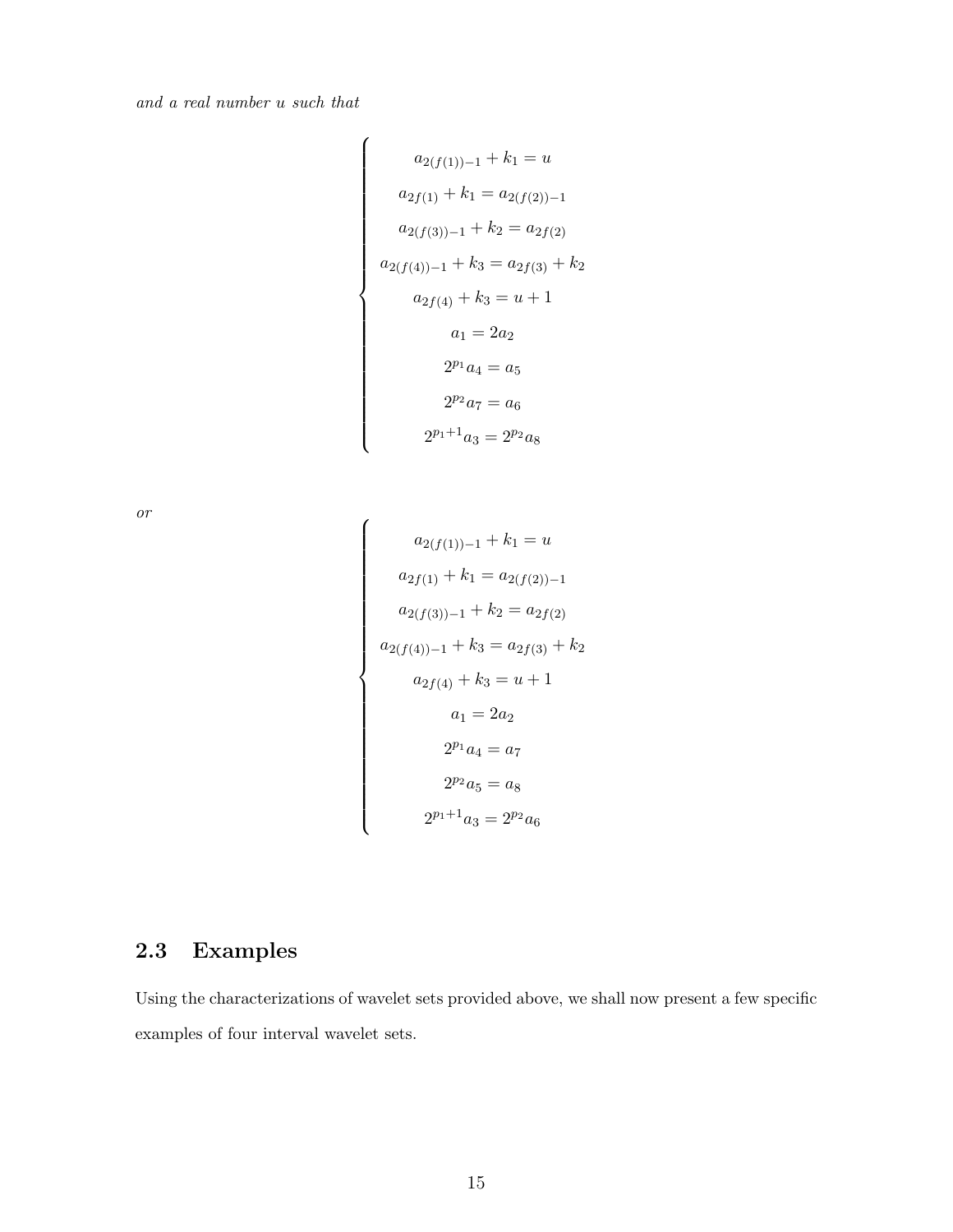Example 12 Let

$$
\mathbf{W} = \left[ -\frac{32}{15}, -2 \right) \cup \left[ -\frac{1}{4}, -\frac{2}{15} \right) \cup \left[ \frac{3}{7}, \frac{3}{4} \right) \cup \left[ 3, \frac{24}{7} \right)
$$

Next, observe that

$$
\left[3, \frac{24}{7}\right) - 3 = \left[0, \frac{3}{7}\right), \left[\frac{3}{7}, \frac{3}{4}\right) + 0 = \left[\frac{3}{7}, \frac{3}{4}\right)
$$

$$
\left[-\frac{1}{4}, -\frac{2}{15}\right) + 1 = \left[\frac{3}{4}, \frac{13}{15}\right), \left[-\frac{32}{15}, -2\right) + 3 = \left[\frac{13}{15}, 1\right)
$$

Thus,

$$
\left\{ \left[3, \frac{24}{7}\right) - 3, \left[\frac{3}{7}, \frac{3}{4}\right) + 0, \left[-\frac{1}{4}, -\frac{2}{15}\right) + 1, \left[-\frac{32}{15}, -2\right) + 3 \right\}
$$

forms a tiling of the unit interval  $[0, 1)$ . In other words, the integral translates of W is a partition of the real line. Next,

$$
2^{-3}\left[-\frac{32}{15},-2\right) = \left[-\frac{4}{15},-\frac{1}{4}\right) \text{ and } 2^{2}\left[\frac{3}{7},\frac{3}{4}\right) = \left[\frac{12}{7},3\right).
$$

Thus,

$$
\left(2^{-3}\left[-\frac{32}{15},-2\right) \cup \left[-\frac{1}{4},-\frac{2}{15}\right)\right) \cup \left(2^{2}\left[\frac{3}{7},\frac{3}{4}\right) \cup \left[3,\frac{24}{7}\right)\right)
$$

is equal to

$$
\left[-\frac{4}{15}, -\frac{1}{4}\right] \cup \left[-\frac{1}{4}, -\frac{2}{15}\right] \cup \left[\frac{12}{7}, 3\right) \cup \left[3, \frac{24}{7}\right) = \left[-\frac{4}{15}, -\frac{2}{15}\right] \cup \left[\frac{12}{7}, \frac{24}{7}\right)
$$

and the dyadic dilations of  $\bf{W}$  gives a partition of the real line. Thus

$$
\mathbf{W} = \left[ -\frac{32}{15}, -2 \right) \cup \left[ -\frac{1}{4}, -\frac{2}{15} \right) \cup \left[ \frac{3}{7}, \frac{3}{4} \right) \cup \left[ 3, \frac{24}{7} \right)
$$

is a four-interval wavelet set with the  $(2, 2)$ -configuration.

Next, let  $\chi_{\mathbf{W}}$  be the indicator function of the set

$$
\mathbf{W} = \left[ -\frac{32}{15}, -2 \right) \cup \left[ -\frac{1}{4}, -\frac{2}{15} \right) \cup \left[ \frac{3}{7}, \frac{3}{4} \right) \cup \left[ 3, \frac{24}{7} \right).
$$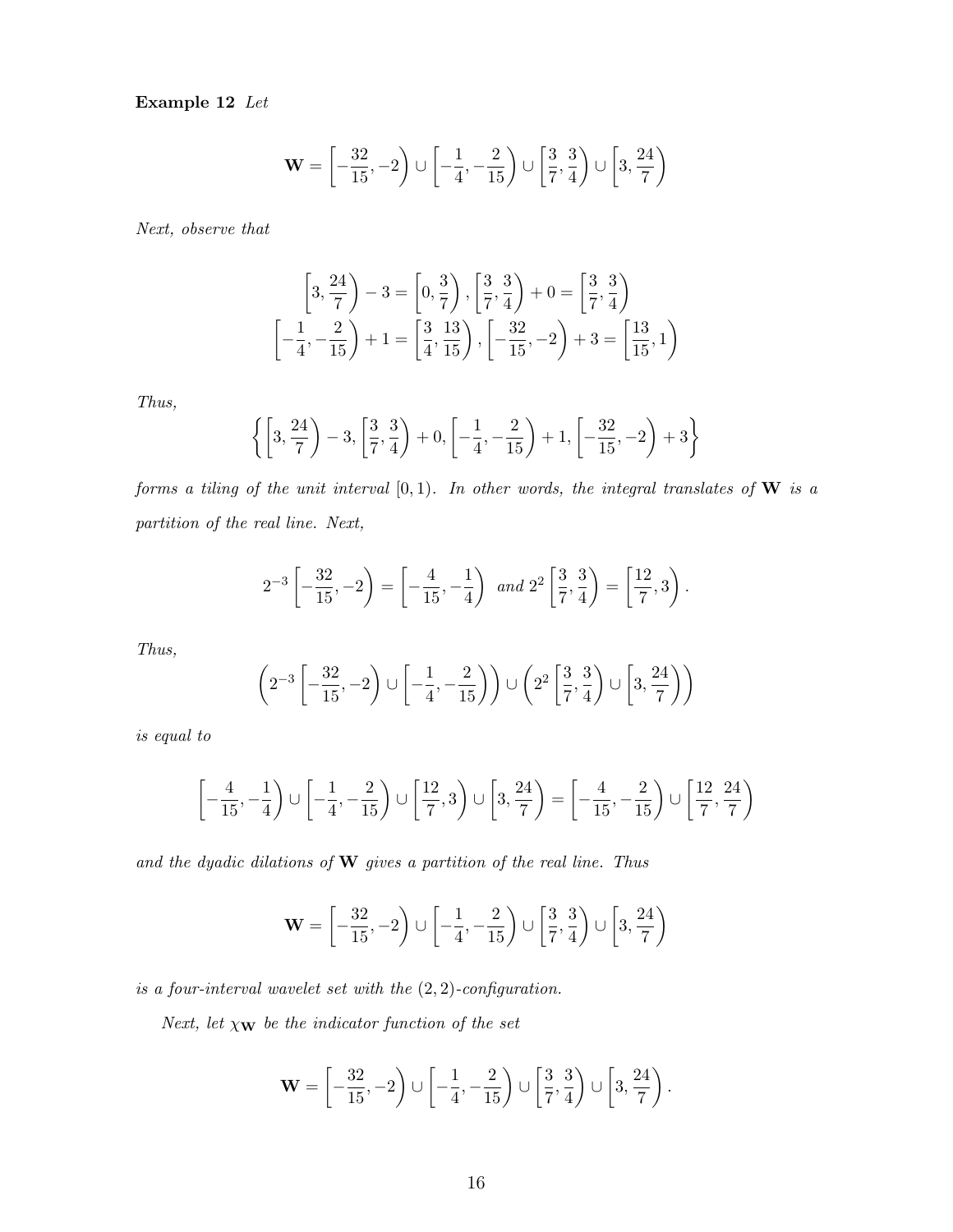That is  $\chi_{\mathbf{W}}(x)$  is equal to one if x belongs to **W** or is equal to zero otherwise. Then for any real number x the following holds true

$$
\sum_{k=-\infty}^{\infty} \chi_{\mathbf{W}}(x+k) = \sum_{j=-\infty}^{\infty} \chi_{\mathbf{W}}(2^{j}x) = 1.
$$

We now present below some illustrations of translations and dilations of the characteristic function of the wavelet set W.



Translates of the characteristic function of  $\mathbf W$ 

Dilates of the characteristic function of W



Example 13 Let

$$
\mathbf{W} = \left[ -\frac{640}{127}, -\frac{32}{7} \right) \cup \left[ -\frac{1}{14}, -\frac{5}{127} \right) \cup \left[ \frac{7}{15}, \frac{13}{14} \right) \cup \left[ \frac{52}{7}, \frac{112}{15} \right)
$$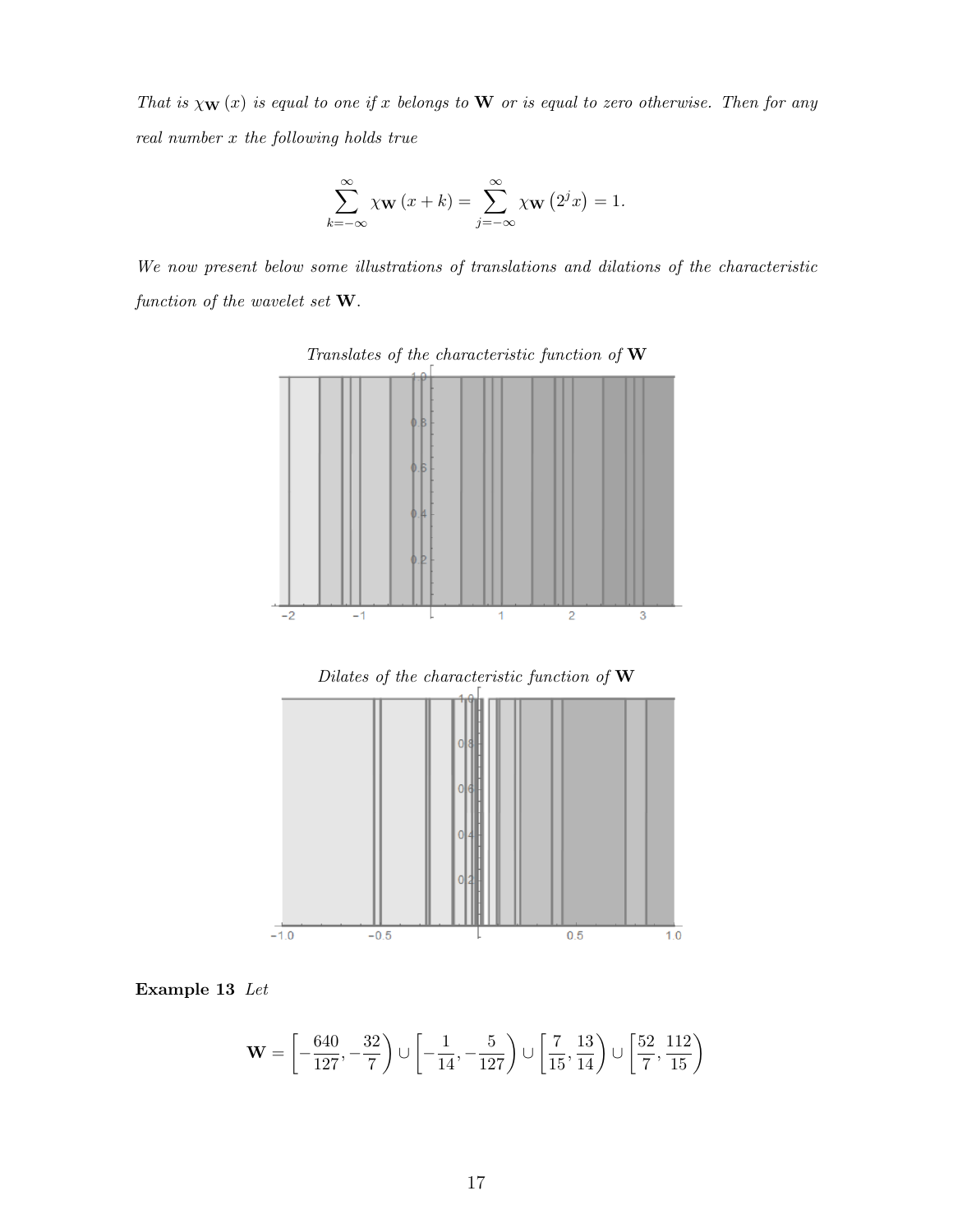It is easy to verify that

$$
\left\{ \left[ \frac{52}{7}, \frac{112}{15} \right) - 7, \left[ \frac{7}{15}, \frac{13}{14} \right) + 0, \left[ -\frac{1}{14}, -\frac{5}{127} \right) + 1, \left[ -\frac{640}{127}, -\frac{32}{7} \right) + 6 \right\}
$$

forms a partition of the unit interval  $\left[\frac{3}{7}\right]$  $\frac{3}{7}, \frac{10}{7}$  $\frac{10}{7}$ . Moreover,

$$
\left\{64^{-1}\left[-\frac{640}{127}, -\frac{32}{7}\right), \left[-\frac{1}{14}, -\frac{5}{127}\right), 8\left[\frac{7}{15}, \frac{13}{14}\right), \left[\frac{52}{7}, \frac{112}{15}\right)\right\}
$$

is a partition of

$$
\left[-\frac{10}{127}, -\frac{5}{127}\right) \cup \left[\frac{116}{15}, \frac{112}{15}\right).
$$

It follows that  $\bf{W}$  as described above is a four interval wavelet set having the  $(2, 2)$ -configuration.

Example 14 Let Let

$$
\mathbf{W} = \left[ -\frac{6}{31}, -\frac{3}{31} \right) \cup \left[ \frac{3}{7}, \frac{25}{31} \right) \cup \left[ \frac{10}{3}, \frac{24}{7} \right) \cup \left[ \frac{400}{31}, \frac{40}{3} \right) \tag{1}
$$

Next, observe that

$$
\left\{ \left[ \frac{400}{31}, \frac{40}{3} \right) - 10, \left[ \frac{10}{3}, \frac{24}{7} \right) + 0, \left[ \frac{3}{7}, \frac{25}{31} \right) + 3, \left[ -\frac{6}{31}, -\frac{3}{31} \right) + 4 \right\}
$$

is equal to

$$
\left\{ \left[ \frac{90}{31}, \frac{10}{3} \right), \left[ \frac{10}{3}, \frac{24}{7} \right), \left[ \frac{24}{7}, \frac{118}{31} \right), \left[ \frac{118}{31}, \frac{121}{31} \right) \right\}
$$

and the latter is a partition of the unit interval  $\left[\frac{90}{31}, \frac{121}{31}\right)$ . Next, observe that

$$
\left[\frac{10}{3}, \frac{24}{7}\right) \cup 2^3 \left[\frac{3}{7}, \frac{25}{31}\right) \cup 2^{-1} \left[\frac{400}{31}, \frac{40}{3}\right) = \left[\frac{10}{3}, \frac{24}{7}\right) \cup \left[\frac{24}{7}, \frac{200}{31}\right) \cup \left[\frac{200}{31}, \frac{20}{3}\right).
$$

Consequently,

$$
\left\{ \left[ -\frac{6}{31}, -\frac{3}{31} \right), \left[ \frac{10}{3}, \frac{24}{7} \right), 2^3 \left[ \frac{3}{7}, \frac{25}{31} \right), 2^{-1} \left[ \frac{400}{31}, \frac{40}{3} \right) \right\}
$$

is a partition of the set  $\left[-\frac{6}{31}, -\frac{3}{31}\right) \cup \left[\frac{10}{3}\right]$  $\frac{10}{3}, \frac{20}{3}$  $\frac{20}{3}$ ) which a dilation-tiling set for the real line.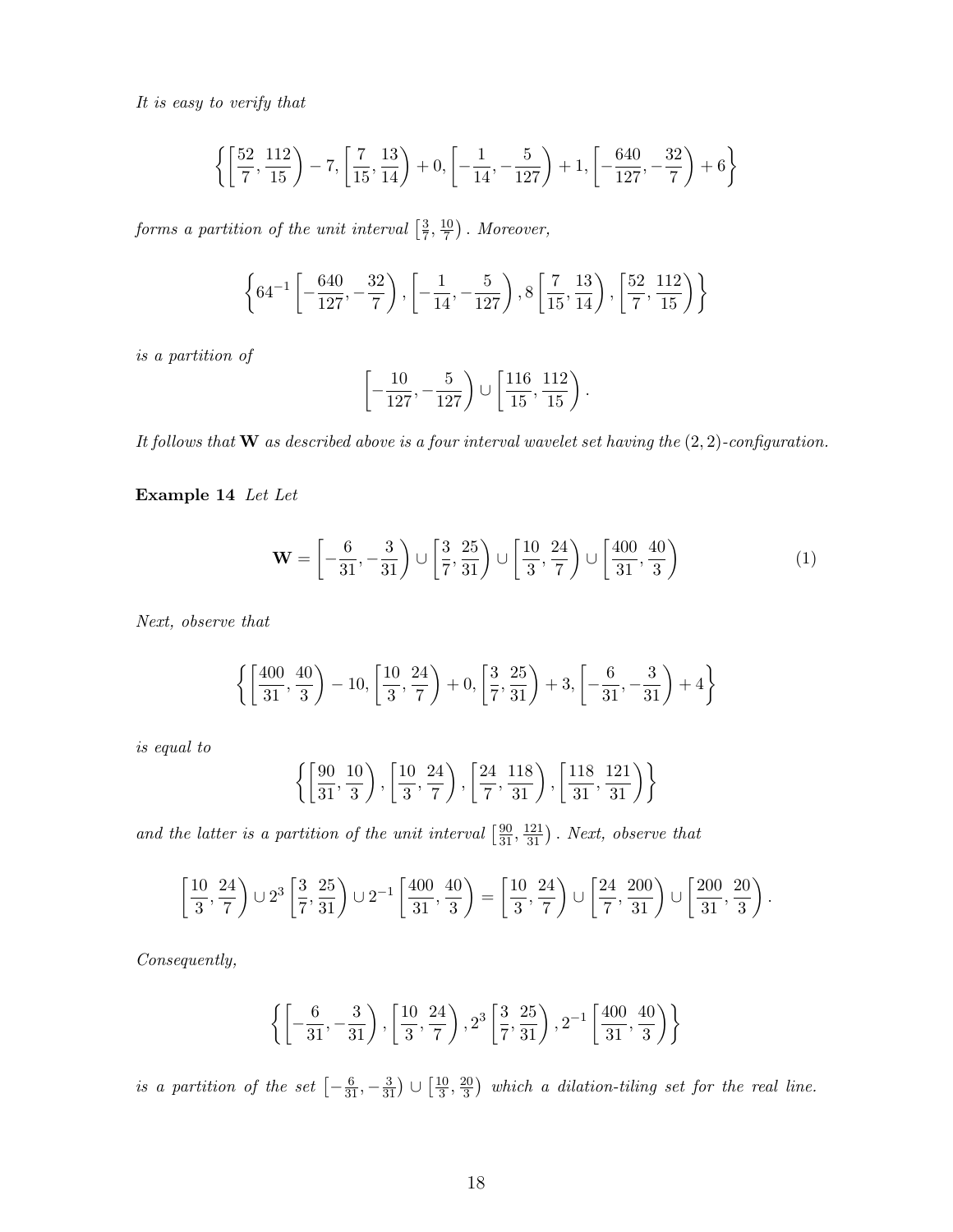Therefore,

$$
\mathbf{W} = \left[ -\frac{6}{31}, -\frac{3}{31} \right) \cup \left[ \frac{3}{7}, \frac{25}{31} \right) \cup \left[ \frac{10}{3}, \frac{24}{7} \right) \cup \left[ \frac{400}{31}, \frac{40}{3} \right)
$$

is a wavelet set with the  $(1, 3)$ -configuration.

Example 15 The interested reader is invited to verify that the following set

$$
\mathbf{W} = \left[ -\frac{4}{7}, -\frac{2}{7} \right) \cup \left[ \frac{1}{3}, \frac{3}{7} \right) \cup \left[ 1, \frac{4}{3} \right) \cup \left[ \frac{12}{7}, 2 \right)
$$

is indeed a wavelet set having the  $(1, 3)$ -configuration.



Translates of the characteristic function of W

## 3 The Symmetric Case

Let W be a wavelet set and let  $int(W)$  be its interior. We say that W is a **symmetric** wavelet set if and only if  $-int(W) = int(W)$ . In this section, we shall obtain a complete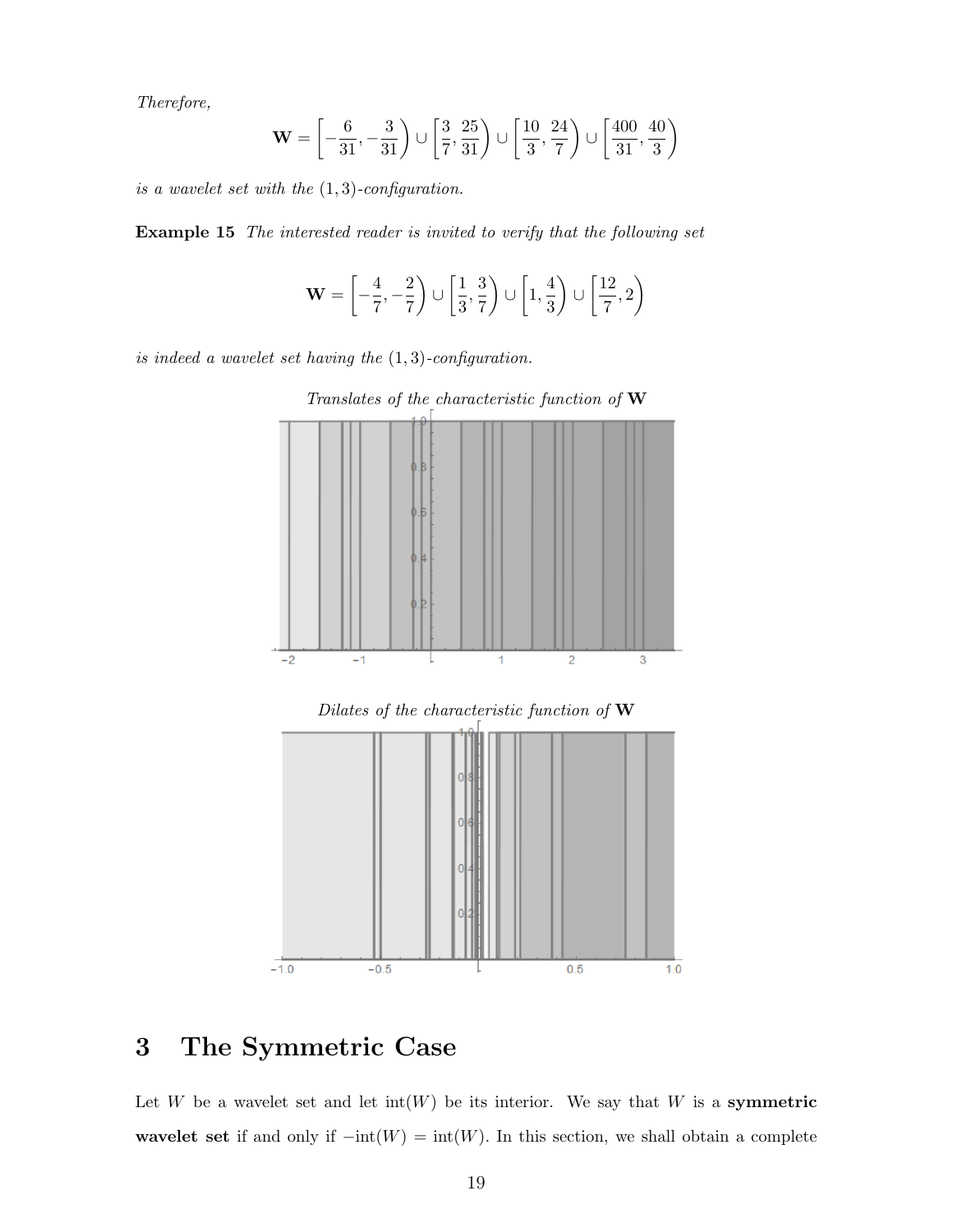characterization of symmetric wavelet sets of four intervals.

### 3.1 Rotations of Permutations

In order to present our results in a clear and accessible manner, we will need to introduce a concept which we call the rotation of a permutation.

**Definition 16** Let  $f = (f_{(1)}, f_{(2)}, f_{(3)}, f_{(4)})$  be an element of  $S_4$ . We say that a permutation  $\ell = (\ell_{(1)}, \ell_{(2)}, \ell_{(3)}, \ell_{(4)}) \in S_4$  is a k-rotation of f if and only if there exists  $k \in \{0, 1, 2, 3\}$ such that

|                | $\overline{0}$ |   | $f_{(1)}$ | $\ell_{(1)}$     |
|----------------|----------------|---|-----------|------------------|
|                | $\overline{0}$ | 0 | $f_{(2)}$ | $\mathcal{O}(2)$ |
| 0              | $\overline{0}$ | 0 | $f_{(3)}$ | (3)              |
| $\overline{0}$ |                |   |           | (4)              |

.

#### Remark 17

- 1. An arbitrary permutation is a zero-rotation of itself.
- 2. If  $\ell$  is a k-rotation of f then f is a  $(4 k)$  mod 4-rotation of  $\ell$ . If f is a k-rotation of  $\ell$ , we shall simply say that f and  $\ell$  are rotations of each other.
- 3. Generally, two arbitrary permutations are not rotations of each other.
- 4. The set of all permutations in S<sup>4</sup> contains 24 elements, which can be partitioned into six collections of permutations such that each collection contains exactly four elements which are all rotations of each other.

Example 18 Since

| $\overline{0}$  | $\overline{0}$   | $\overline{0}$ | $\mathbf{1}$     |                | $\sqrt{3}$ |  |
|-----------------|------------------|----------------|------------------|----------------|------------|--|
|                 | $\boldsymbol{0}$ | $\overline{0}$ | $\boldsymbol{0}$ | 3              |            |  |
| $\overline{0}$  | $\,1\,$          | $\overline{0}$ | $\boldsymbol{0}$ | $\overline{2}$ |            |  |
| $\vert 0 \vert$ | $\boldsymbol{0}$ | $\,1\,$        | $\boldsymbol{0}$ |                |            |  |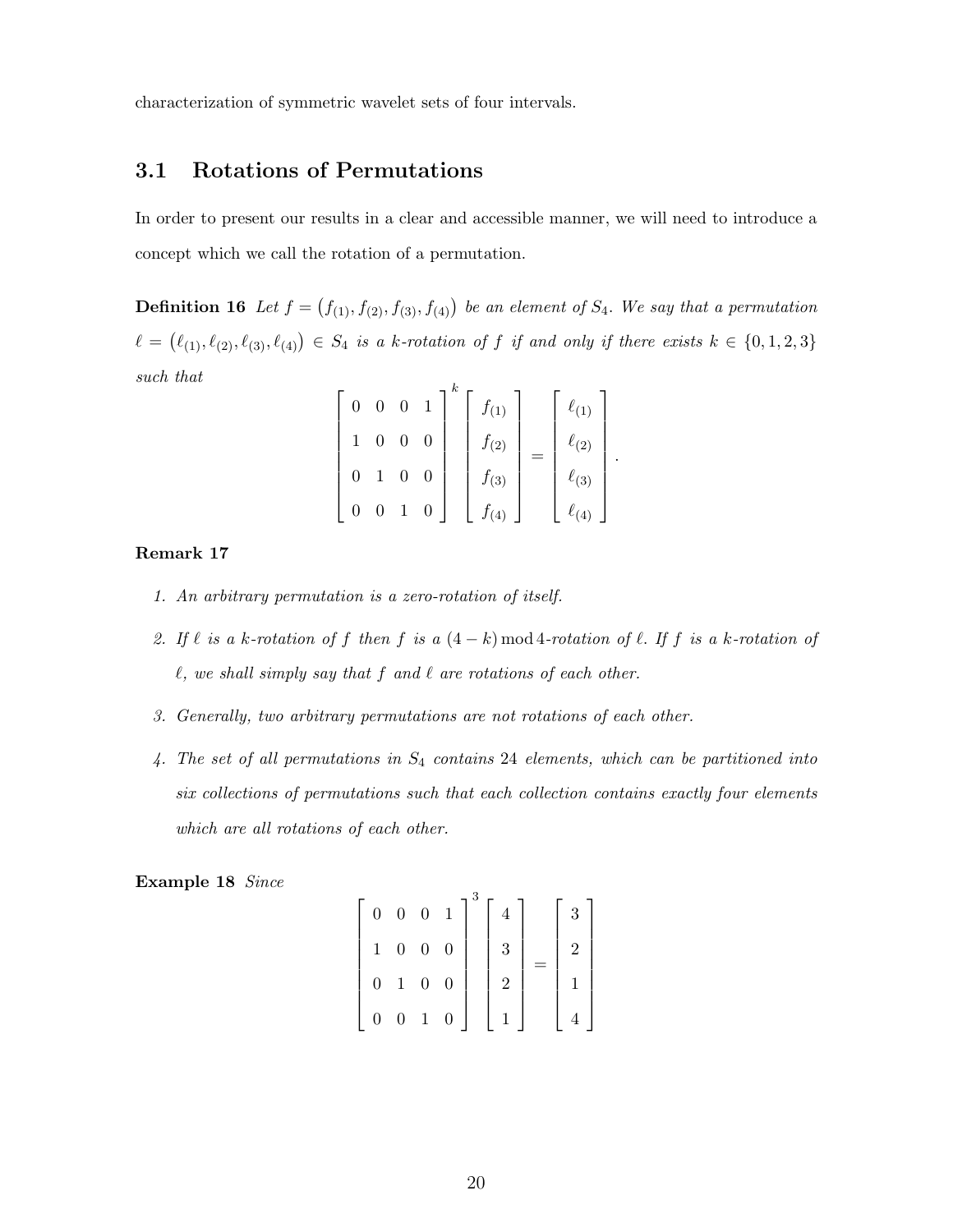then  $(3, 2, 1, 4) \in S_4$  is a 3-rotation of  $(4, 3, 2, 1)$ . Moreover, notice that

|                |       | $0\quad 0\quad 0\quad 1$ |                  | $\boldsymbol{3}$ |   |  |
|----------------|-------|--------------------------|------------------|------------------|---|--|
|                | $0\,$ | $0 \quad 0$              |                  | $\overline{2}$   | 3 |  |
| $\overline{0}$ | $\,1$ | $\boldsymbol{0}$         | $\boldsymbol{0}$ |                  | 2 |  |
| $\overline{0}$ |       | $0\quad 1$               | $\boldsymbol{0}$ | $\overline{4}$   |   |  |

.

Thus,  $(4, 3, 2, 1) \in S_4$  is a 1-rotation of  $(3, 2, 1, 4)$ .

Let A be the following circulant matrix:

 $\sqrt{ }$  $\begin{array}{c} \begin{array}{c} \begin{array}{c} \begin{array}{c} \end{array} \\ \begin{array}{c} \end{array} \end{array} \end{array} \end{array}$ 0 0 0 1 1 0 0 0 0 1 0 0 0 0 1 0 1 

.

**Lemma 19** Let  $X_1, X_2, X_3, X_4$  be a collection of four sets. There exist integers  $k_1, k_2, k_3, k_4$ and a permutation  $f \in S_4$  such that  $\Big|$  $i=1$  $(X_{f(i)} + k_i)$  forms a partition of a unit interval of the type  $[u, u + 1]$  where u is a real number if and only if there exist integers  $j_1, j_2, j_3, j_4$  such that for any  $\tau \in \{0, 1, 2, 3\}, \Box$ 4  $i=1$  $(X_{A^{\tau}f(i)}+j_i)$  is a partition of a unit interval.

**Proof.** First we notice that the result above clearly holds if  $\tau = 0$  since  $A^0$  is just the identity matrix. Next let  $X_1, X_2, X_3, X_4$  be a collection of four sets. Moreover, let us assume that there exist integers  $k_1, k_2, k_3, k_4$  and a permutation  $f \in S_4$  such that

$$
\bigcup_{i=1}^{4} X_{f(i)} + k_i
$$

forms a partition of a unit interval of the type  $[u, u + 1]$  where u is a real number. More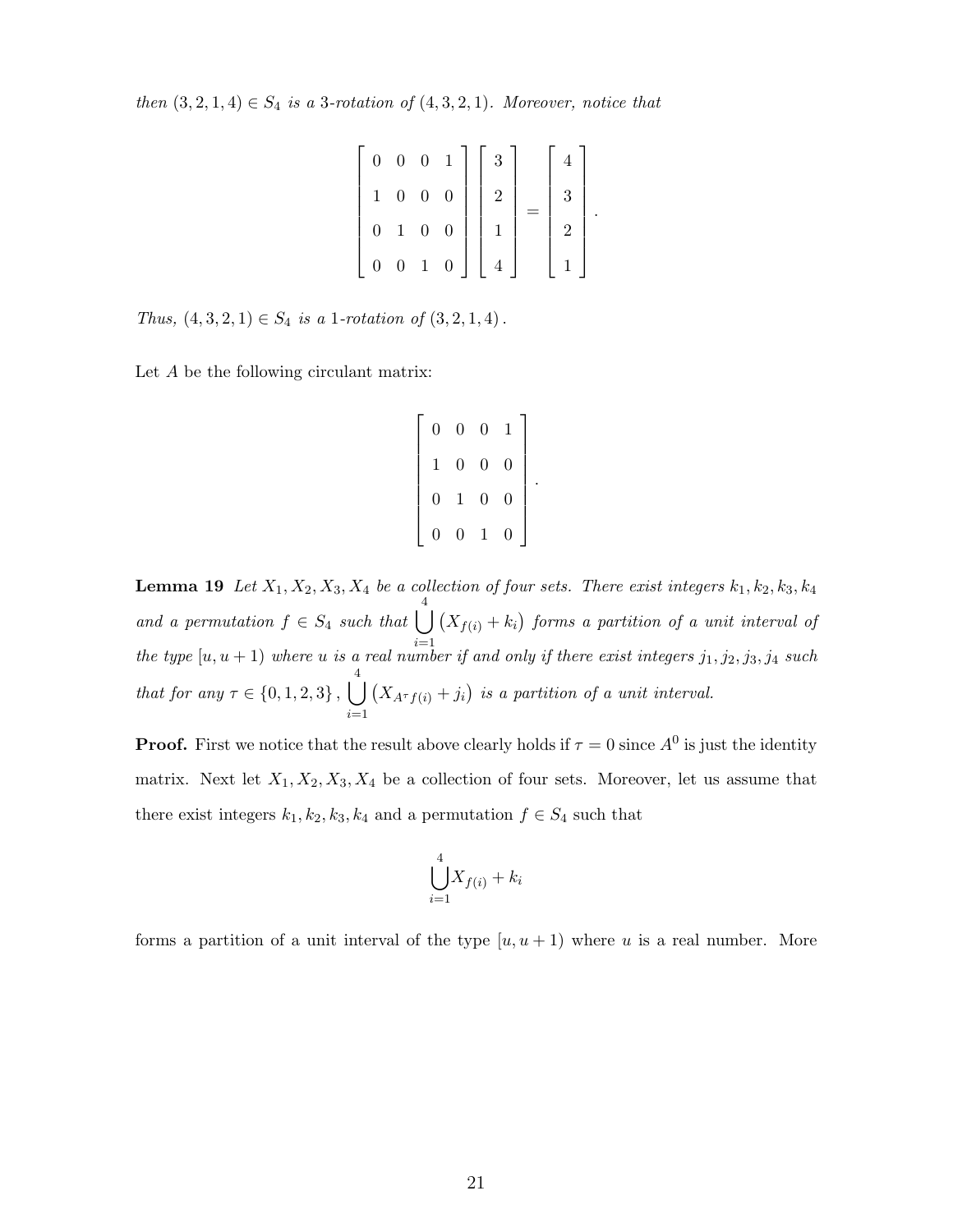precisely, there exist real numbers  $\varepsilon_0=0<\varepsilon_1<\varepsilon_2<\varepsilon_3<\varepsilon_4=1$  such that

$$
X_{f(1)} + k_1 = [u + \varepsilon_0, u + \varepsilon_1) = [u, u + \varepsilon_1)
$$
  
\n
$$
X_{f(2)} + k_2 = [u + \varepsilon_1, u + \varepsilon_2)
$$
  
\n
$$
X_{f(3)} + k_3 = [u + \varepsilon_2, u + \varepsilon_3)
$$
  
\n
$$
X_{f(4)} + k_4 = [u + \varepsilon_3, u + \varepsilon_4) = [u + \varepsilon_3, u + 1).
$$

It is easy to check that

$$
\bigcup_{i=1}^{4} X_{f(i)} + k_i = \bigcup_{i=1}^{4} [u + \varepsilon_{i-1}, u + \varepsilon_i] = [u, u + 1).
$$

Now, we would like to separate the unit interval into two parts at either

$$
u + \varepsilon_1 \text{ or } u + \varepsilon_2 \text{ or } u + \varepsilon_3.
$$

Next, we shift the rightmost part of the interval backward by one unit. More precisely, we fix a natural number  $m \in \{2,3,4\}$  and we write

$$
[u, u+1) = \left(\bigcup_{i=1}^{m-1} [u + \varepsilon_{i-1}, u + \varepsilon_i)\right) \cup \left(\bigcup_{i=m}^{4} [u + \varepsilon_{i-1}, u + \varepsilon_i)\right).
$$

Next, we observe that

$$
\bigcup_{i=m}^4 [u+\varepsilon_{i-1}-1, u+\varepsilon_i-1] = [u+\varepsilon_{m-1}-1, u+\varepsilon_m-1] \cup \cdots \cup [u+\varepsilon_3-1, u).
$$

It follows that the new set obtained by separating the unit interval  $[u, u + 1]$  into two parts and moving the rightmost part backward by one unit is a connected interval which is given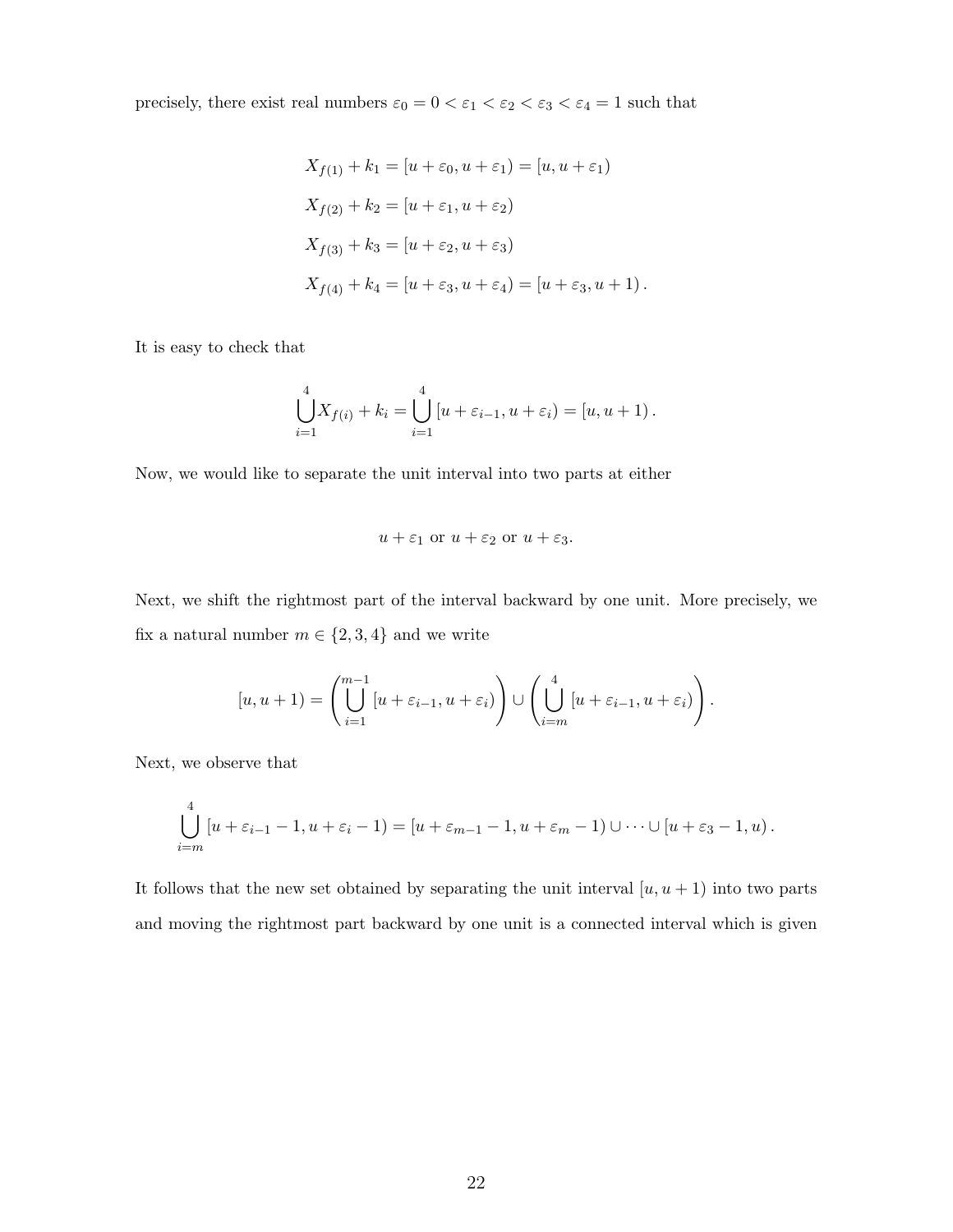$$
\bigcup_{i=m}^{4} [u + \varepsilon_{i-1} - 1, u + \varepsilon_i - 1] \cup \bigcup_{i=1}^{m-1} [u + \varepsilon_{i-1}, u + \varepsilon_i]
$$
  
= 
$$
([u + \varepsilon_{m-1} - 1, u + \varepsilon_m - 1) \cup \dots \cup [u + \varepsilon_3 - 1, u]) \cup \bigcup_{i=1}^{m-1} [u + \varepsilon_{i-1}, u + \varepsilon_i]
$$
  
= 
$$
[u + \varepsilon_{m-1} - 1, u + \varepsilon_{m-1}).
$$

Thus, the following set

by

$$
\left(\bigcup_{i=m}^{4} [u + \varepsilon_{i-1} - 1, u + \varepsilon_i - 1]\right) \cup \left(\bigcup_{i=1}^{m-1} [u + \varepsilon_{i-1}, u + \varepsilon_i]\right)
$$

$$
= \left(\bigcup_{i=m}^{4} X_{f(i)} + (k_i - 1)\right) \cup \left(\bigcup_{i=1}^{m-1} X_{f(i)} + k_i\right)
$$

$$
= [u + \varepsilon_{m-1} - 1, u + \varepsilon_{m-1})
$$

is a unit interval which tiles the real line by the integers. Moreover, we note that if  $m = 2$ then

$$
(X_{f(2)} + (k_2 - 1), X_{f(3)} + (k_3 - 1), X_{f(4)} + (k_4 - 1), X_{f(1)} + k_1)
$$

is a partition of  $[u + \varepsilon_1 - 1, u + \varepsilon_1)$  which is ordered by the permutation  $(f_2, f_3, f_4, f_1) \in S_4$ which is obtained by rotating the permutation f. Additionally, there exist integers  $j_1, j_2, j_3, j_4$ such that  $[u + \varepsilon_1 - 1, u + \varepsilon_1] = \begin{bmatrix} \end{bmatrix}$  $i=1$  $(X_{A^{3}f(i)} + j_{i})$ . If  $m = 3$  then

$$
\left(X_{f(3)}+(k_3-1)\,,X_{f(4)}+(k_4-1)\,,X_{f(1)}+k_1,X_{f(2)}+k_2\right)
$$

is a partition of  $[u + \varepsilon_2 - 1, u + \varepsilon_2]$  which is ordered by the permutation  $(f_3, f_4, f_1, f_2) \in S_4$ which is obtained by rotating the permutation  $f$ . In this case, it is clear that there exist integers  $j_1, j_2, j_3, j_4$  such that  $[u + \varepsilon_2 - 1, u + \varepsilon_2] = \begin{bmatrix} \end{bmatrix}$ 4  $i=1$  $(X_{A^2f(i)} + j_i)$ . If  $m = 4$  then

$$
\left(X_{f(4)}+(k_4-1)\,,X_{f(1)}+k_1,X_{f(2)}+k_2,X_{f(3)}+k_3\right)
$$

is a partition of  $[u + \varepsilon_3 - 1, u + \varepsilon_3)$  which is ordered by the permutation  $(f_4, f_1, f_2, f_3) \in S_4$ which is obtained by rotating the permutation f. Therefore, there exist integers  $j_1, j_2, j_3, j_4$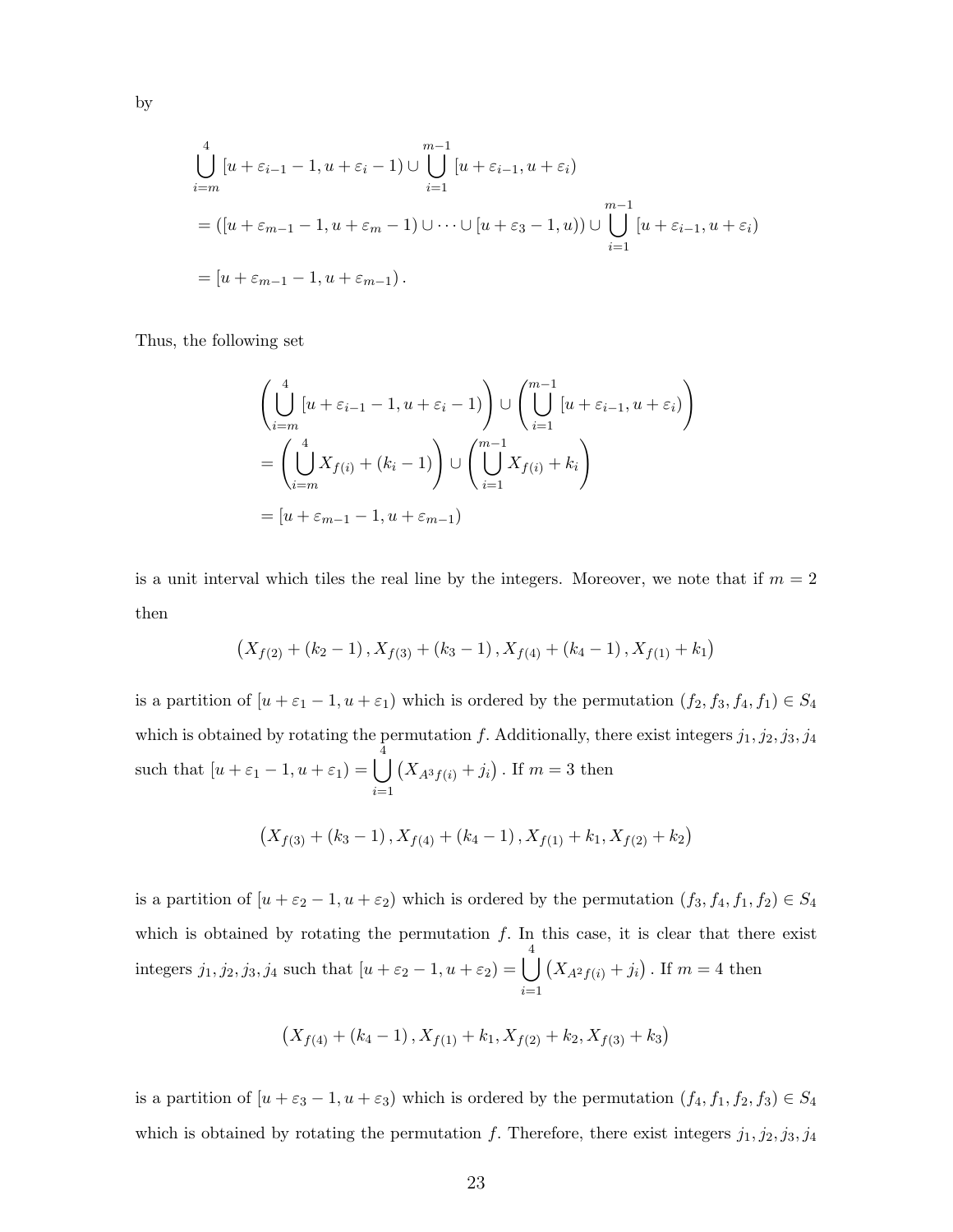such that  $[u + \varepsilon_3 - 1, u + \varepsilon_3] = \begin{bmatrix} \end{bmatrix}$ 4 ately follows that if there exist integers  $k_1, k_2, k_3, k_4$  and a permutation  $f \in S_4$  such that  $(X_{A f(i)} + j_i)$ . From the observation above, it immedi- $\int \int (X_{f(i)} + k_i)$  is equal to a unit interval of the type  $[u, u + 1)$  where u is a real number then  $i=1$ there exist integers  $j_1, j_2, j_3, j_4$  such that for any  $\tau \in \{0, 1, 2, 3\}$ , the set  $\Box$ 4  $i=1$  $(X_{A^{\tau}f(i)}+j_i)$  is a unit interval. The converse can be proved by a similar approach, and we shall omit it.

From the lemma above, the following is immediate.

**Lemma 20** Let us suppose that f and  $\ell$  are two permutations such that  $\ell$  is a k-rotation of f. Let W be a four interval wavelet set. Then W tiles a unit interval by the permutation f if and only if  $W$  tiles a unit interval by the permutation  $\ell$ .

## 3.2 A Characterization of Four Interval Symmetric Wavelet Sets

We are now ready to present the main result of this section which is summarized as follows.

**Theorem 21** A four interval wavelet set is symmetric if and only if there exists a collection which consists of integral translates of the connected components of the wavelet set which is a  $(4, 3, 2, 1)$ -ordered partition of a unit interval. Furthermore, the following collection exhausts all possible symmetric wavelet sets of four intervals:

$$
\left\{\left[-\frac{2^{2p}}{2^{p+1}-1},-2^{p-1}\right)\cup\left[-\frac{1}{2},-\frac{2^{p-1}}{2^{p+1}-1}\right)\cup\left[\frac{2^{p-1}}{2^{p+1}-1},\frac{1}{2}\right)\cup\left[2^{p-1},\frac{2^{2p}}{2^{p+1}-1}\right):p\in\mathbb{N}\right\}.
$$

In order to prove Theorem 21 we shall need several intermediate results.

**Lemma 22** It is not possible for a 4-tuple obtained by translating the connected components of a four interval symmetric wavelet set by integers to form a  $(1, 2, 3, 4)$ -ordered partition of a unit interval.

Proof. By contradiction, assume that there is a wavelet set

$$
\mathbf{W} = [-a, -b) \cup [-c, -d) \cup [d, c) \cup [b, a)
$$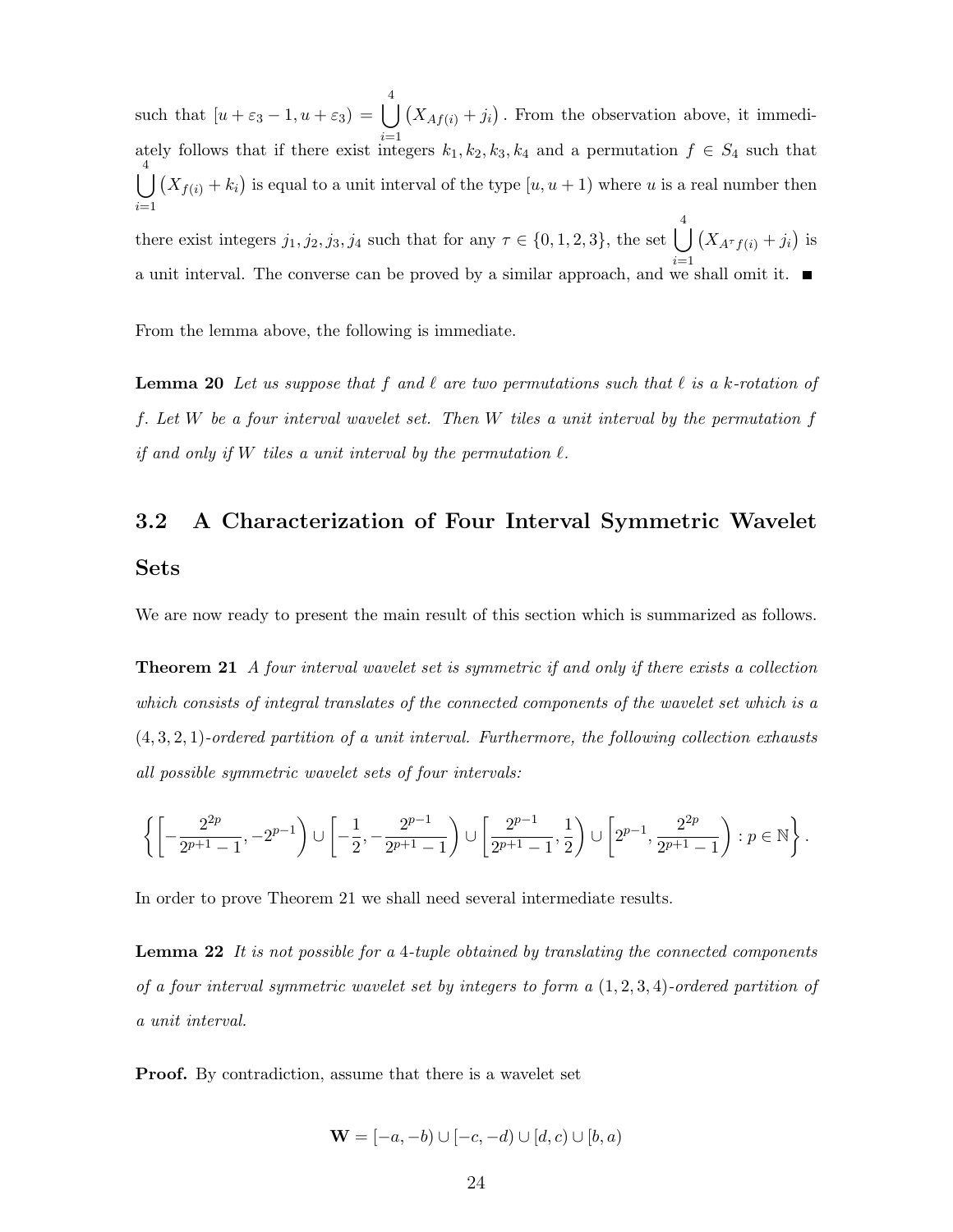where  $0 < d < c < b < a$  such that the 4-tuple obtained by translating the connected components of **W** by integers form a  $(1, 2, 3, 4)$ -ordered partition of a unit interval. Using our characterization of  $(2, 2)$ -wavelet sets, there must exist an integer p and a real number u such that

$$
a = -2^{p}(1+2u), b = -\frac{2^{p}(2^{p} - u + 2^{1+p}u)}{-1+2^{p}},
$$

$$
c = -\frac{2^{p} - u + 2^{1+p}u}{-1+2^{p}}, d = \frac{1}{2}(-1-2u).
$$

Additionally, there exist integers  $k_1 > 0, k_2 < 0, k_3 < 0$  such that

$$
k_1 = -2^p + u - 2^{1+p}u, k_2 = 1 + 2u, k_3 = 1 + 2^p + u + 2^{1+p}u.
$$

Since the length of any wavelet set must be equal to one, and since it is assumed that  $W$  is symmetric then it must be the case that  $0 < a - b < \frac{1}{2}$ . Using the values of a and b obtained above, it immediately follows that  $0 < \frac{2^p(1+u)}{2^p-1}$  $\frac{p(1+u)}{2^p-1} < \frac{1}{2}$  $\frac{1}{2}$ . Solving the above inequality for u yields  $-1 < u < \frac{-2^p - 1}{2p+1}$  $\frac{2^p-1}{2^{p+1}} < -\frac{1}{2}$  $\frac{1}{2}$ . Since  $k_2 = 1 + 2u$ , u must be equal to  $\frac{k_2 - 1}{2}$ . Therefore u must belong to  $\frac{1}{2}\mathbb{Z} \cap \left(-1, -\frac{1}{2}\right)$  which is clearly empty. 2 Ē

Lemma 23 It is not possible for a 4-tuple obtained by translating the connected components of a four interval symmetric wavelet set by integers to form a  $(1, 2, 4, 3)$ -ordered partition of a unit interval.

Proof. By contradiction, let us suppose that there is such a wavelet set. Appealing to the characterization of  $(2, 2)$ -wavelet sets provided above, it must be the case that there exist variables  $k_1, k_2, k_3 \in \mathbb{Z}, p \in \mathbb{N}$  and  $u \in \mathbb{R}$  satisfying the following conditions:

$$
a = -2^{p}(1+2u), b = -\frac{2^{p}(2^{p} - u + 2^{1+p}u)}{-1+2^{p}},
$$
  

$$
c = -\frac{2^{p} - u + 2^{1+p}u}{-1+2^{p}}, d = \frac{1}{2}(-1-2u), k_{1} = -2^{p} + u - 2^{1+p}u
$$

and

$$
k_2 = \frac{-1 + 2^p + 2^{1+2p} - 2u + 2^{2+2p}u}{2(-1+2^p)}, k_3 = \frac{-1 + 2^{1+p} - 2u + 3 \times 2^p u}{-1+2^p}.
$$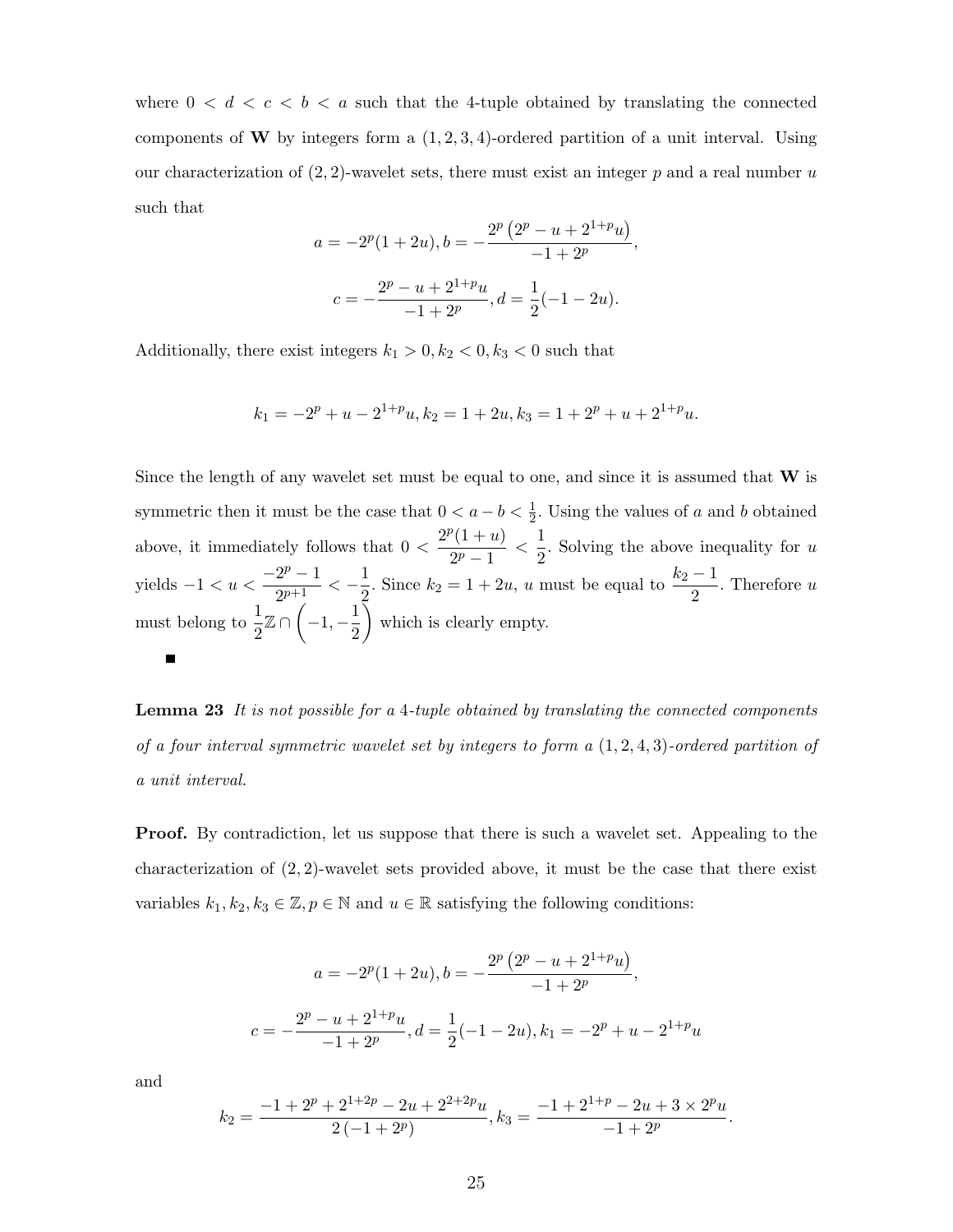According to the stated assumptions, we have  $k_1 > 0, k_2 < 0$ , and  $k_3 < 0$ . Let us consider the quantity

$$
k_3 = \frac{-1 + 2^{1+p} - 2u + 3 \times 2^p u}{-1 + 2^p}.
$$

First, we would like to show that  $|k_3|$  < 1. Using similar computations to the ones given in the proof of Lemma 22 it is not hard to verify that  $u \in \left(-1, -\frac{1}{2}\right)$  $(\frac{1}{2})$ . Next, we verify that for  $-1 < u < \frac{-1}{2}$  and for any natural number p the following holds true:

$$
|-1+2^{1+p}-2u+3\times 2^p u|<2^p-1.
$$

Indeed, it suffices to check that

$$
-2p + 1 < -1 + 21+p - 2u + 3 \times 2p u < 2p-1 < 2p - 1.
$$

Now, since  $k_3$  is an integer, it must be equal to zero and this contradicts the fact that  $k_3 < 0$ .

 $\blacksquare$ 

Lemma 24 It is not possible for a 4-tuple obtained by translating the connected components of a four interval symmetric wavelet set by integers to form a  $(1, 3, 2, 4)$ -ordered partition of a unit interval.

Proof. Using our characterization of (2, 2)-wavelet sets, we obtain that

$$
a = \frac{(2^p(2^p - 2u + 2^{1+p}u))}{(-1 + 2^{1+p})}, b = 2^{-1+p}(1 + 2u), c = \frac{1+2u}{2}, d = \frac{(2^p - 2u + 2^{1+p}u)}{(2(-1 + 2^{1+p}))}
$$

and

$$
k_1=u+\frac{2^p(2^p-2u+2^{1+p}u)}{-1+2^{1+p}}, k_2=1+2u, k_3=1+u-\frac{(2^p(2^p-2u+2^{1+p}u))}{(-1+2^{1+p})},
$$

where u is a real number, p is a natural number and  $k_1, k_2, k_3$  are integers. With some formal calculations, using the fact that

$$
2^{-1+p}(1+2u) < \frac{(2^p(2^p - 2u + 2^{1+p}u))}{(-1+2^{1+p})}
$$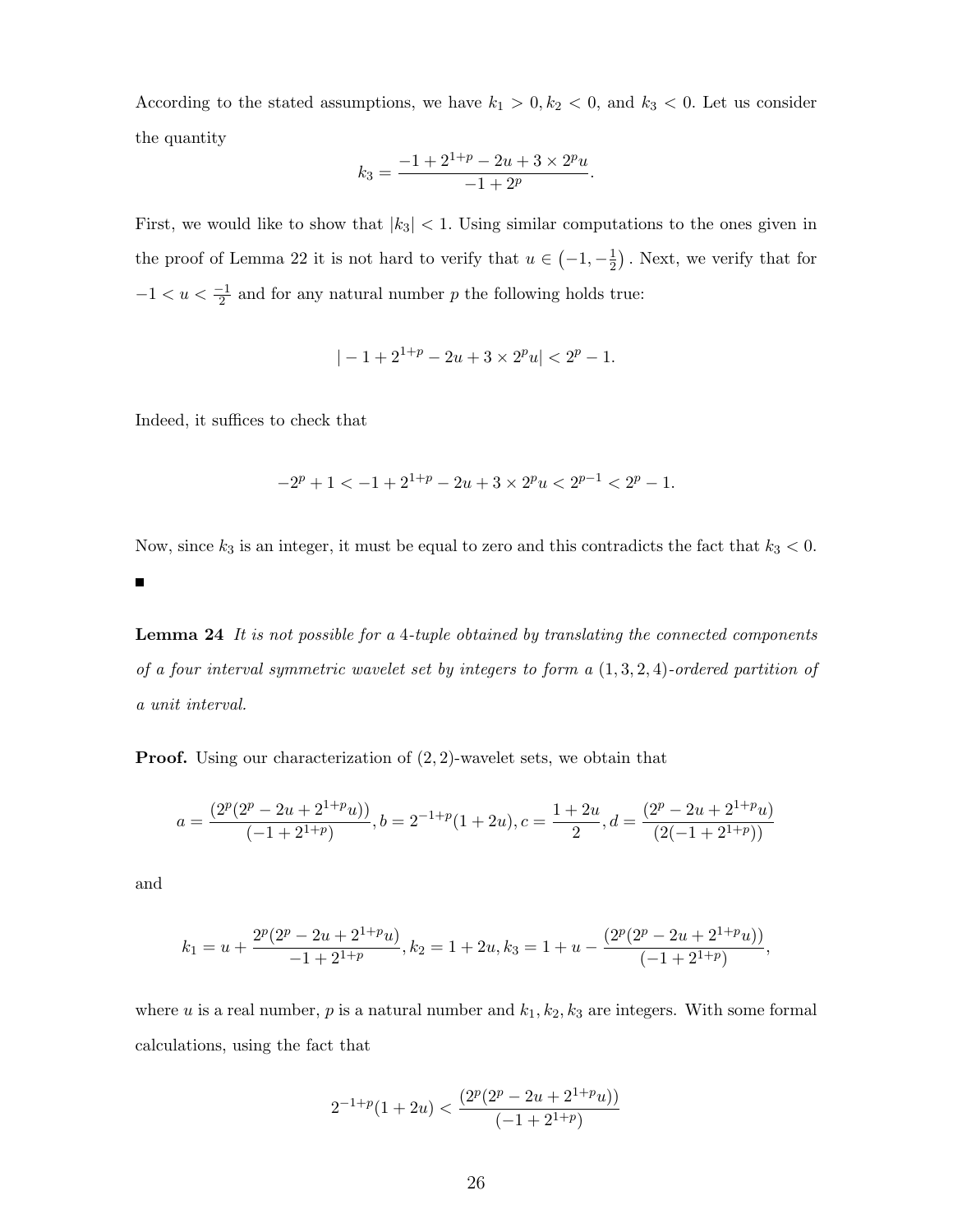together with the inequality  $0 < \frac{1+2u}{2}$  $\frac{1}{2}$  it is easy to see that  $-\frac{1}{2}$  < u <  $\frac{1}{2}$ . Solving the equation  $k_2 = 1 + 2u$  we obtain  $u = \frac{k_2 - 1}{2}$ . Thus,  $u \in \frac{1}{2}$  $\frac{1}{2}\mathbb{Z}\cap\left(-\frac{1}{2}\right)$  $\frac{1}{2}, \frac{1}{2}$  $\frac{1}{2}$  and it follows that u must be equal to zero. Substituting  $u = 0$  into the following equations

$$
a = \frac{(2^{p}(2^{p} - 2u + 2^{1+p}u))}{(-1 + 2^{1+p})}, b = 2^{-1+p}(1+2u), k_1 = u + \frac{2^{p}(2^{p} - 2u + 2^{1+p}u)}{-1 + 2^{1+p}},
$$

we obtain that

$$
a = \frac{2^{2p}}{2^{p+1} - 1}
$$
,  $b = \frac{2^p}{2}$ , and  $k_1 = a$ .

This implies that a and b are both integers. As a result,  $a - b$  must be a nonzero integer. That is  $a - b \ge 1$  which is absurd since the length of a wavelet set must be equal to one.

**Lemma 25** It is not possible for a 4-tuple obtained by translating the connected components of a four interval symmetric wavelet set by integers to form a  $(1, 3, 4, 2)$ -ordered partition of a unit interval.

Proof. Let us assume by contradiction that we can construct such a wavelet set. Using our characterization of (2, 2)-wavelet sets, we obtain that

$$
a = \frac{2^{p}(2^{p} - 2u + 2^{1+p}u)}{-1 + 2^{1+p}}, b = 2^{-1+p}(1 + 2u), c = \frac{1}{2}(1 + 2u),
$$

$$
d = \frac{2^p - 2u + 2^{1+p}u}{2(-1+2^{1+p})}, k_1 = \frac{2^{2p} - u + 2^{1+2p}u}{-1+2^{1+p}}, k_2 = -(1/2)(-1+2^p)(1+2u),
$$

and

$$
k_3 = \frac{-2 + 5 \times 2^p - 4u + 3 \times 2^{1+p}u}{2(-1 + 2^{1+p})}
$$

where u is a real number, p is a natural number, and  $k_1, k_2, k_3$  are integers. Again, we appeal to the fact that  $0 < d < c < b < a$  and we easily see that u must be an element of the open interval  $(-1/2, 1/2)$ . Next, it is not hard to check that

$$
0 \le k_3 = \frac{-2 + 5 \times 2^p - 4u + 3 \times 2^{1+p}u}{2(-1 + 2^{1+p})} < 2.
$$

In other words,  $k_3 \in \left(\frac{1}{2}\right)$  $(\frac{1}{2}, 2) \cap \mathbb{Z}$  and this implies that  $k_3 = 1$ . Now,  $k_3 = 1$  if and only if  $-2 + 5 \times 2^{p} - 4u + 3 \times 2^{1+p}u = 2(-1 + 2^{1+p})$ . Solving this equation for u, we obtain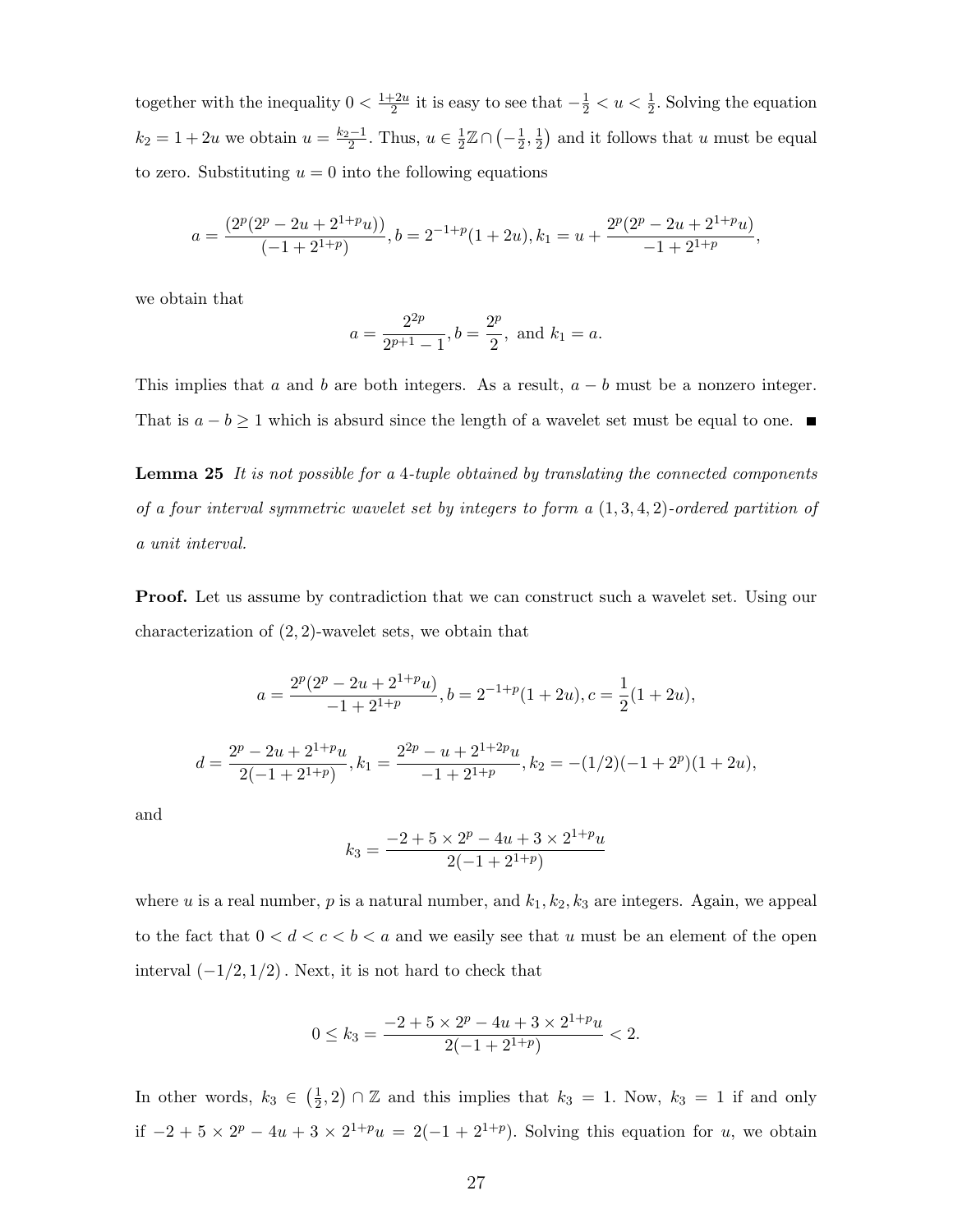$u = -\frac{2^{-1+p}}{2+p}$  $\frac{2}{-2+3\times 2^p}$ . It follows that

$$
k_2 = -(1/2)(-1+2^p)(1+2u) = -\frac{(-1+2^p)^2}{-2+3\times 2^p}.
$$

Note that  $(-1+2^p)^2$  is odd and  $-2+3\times 2^p$  is even. Therefore,  $k_2$  cannot be an integer, and this is clearly a contradiction of our assumption. This completes the proof.  $\blacksquare$ 

Lemma 26 It is not possible for a 4-tuple obtained by translating the connected components of a four interval symmetric wavelet set by integers to form a  $(1,4,2,3)$ -ordered partition of a unit interval.

Proof. Let us assume by contradiction that we can construct such a wavelet set. Using our characterization of (2, 2)-wavelet sets, using our characterization of four interval wavelet sets, there exists a positive integer  $p$  such that

$$
\begin{cases}\n a = 1 + u - \frac{u}{2^p} \\
 b = \frac{1}{2} + u - \frac{u}{2^{1+p}} \\
 c = \frac{1}{2^{1+p}} - \frac{u}{2^{1+2p}} + \frac{u}{2^p} \\
 d = \frac{1}{2^{1+p}} - \frac{u}{2^{1+2p}} + \frac{u}{2^{1+p}}\n\end{cases}
$$

for some real number  $u$ . Moreover, it must be the case that

$$
k_1 = 1 + 2u - \frac{u}{2^p},
$$
  
\n
$$
k_2 = 1 + \frac{1}{2^{1+p}} + u - \frac{u}{2^{1+2p}},
$$
  
\n
$$
k_3 = 1 - \frac{1}{2^{1+p}} + u + \frac{u}{2^{1+2p}} - \frac{u}{2^p}.
$$

Solving the first equation above for  $u$  we obtain

$$
u = -\frac{k_1 - 1}{\frac{1}{2^p} - 2} = \frac{1 - k_1}{\frac{1 - 2^{1+p}}{2^p}} = \frac{2^p (1 - k_1)}{1 - 2^{1+p}}.
$$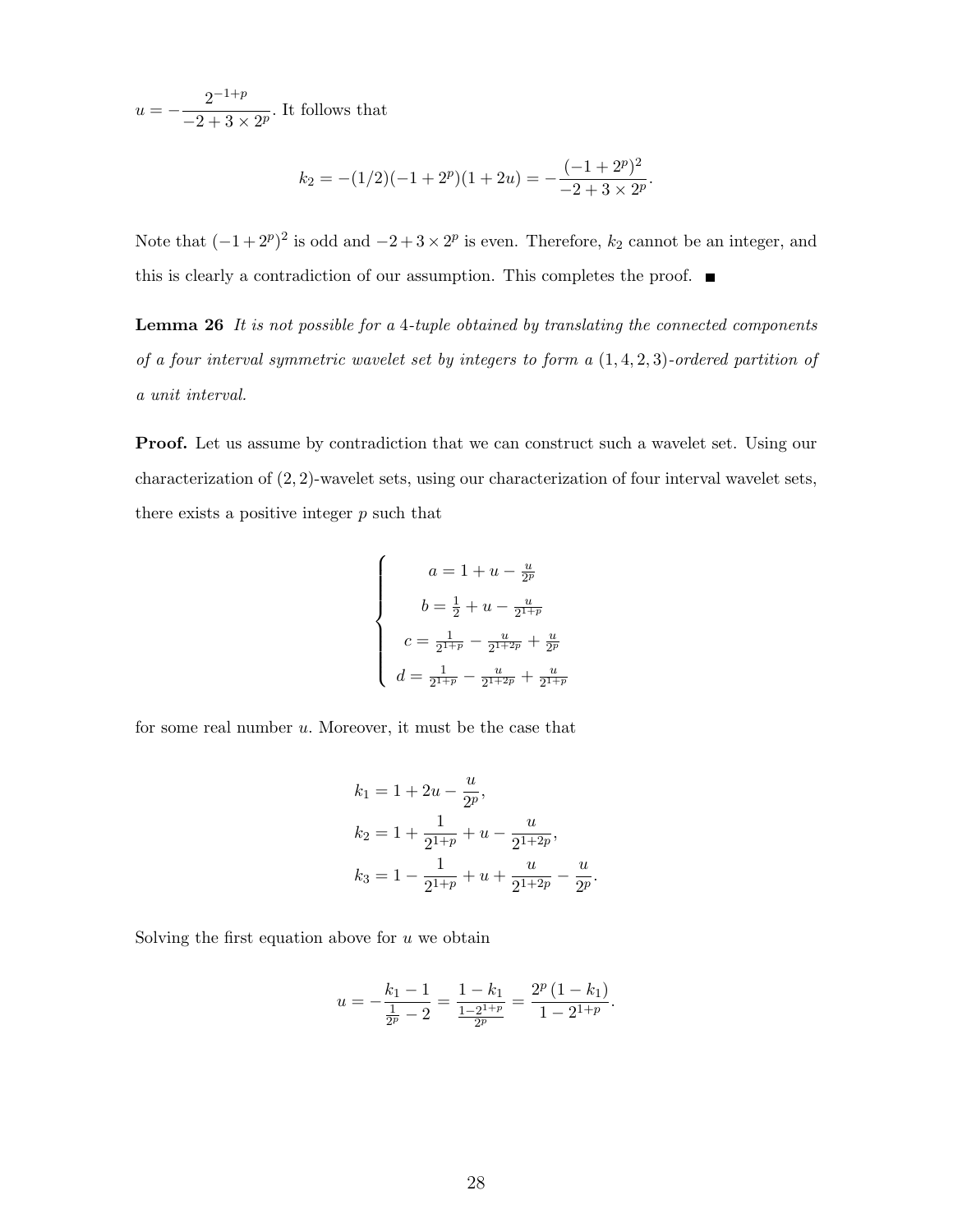Now,

$$
k_2 = \frac{2 \times 2^{2p} k_1 - k_1 + 2 \times 2^{2p}}{2 \times 2^p (2^{p+1} - 1)}
$$
  
\n
$$
k_3 = \frac{(k_1 + 2 \times 2^{2p} k_1 + 2 \times 2^{2p} - 2 \times 2^p k_1 - 2 \times 2^p)}{2 \times 2^p (2^{p+1} - 1)}.
$$

Additionally,

$$
a = \frac{2^p k_1 - k_1 + 2^p}{2^{p+1} - 1}
$$
 and  $b = \frac{k_1}{2}$ .

Since

$$
k_3 - k_2 = \frac{2^p + (2^p - 1)k_1}{2^p (1 - 2^{1+p})} = j \in \mathbb{Z}
$$
\n(2)

then

$$
k_1 = -\frac{-2^p j + 2 \times 2^{2p} j + 2^p}{2^p - 1} = \frac{2f}{2h + 1}
$$

for some integers f and h. Thus,  $2f = k_1 (2h + 1)$  and it must be the case that  $k_1$  is an even integer. Appealing to Equality (2), it immediately follows that  $2^p (k_3 - k_2) = \frac{2^p + (2^p - 1)k_1}{(1 - 2^{1+p})}$  $\frac{(1-(2^p-1)k_1)}{(1-2^{1+p})} \in \mathbb{Z}.$ This implies that the numbers

$$
a = \frac{2^p k_1 - k_1 + 2^p}{2^{p+1} - 1}
$$
 and  $b = \frac{1}{2} k_1$ 

are integers and this is not possible since the quantity  $b - a$  must be less than  $\frac{1}{2}$ . We have reached a contradiction and this completes the proof.

We are now ready to present the proof of Theorem 21 as stated above.

## 3.3 Proof of Theorem 21

First, the following lemma will be useful.

**Lemma 27** Let 
$$
a_1 = -k_1 + a_4
$$
,  $a_2 = -k_1 + u$ , and  $a_1 > a_2$  for  $a_1, a_2, a_4, u \in \mathbb{R}$  and  $k_1 \in \mathbb{Z}$ .  
If  $a_4 = \frac{2^{p-1} + u(2^p - 1)}{2^{p+1} - 1}$ , where *p* is a positive integer, then  $u < \frac{1}{2}$ .

**Proof.** Let  $a_1, a_2, a_4, k_1, u$  and p be as given above. By assumption,  $a_4 = \frac{2^{p-1} + u(2^p - 1)}{2^{p+1} - 1}$  $\frac{2^{p+1}-1}{2^{p+1}-1}.$ Since  $a_1 = -k_1 + a_4$  which is strictly larger than  $-k_1 + u = a_2$  we obtain that  $a_4$  is greater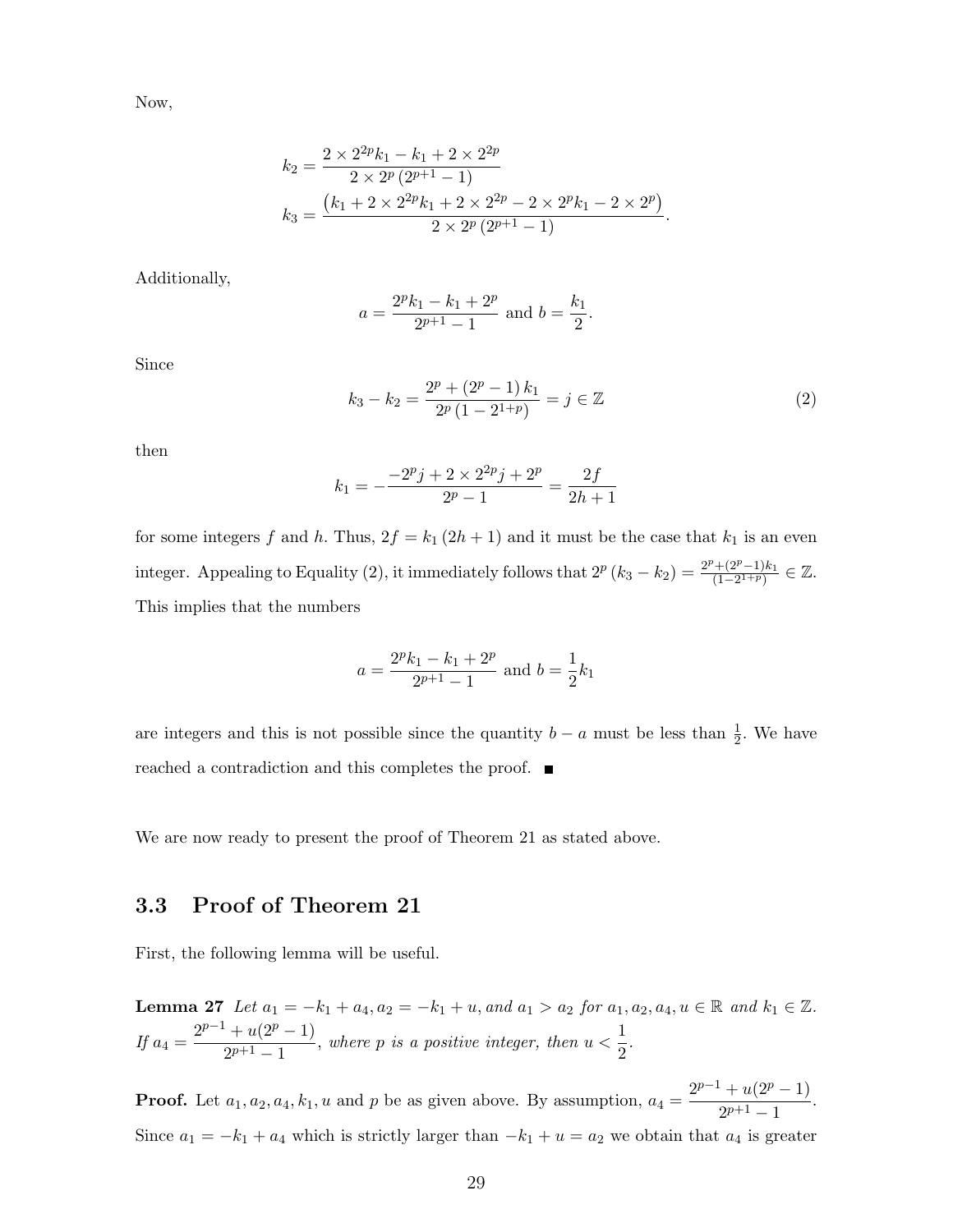than  $u$ . It follows that

$$
a_4 = \frac{2^{p-1} + u(2^p - 1)}{2^{p+1} - 1} > u.
$$

Next, multiplying each side of the previous inequality by  $2^{p+1}-1$  which is positive, we obtain  $2^{p-1} + u(2^p - 1) > u(2^{p+1} - 1)$ . With straight forward computations, the previous statement implies that  $\frac{1}{2} > u$ .

 $\blacksquare$ 

#### 3.3.1 Proof of the Theorem

Let  $W$  be a symmetric wavelet set of four intervals. Furthermore, let us suppose that there is a collection consisting of integral translations of its connected components which form a  $(4, 3, 2, 1)$ -ordered partition of some unit interval. In other words,

$$
\mathbf{W} = [-a_1, -a_2) \cup [-a_3, -a_4) \cup [a_4, a_3) \cup [a_2, a_1)
$$

where  $0 < a_4 < a_3 < a_2 < a_1$ . By assumption, there exists a real number u such that

$$
\left(\left[a_2, a_1\right) + k_1, \left[a_4, a_3\right), \left[-a_3, -a_4\right) + k_2, \left[-a_1, -a_2\right) + k_3\right)
$$

defines a  $(4, 3, 2, 1)$ -ordered partition for  $[u, u + 1)$ . Solving the system of equations:

$$
\begin{cases}\n a_2 + k_1 = u \\
 a_1 + k_1 = a_4 \\
 -a_3 + k_2 = a_3 \\
 -a_1 + k_3 = -a_4 + k_2 \\
 -a_2 + k_3 = u + 1 \\
 2^p a_4 = \frac{a_1}{2} \\
 2^p a_3 = a_2\n\end{cases}
$$

for the unknowns  $a_1, a_2, a_3, a_4, k_1, k_2, k_3$ , we obtain  $a_1 = \frac{2^{2p}(2^p - 2u + 2^{p+1}u)}{2^{p+1}-1}$  $\frac{-2a+2-a}{2^{p+1}-1}, a_2 = 2^{p-1}(1+$  $(2u), a_3 = \frac{1}{2}$  $\frac{1}{2}(1+2u)$ , and  $a_4 = \frac{2^{p-1} - u + 2^p u}{2^{p+1} - 1}$  $\frac{1-u+2^p u}{2^{p+1}-1}, k_1=\frac{1}{2}$  $\frac{1}{2}(-2^p + 2u - 2^{p+1}u, k_2 = 1 + 2u, k_3 =$  $1 + 2^{p-1} + u + 2^p u$ . It is not hard to verify that the following facts hold true: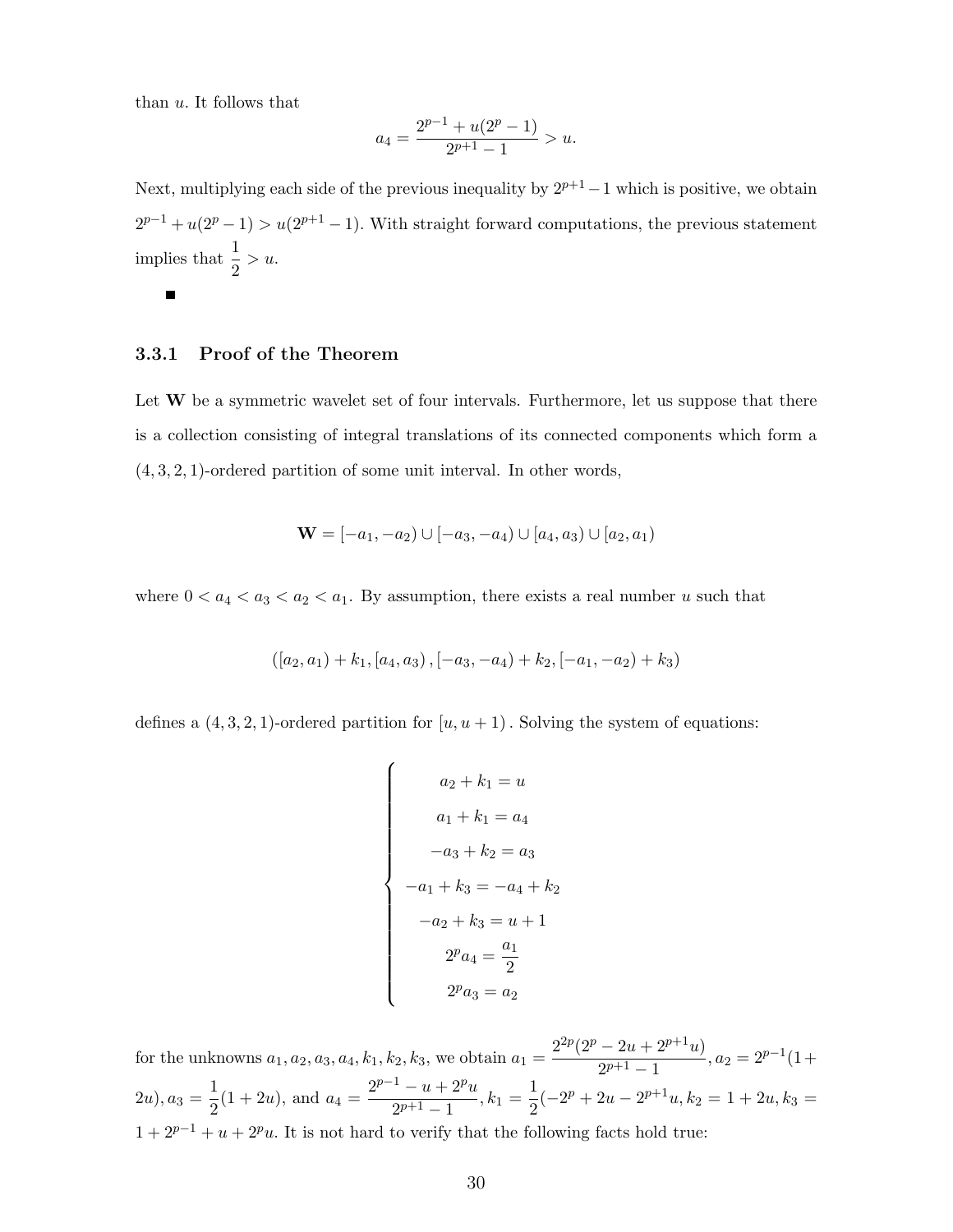- $k_2 = 2a_3$
- $a_2$  must be an integer because  $2^p a_3 = a_2$
- u is also an integer because  $a_2 + k_1 = u$
- Since  $a_1 > a_2$  and appealing to Lemma 27, we have  $u < \frac{1}{2}$ 2
- Since  $a_3 > a_4$ , we have  $u > \frac{-2^p + 1}{2^{p+1}}$  $\frac{2^p+1}{2^{p+1}} > \frac{-2^p}{2^{p+1}}$  $\frac{-2^p}{2^{p+1}} = -\frac{1}{2}$ 2

It follows from the observations above that  $u$  must be equal to zero because zero is the only integer in the open interval  $\left(-\frac{1}{2}\right)$  $\frac{1}{2},\frac{1}{2}$ 2 ). Substituting  $u = 0$  into the system of equations gives us the following:  $a_1 = \frac{2^{2p}}{2^{p+1}}$  $\frac{2^{2p}}{2^{p+1}-1}$ ,  $a_2=2^{p-1}$ ,  $a_3=\frac{1}{2}$  $\frac{1}{2}$  and  $a_4 = \frac{2^{p-1}}{2^{p+1} - 1}$  $\frac{2^2}{2^{p+1}-1}$ ,  $k_1 = -2^{p-1}$ ,  $k_2 = 1$ ,  $k_3 =$  $2^{p-1}+1$ . Next, we check that  $\frac{2^{p-1}}{2^{p+1}}$  $\frac{2^{p-1}}{2^{p+1}-1} > 0$  for  $p \in \mathbb{N}$  and  $\frac{2^{p-1}}{2^{p+1}-1}$  $\frac{2^{p-1}}{2^{p+1}-1}<\frac{1}{2}$  $\frac{1}{2}$  <  $2^{p-1}$  <  $\frac{2^{2p}}{2^{p+1}}$ .  $\frac{2^{p+1}-1}{2^{p+1}-1}$ . Therefore for any  $p \in \mathbb{N}$ , the interval

$$
\left[-\frac{2^{2p}}{2^{p+1}-1},-2^{p-1}\right)\cup\left[-\frac{1}{2},-\frac{2^{p-1}}{2^{p+1}-1}\right)\cup\left[\frac{2^{p-1}}{2^{p+1}-1},\frac{1}{2}\right)\cup\left[2^{p-1},\frac{2^{2p}}{2^{p+1}-1}\right)
$$

makes sense. Next, by definition 7, the rotations of the permutation  $(4, 3, 2, 1)$  are:

 $(3, 2, 1, 4), (2, 1, 4, 3), \text{ and } (1, 4, 3, 2).$ 

By Lemma 14, since the permutation  $(4, 3, 2, 1)$  provides a family of symmetric wavelet sets, each of its rotations gives rise to the same family of symmetric wavelet sets. Also, it follows from Lemma 7, Lemma 8, Lemma 9, Lemma 10, and Lemma 11 that there is no symmetric wavelet set parametrized by each of the other 20 permutations. This is due to the fact that each of the five permutations in the lemmas do not provide any symmetric wavelet sets. Therefore, the other three permutations that are rotations of each of those five permutations cannot provide symmetric wavelet sets. Thus, the only possible symmetric wavelet sets of four intervals are ordered by rotations of the permutation  $(4, 3, 2, 1)$ .

## 4 Algorithms

We will now describe the process of creating algorithms for the construction of four interval wavelet sets. In particular, we will present an algorithm which can be exploited to compute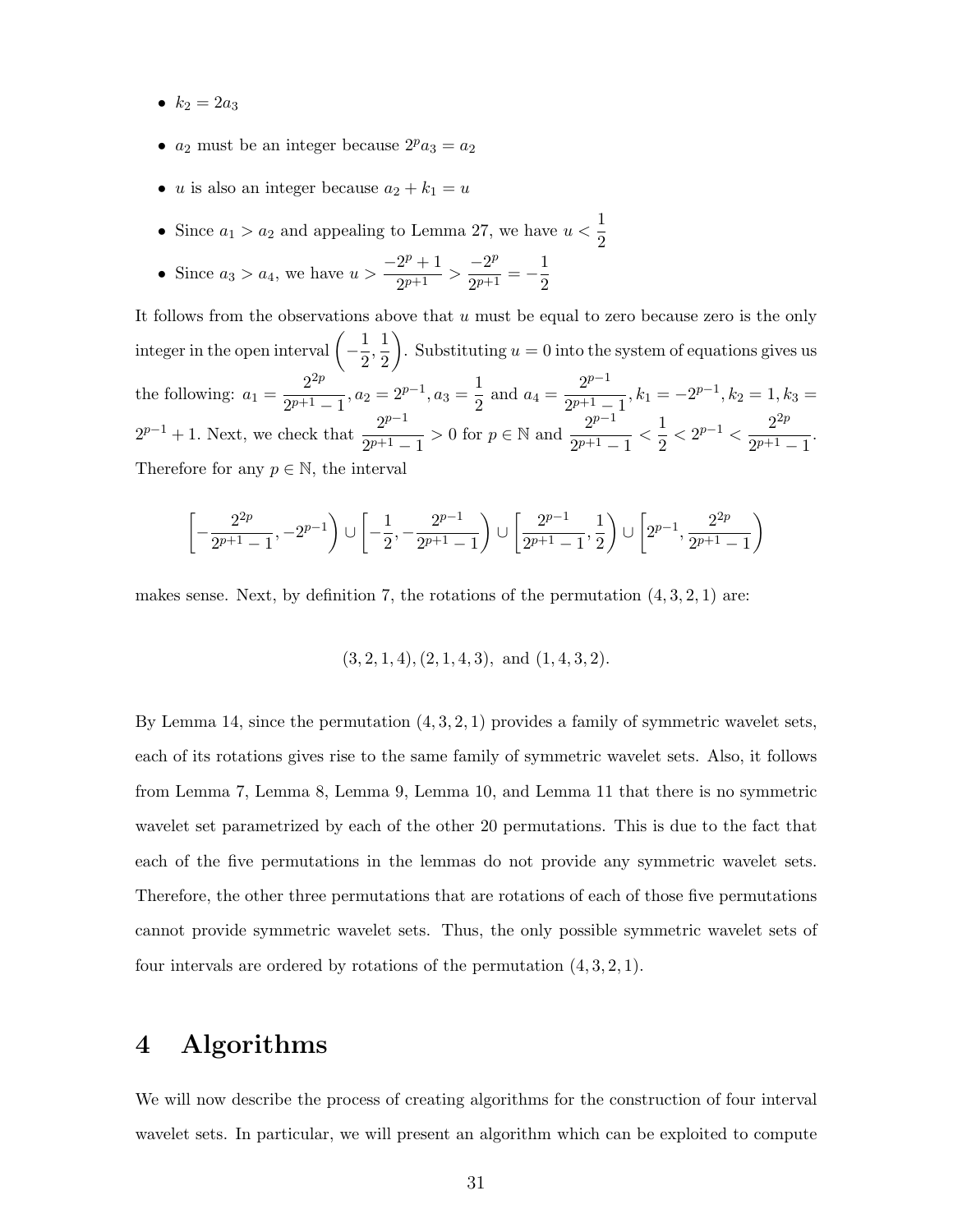$(2, 2)$  wavelet sets. First, we appeal to the characterization of  $(2, 2)$  wavelet sets given in Proposition 9. Fixing  $f$  to be the permutation  $(4, 3, 2, 1)$ , we obtain the following system of equations:

$$
\begin{cases}\n u = b_3 + k_1 \\
 b_1 = b_4 + k_1 \\
 b_2 = a_3 + k_2 \\
 a_1 + k_3 = a_4 + k_2 \\
 a_2 + k_3 = u + 1 \\
 2^p b_2 = b_3 \\
 2^{p+1} b_1 = b_4 \\
 2^q a_3 = a_2 \\
 2^{q+1} a_4 = a_1\n\end{cases}
$$

Next, solving the system of equations above for the variables  $a_1, a_2, a_3, a_4, b_1, b_2, b_3, b_4$ , and  $k_1$ , we obtain the following:

$$
a_1 = \frac{2^{1+q}(k_2 - k_3)}{2^{1+q} - 1}, a_2 = 1 + k_3 + u, a_3 = -2^q(-1 - k_3 - u), a_4 = \frac{(k_2 - k_3)}{2^{1+q} - 1},
$$
  

$$
b_1 = \frac{2^{-q}(2^p + 2^{p+q}k_2 - 2^p k_3 + 2^p u - 2^q u)}{2^{1+p} - 1}, b_2 = 2^{-q}(1 + 2^q k_2 - k_3 + u),
$$
  

$$
b_3 = 2^{p-q}(1 + 2^q k_2 - k_3 + u),
$$
  

$$
b_4 = \frac{2^{1+p-q}(2^p + 2^{p+q}k_2 - 2^p k_3 + 2^p u - 2^q u)}{2^{1+p} - 1}, \text{ and } k_1 = -2^p k_2 + 2^{p-q}(k_3 - u - 1) + u.
$$

Observe that  $a_1, a_2, a_3, a_4, b_1, b_2, b_3$  and  $b_4$  are functions of  $k_2, k_3, p, q \in \mathbb{Z}$  and u which is not necessarily an integer. Since our objective is to construct an algorithm which will generate boundary points of a wavelet set, it is important that they are strictly dependent on variables which are all elements of a discrete set. As such, we solve the equation  $k_1 =$  $-2^p k_2 + 2^{p-q}(k_3 - u - 1) + u$  for u, and we obtain

$$
u=\frac{2^p+2^q k_1+2^{p+q} k_2-2^p k_3}{2^q-2^p}.
$$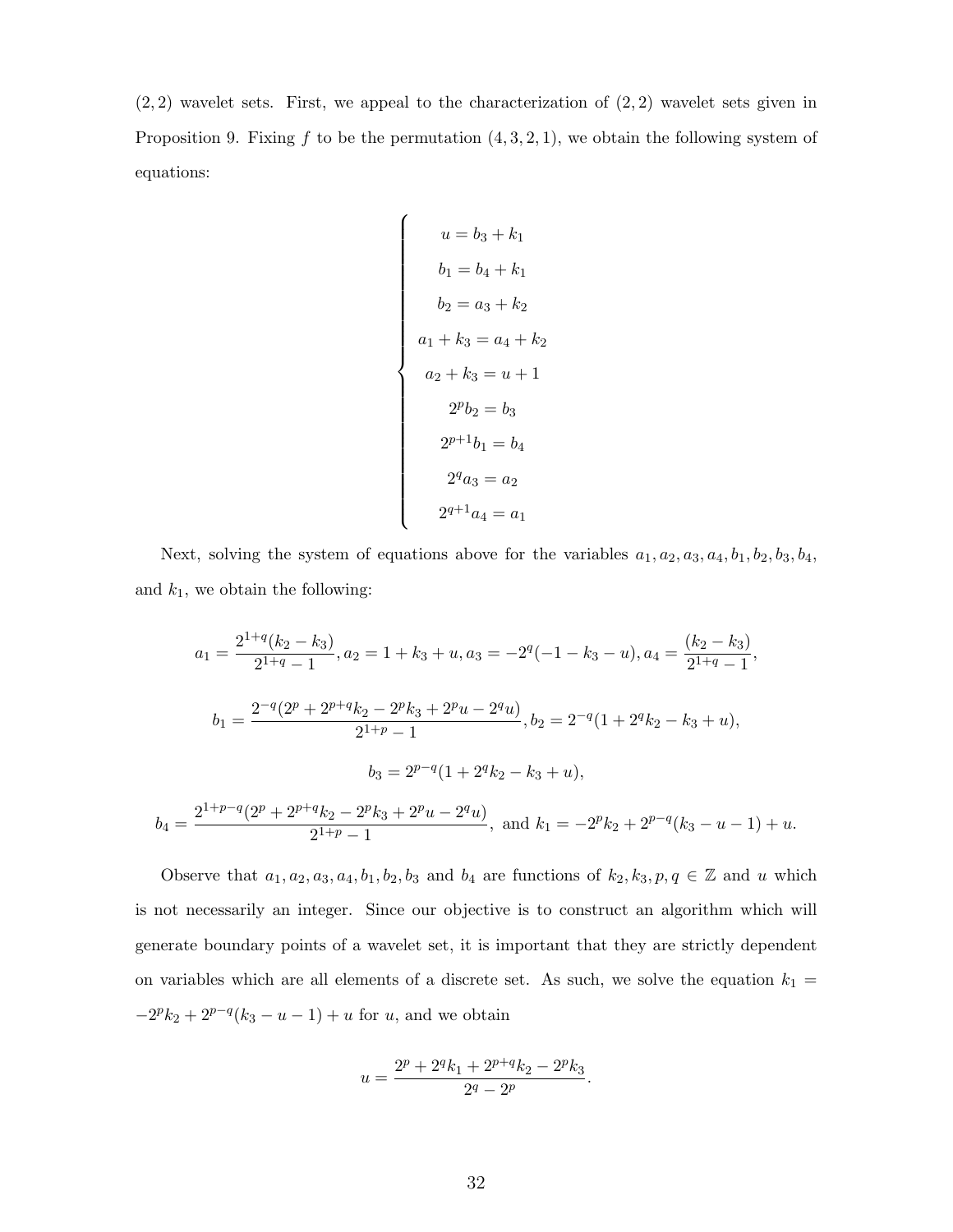Next, substituting the above into the formula obtained for each boundary point yields

$$
\begin{cases}\na_1 = \frac{2^{1+q}(k_2 - k_3)}{2^{1+q} - 1} \\
a_2 = \frac{2^q(1 + k_1 + 2^p k_2 - k_3)}{2^q - 2^p} \\
a_3 = \frac{1 + k_1 + 2^p k_2 - k_3}{2^q - 2^p} \\
a_4 = \frac{k_2 - k_3}{2^{1+q} - 1} \\
b_1 = \frac{k_1}{1 - 2^{1+p}} \\
b_2 = \frac{1 + k_1 + 2^q k_2 - k_3}{2^q - 2^p} \\
b_3 = \frac{2^p(1 + k_1 + 2^q k_2 - k_3)}{2^q - 2^p} \\
b_4 = \frac{2^{1+p} k_1}{1 - 2^{1+p}}\n\end{cases}
$$

The above, together with the restriction that  $a_1 < a_2 < a_3 < a_4 < 0 < b_1 < b_2 < b_3 < b_4$ yields the following algorithm.

## $2-2\mbox{-}\ensuremath{\mathbf{W}}$  avelet Set

**Input:** m (upper bound for  $p$ ,  $q$ ,  $k_1$ ,  $k_2$ ,  $k_3$ )

**Output**:  $(a_1, a_2, a_3, a_4, b_1, b_2, b_3, b_4)$  (set of ordered 8-tuples)

Set Collector as an empty array

For 
$$
1 \le p \le m
$$
  
\nFor  $1 \le q \le m$   
\nFor  $-m \le k_1 \le 0$   
\nFor  $1 \le k_2 \le m$   
\nFor  $1 \le k_3 \le m$ 

If

$$
\frac{2^{1+q}(k_2 - k_3)}{-1+2^{1+q}} < \frac{2^q(1+k_1 + 2^p k_2 - k_3)}{-2^p + 2^q} < \frac{1+k_1 + 2^p k_2 - k_3}{-2^p + 2^q} < \frac{k_2 - k_3}{-1 + 2^{1+q}} < 0
$$
\n
$$
\left( \frac{k_1}{1-2^{1+p}} < \frac{1+k_1 + 2^q k_2 - k_3}{-2^p + 2^q} < \frac{2^p(1+k_1 + 2^q k_2 - k_3)}{-2^p + 2^q} < \frac{2^{1+p} k_1}{1-2^{1+p}}
$$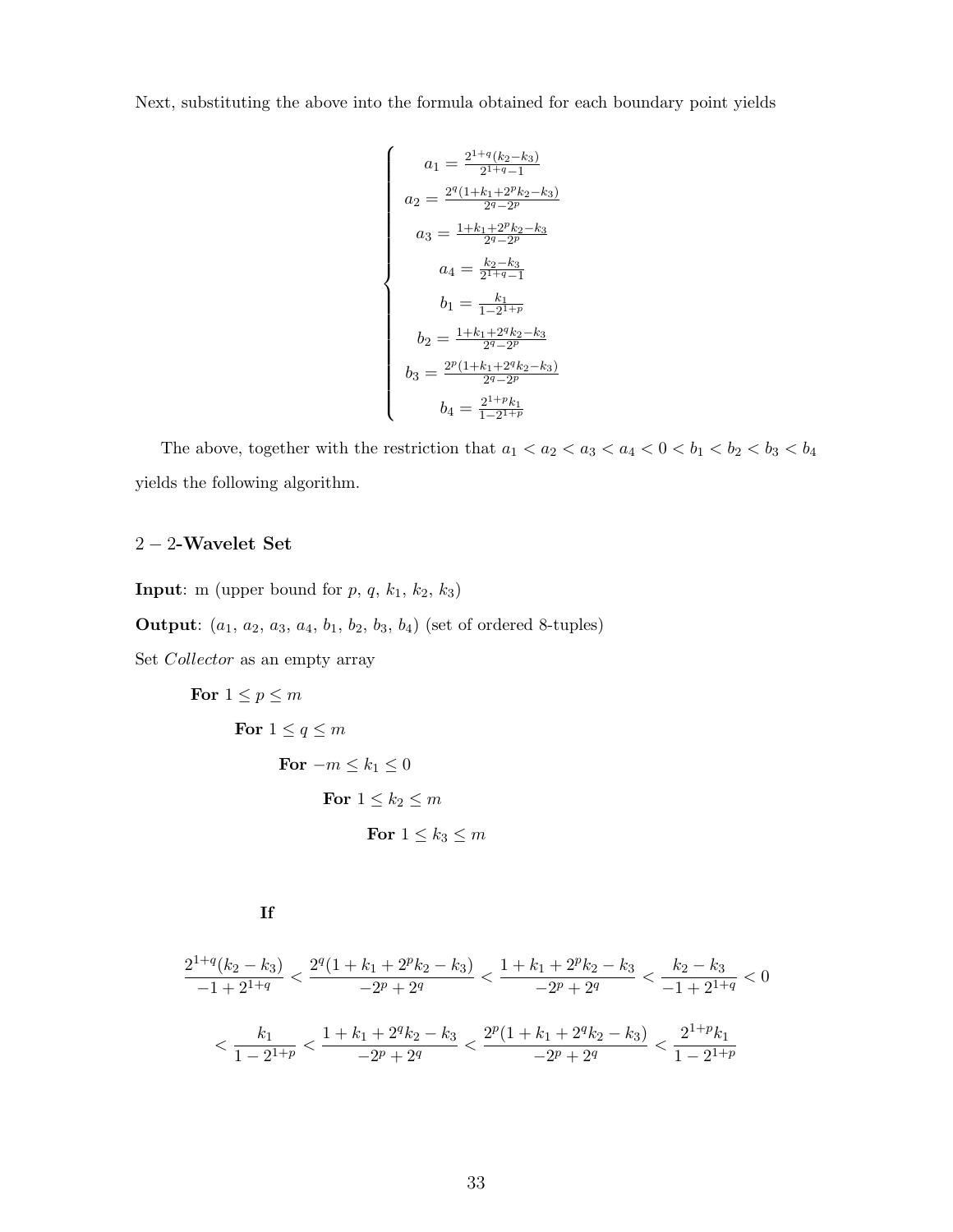Then

$$
a_1 = \frac{2^{1+q}(k_2 - k_3)}{-1+2^{1+q}}, \ a_2 = \frac{2^q(1+k_1+2^p k_2 - k_3)}{-2^p + 2^q}, \ a_3 = \frac{1+k_1+2^p k_2 - k_3}{-2^p + 2^q}, \ a_4 = \frac{k_2 - k_3}{-1+2^{1+q}},
$$

$$
b_1 = \frac{k_1}{1-2^{1+p}}, \ b_2 = \frac{1+k_1+2^q k_2 - k_3}{-2^p + 2^q}, \ b_3 = \frac{2^p(1+k_1+2^q k_2 - k_3)}{-2^p + 2^q}, \ b_4 = \frac{2^{1+p} k_1}{1-2^{1+p}}
$$

End if

End for

### End for

## End for

#### End for

### End for

Output Collector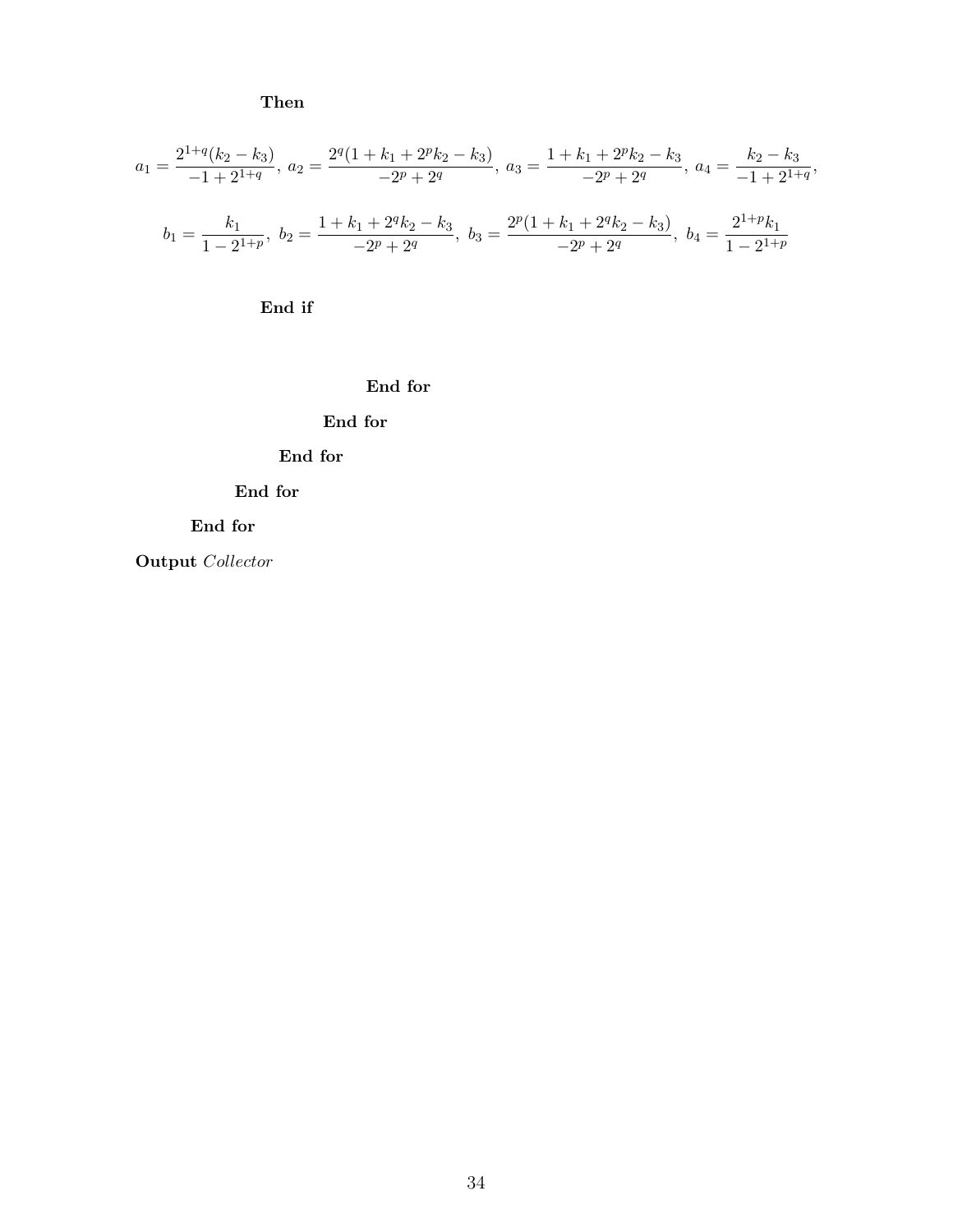Using an approach which is similar to the one used to produce an algorithm for the construction of  $2 - 2$ -wavelet set, we obtain an algorithm for  $3 - 1$  wavelet set which we present below

#### 3-1 Wavelet Set

**Input:** m (upper bound for  $p$ ,  $q$ ,  $k_1$ ,  $k_2$ ,  $k_3$ )

**Output:**  $(a_1, a_2, a_3, a_4, a_5, a_6, b_1, b_2)$  (set of ordered 8-tuples)

Set Collector as an empty array

For 
$$
1 \le p \le m
$$
  
\nFor  $1 \le q \le m$   
\nFor  $-m \le k_1 \le 0$   
\nFor  $1 \le k_2 \le m$   
\nFor  $1 \le k_3 \le m$ 

$$
\mathbf{If}
$$

$$
\frac{2^q (k_2 - k_3)}{-1 + 2^q} < \frac{2^p (2 + k_1 - 2k_3)}{-1 + 2^{1 + p}} < \frac{2^{1 + p} k_2}{-2^{1 + p} + 2^q} < \frac{k_2 - k_3}{-1 + 2^q}
$$
\n
$$
\frac{2 + k_1 - 2k_3}{-1 + 2^{1 + p}} < \frac{2^q k_2}{-2^{1 + p} + 2^q} < 0 < \frac{1 + k_1 - 2^p k_1 - k_3}{-1 + 2^{1 + p}} < \frac{2(1 + k_1 - 2^p k_1 - k_3)}{-1 + 2^{1 + p}}
$$

Then

$$
a_1 = \frac{2^q (k_2 - k_3)}{-1 + 2^q}, \ a_2 = \frac{2^p (2 + k_1 - 2k_3)}{-1 + 2^{1+p}}, \ a_3 = \frac{2^{1+p} k_2}{-2^{1+p} + 2^q}, \ a_4 = \frac{k_2 - k_3}{-1 + 2^q},
$$

$$
a_5 = \frac{2 + k_1 - 2k_3}{-1 + 2^{1+p}}, \ a_6 = \frac{2^q k_2}{-2^{1+p} + 2^q}, \ b_1 = \frac{1 + k_1 - 2^p k_1 - k_3}{-1 + 2^{1+p}}, \ b_2 = \frac{2(1 + k_1 - 2^p k_1 - k_3)}{-1 + 2^{1+p}}
$$

End if

#### End for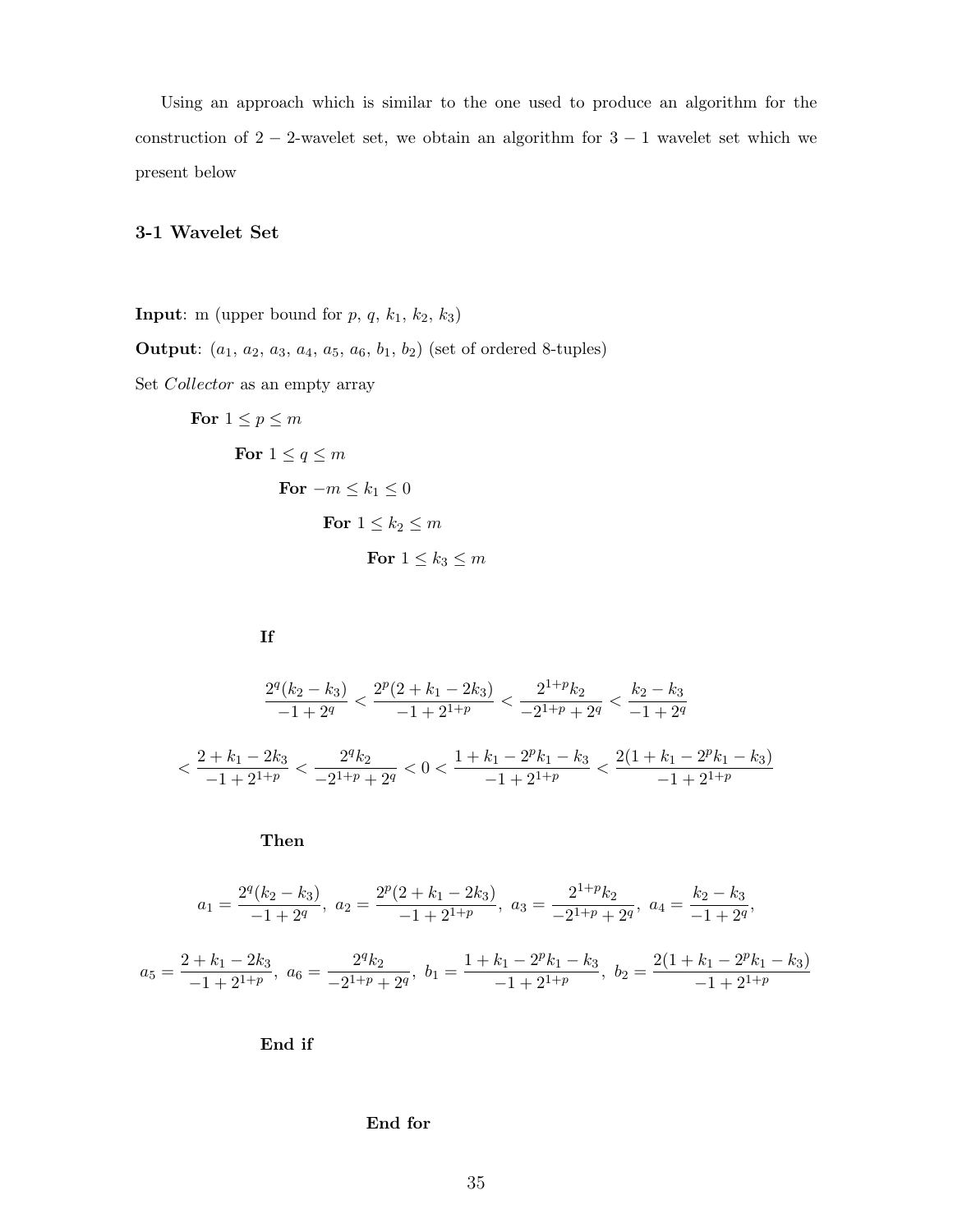### End for

### End for

End for

End for

Output Collector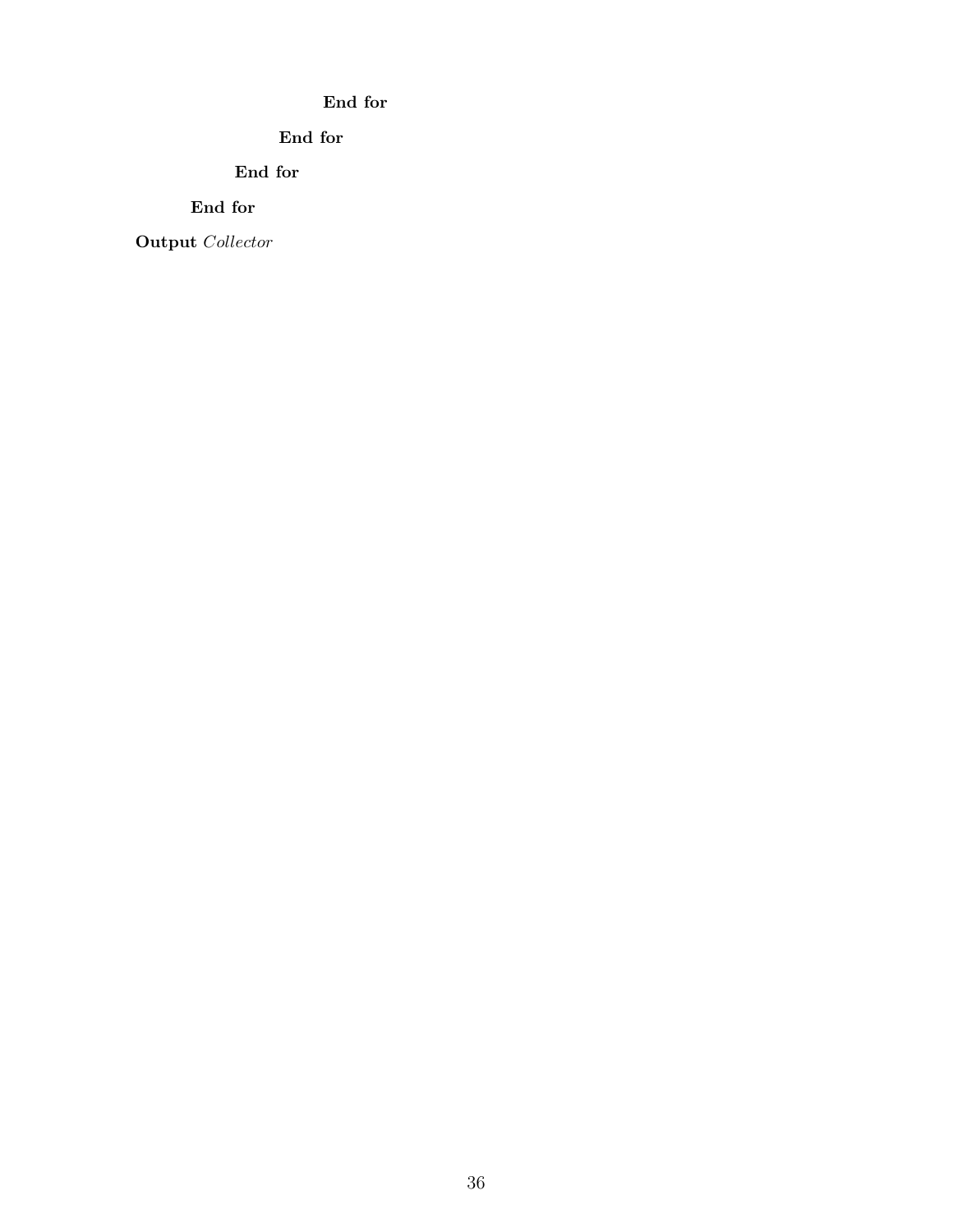## References

- [1] M. Bownik, K. Hoover, Dimension Functions of Rationally Dilated GMRAs and Wavelets, J. Fourier Anal. Appl. 15 (2009), 585-615
- [2] X. Dai, D.R. Larson, and D. Speegle, "Wavelet Sets in  $\mathbb{R}^{n}$ ", J. Fourier Analysis and Applications, 4(1997), 451-456
- [3] X. Dai, D.R. Larson, and D. Speegle, "Wavelet Sets in  $\mathbb{R}^n$  II", Contemporary Math. 216(1998), 15-40
- [4] D. Han and D.R. Larson, Wandering Vector Multipliers for Unitary Groups, Transactions AMS, 353(2001), 3347-3370
- [5] E. Ionascu, D.R. Larson and C. Pearcy, "On Wavelet Sets", J. Fourier Analysis and Applications, 4(1998), 711-721
- [6] D.R. Larson, Unitary systems and wavelet sets, Wavelet Analysis and Applications, Applied and Numerical Harmonic Analysis, Birkhauser Verlan Basel (2006), 143-171.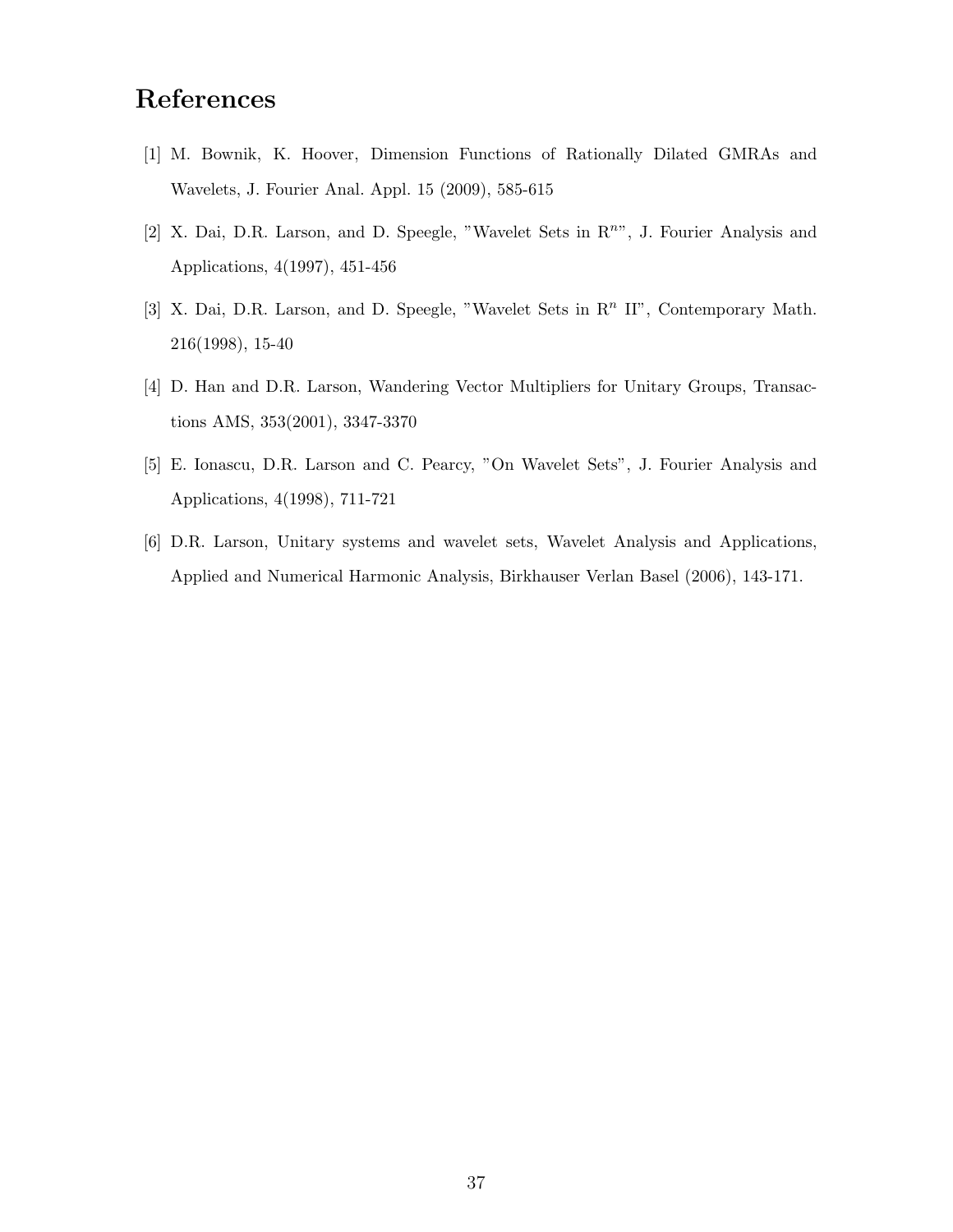## 5 Appendix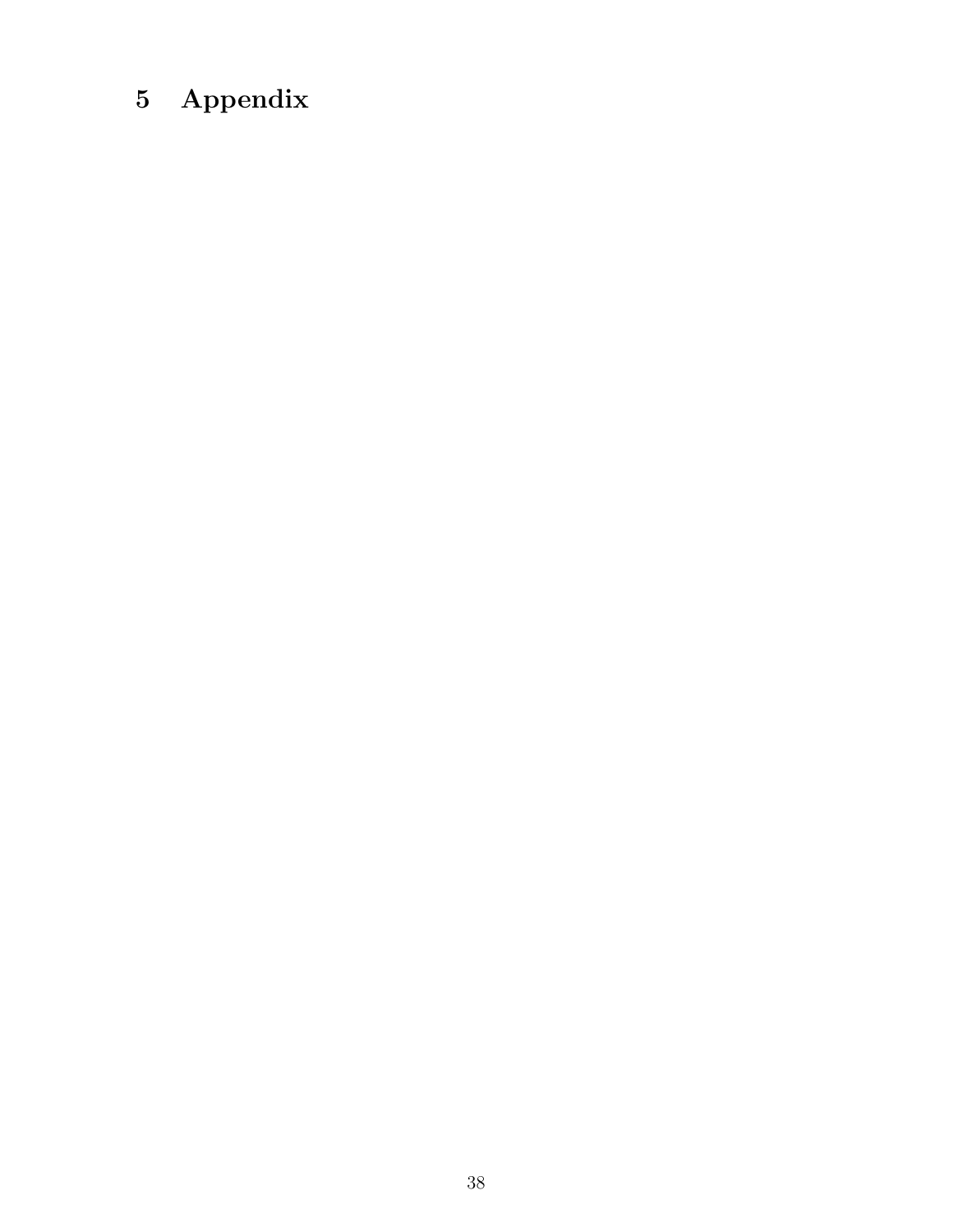$$
\ln[124] = \text{WaveletSet22pl} [m0_1] := \text{Module} \Big\{ \{ m = m0, p, q, k1, k2, k3, Collector \}, Collector = \{\};
$$
\n
$$
\text{For} \Big[ p = 1, p \le m, p++, \text{ For} \Big[ q = 1, q \le m, q++,
$$
\n
$$
\text{For} \Big[ k1 = -m, k1 \le 0, k1++, \text{ For} \Big[ k2 = 1, k2 \le m, k2++, \text{ For} \Big[ k3 = 1, k3 \le m, k3++,
$$
\n
$$
\text{If} \Big[ \text{Quick} \Big[ \frac{2^{1+q} (k2 - k3)}{-1 + 2^{1+q}} < \frac{2^q (1 + k1 + 2^p k2 - k3)}{-2^p + 2^q} < \frac{1 + k1 + 2^p k2 - k3}{-2^p + 2^q} < \frac{k2 - k3}{-1 + 2^{1+q}} < \frac{k1 - k1 + 2^q k2 - k3}{1 - 2^{1+p}} < \frac{2^p (1 + k1 + 2^q k2 - k3)}{-2^p + 2^q} < \frac{2^{1+p} k1}{1 - 2^{1+p}} \Big] \Big\}
$$
\n
$$
\text{Collector} = \text{Join} \Big[ \Big\{ \Big\{ \frac{2^{1+q} (k2 - k3)}{-1 + 2^{1+q}}, \Big( 2^q (1 + k1 + 2^p k2 - k3) \Big) / \Big( -2^p + 2^q \Big) \Big\}, \Big\{ \frac{1 + k1 + 2^p k2 - k3}{-2^p + 2^q}, \frac{k2 - k3}{-1 + 2^{1+q}} \Big\}, \Big\{ \frac{1}{1 - 2^{1+p}} \Big\}, \frac{1 + k1 + 2^q k2 - k3}{-2^p + 2^q} \Big\}, \Big\{ \Big( 2^p (1 + k1 + 2^q k2 - k3) \Big) / \Big( -2^p + 2^q \Big), \frac{2^{1+p} k1}{1 - 2^{1+p}} \Big\} \Big\}, \text{ Collector} \Big] \Big] \Big] \Big] \Big] \Big\}
$$

## **Collector**

## In[125]:= **WaveletSet22p1[25]**

 $Out[125]$ =

$$
\begin{aligned}\n\mathbf{H} &= \{ \left\{ \left\{ -\frac{480}{31}, -\frac{479}{31} \right\}, \left\{ -\frac{479}{496}, -\frac{15}{31} \right\}, \left\{ \frac{6}{341}, \frac{17}{496} \right\}, \left\{ \frac{544}{31}, \frac{6144}{341} \right\} \right\}, \\
\mathbf{H} &= \frac{480}{31}, -\frac{478}{31}, \left\{ -\frac{239}{248}, -\frac{15}{31} \right\}, \left\{ \frac{19}{1023}, \frac{9}{248} \right\}, \left\{ \frac{576}{31}, \frac{19456}{1023} \right\}, \\
\mathbf{H} &= \frac{480}{31}, -\frac{477}{31}, \left\{ -\frac{477}{496}, -\frac{15}{31} \right\}, \left\{ \frac{20}{1023}, \frac{19}{496} \right\}, \left\{ \frac{63}{31}, \frac{20480}{31023} \right\}, \\
\mathbf{H} &= \frac{480}{31}, -\frac{476}{31}, \left\{ -\frac{119}{124}, -\frac{15}{31} \right\}, \left\{ \frac{7}{341}, \frac{5}{124} \right\}, \left\{ \frac{640}{31}, \frac{7168}{341} \right\}, \\
\mathbf{H} &= \frac{480}{31}, -\frac{473}{31}, \left\{ -\frac{475}{248}, -\frac{15}{31} \right\}, \left\{ \frac{2}{93}, \frac{21}{496} \right\}, \left\{ \frac{672}{31}, \frac{20480}{93} \right\}, \\
\mathbf{H} &= \frac{480}{31}, -\frac{473}{31}, \left\{ -\frac{237}{248}, -\frac{15}{31} \right\}, \left\{ \frac{23}{32}, \frac{11}{248} \right\}, \left\{ \frac{736}{31}, \frac{23552}{1023} \right\}, \\
\mathbf{H} &= \frac{480}{31}, -\frac{473}{31}, \left\{
$$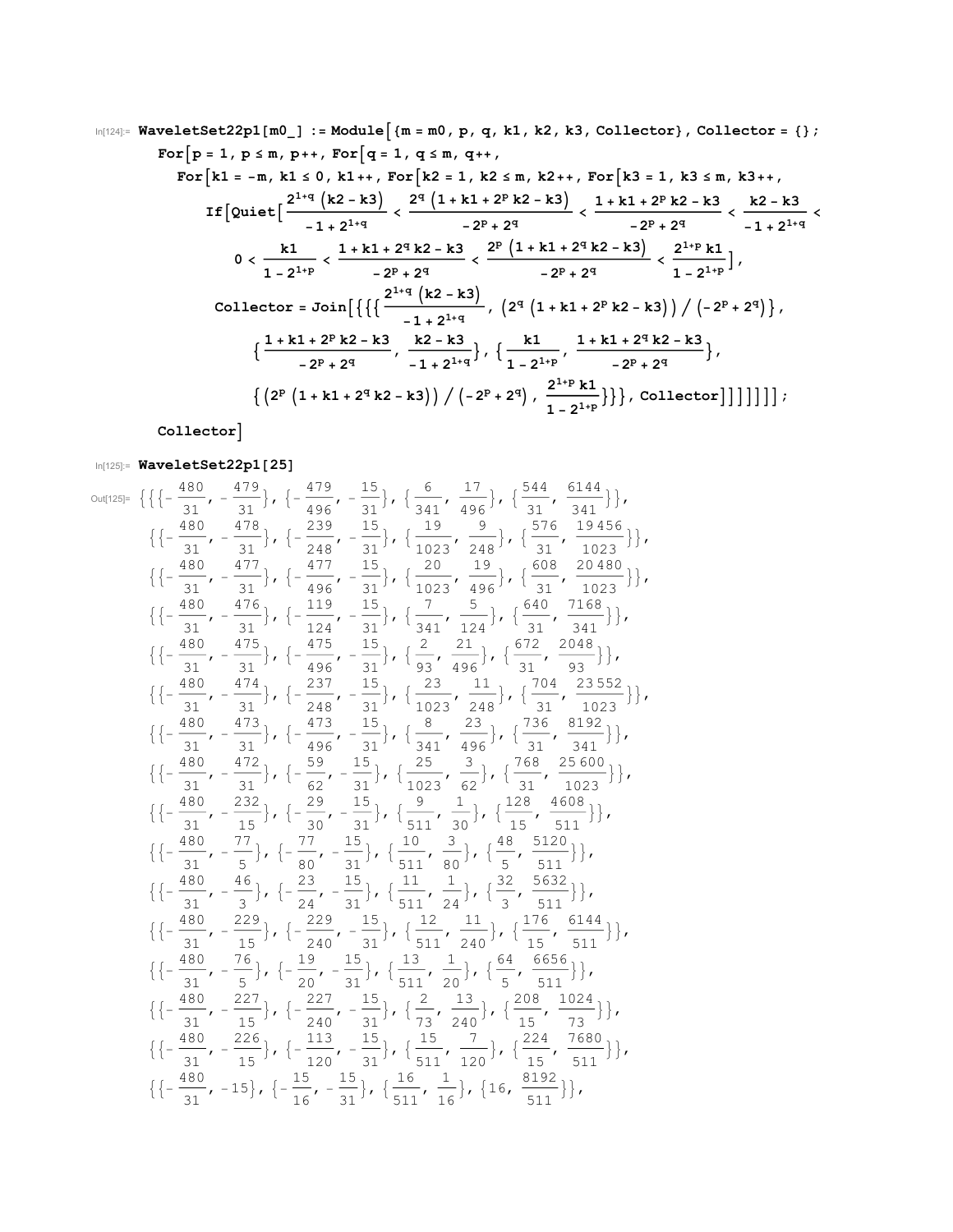$\left\{\left\{-\frac{112}{15}, -\frac{231}{31}\right\}, \left\{-\frac{231}{248}, -\frac{7}{15}\right\}, \left\{\frac{18}{511}, \frac{17}{248}\right\}, \left\{\frac{544}{31}, \frac{9216}{511}\right\}\right\},$  $\left\{\left\{-\frac{112}{15}, -\frac{230}{31}\right\}, \left\{-\frac{115}{124}, -\frac{7}{15}\right\}, \left\{\frac{19}{511}, \frac{9}{124}\right\}, \left\{\frac{576}{31}, \frac{9728}{511}\right\}\right\},$  $\left\{\left\{-\frac{112}{15}, -\frac{229}{31}\right\}, \left\{-\frac{229}{248}, -\frac{7}{15}\right\}, \left\{\frac{20}{511}, \frac{19}{248}\right\}, \left\{\frac{608}{31}, \frac{10240}{511}\right\}\right\},$  $\left\{\left\{-\frac{112}{15}, -\frac{228}{31}\right\}, \left\{-\frac{57}{62}, -\frac{7}{15}\right\}, \left\{\frac{3}{73}, \frac{5}{62}\right\}, \left\{\frac{640}{31}, \frac{1536}{73}\right\}\right\},\right\}$  $\left\{\left\{-\frac{112}{15}, -\frac{227}{31}\right\}, \left\{-\frac{227}{248}, -\frac{7}{15}\right\}, \left\{\frac{22}{511}, \frac{21}{248}\right\}, \left\{\frac{672}{31}, \frac{11264}{511}\right\}\right\},$  $\left\{\left\{-\frac{112}{15}, -\frac{226}{31}\right\}, \left\{-\frac{113}{124}, -\frac{7}{15}\right\}, \left\{\frac{23}{511}, \frac{11}{124}\right\}, \left\{\frac{704}{31}, \frac{11776}{511}\right\}\right\},$  $\left\{\left\{-\frac{112}{15}, -\frac{225}{31}\right\}, \left\{-\frac{225}{248}, -\frac{7}{15}\right\}, \left\{\frac{24}{511}, \frac{23}{248}\right\}, \left\{\frac{736}{31}, \frac{12288}{511}\right\}\right\},$  $\left\{\left\{-\frac{112}{15}, -\frac{224}{31}\right\}, \left\{-\frac{28}{31}, -\frac{7}{15}\right\}, \left\{\frac{25}{511}, \frac{3}{31}\right\}, \left\{\frac{768}{31}, \frac{12800}{511}\right\}\right\},$  $\left\{\left\{-\frac{480}{31}, -\frac{108}{7}\right\}, \left\{-\frac{27}{28}, -\frac{15}{31}\right\}, \left\{\frac{1}{51}, \frac{1}{28}\right\}, \left\{\frac{32}{7}, \frac{256}{51}\right\}\right\},$  $\left\{\left\{-\frac{480}{31}, -\frac{107}{7}\right\}, \left\{-\frac{107}{112}, -\frac{15}{31}\right\}, \left\{\frac{2}{85}, \frac{5}{112}\right\}, \left\{\frac{40}{7}, \frac{512}{85}\right\}\right\},$  $\left\{\left\{-\frac{480}{31}, -\frac{106}{7}\right\}, \left\{-\frac{53}{56}, -\frac{15}{31}\right\}, \left\{\frac{7}{255}, \frac{3}{56}\right\}, \left\{\frac{48}{7}, \frac{1792}{255}\right\}\right\},$  $\left\{\left\{-\frac{480}{31}, -15\right\}, \left\{-\frac{15}{16}, -\frac{15}{31}\right\}, \left\{\frac{8}{255}, \frac{1}{16}\right\}, \left\{8, \frac{2048}{255}\right\}\right\},$  $\left\{\left\{-\frac{448}{31}, -\frac{101}{7}\right\}, \left\{-\frac{101}{112}, -\frac{14}{31}\right\}, \left\{\frac{13}{255}, \frac{11}{112}\right\}, \left\{\frac{88}{7}, \frac{3328}{255}\right\}\right\},$  $\left\{\left\{-\frac{448}{31}, -\frac{100}{7}\right\}, \left\{-\frac{25}{28}, -\frac{14}{31}\right\}, \left\{\frac{14}{255}, \frac{3}{28}\right\}, \left\{\frac{96}{7}, \frac{3584}{255}\right\}\right\},$  $\left\{\left\{-\frac{448}{31}, -\frac{99}{7}\right\}, \left\{-\frac{99}{112}, -\frac{14}{31}\right\}, \left\{\frac{1}{17}, \frac{13}{112}\right\}, \left\{\frac{104}{7}, \frac{256}{17}\right\}\right\},$  $\left\{ \left\{ -\frac{448}{31}, -14 \right\}, \left\{ -\frac{7}{8} \right\}$ ,  $-\frac{14}{31}$ ,  $\left\{\frac{16}{255}, \frac{1}{8}\right\}$ },  $\{16, \frac{4096}{255}\}\},$  $\left\{\left\{-\frac{416}{31}, -\frac{93}{7}\right\}, \left\{-\frac{93}{112}, -\frac{13}{31}\right\}, \left\{\frac{22}{255}, \frac{19}{112}\right\}, \left\{\frac{152}{7}, \frac{5632}{255}\right\}\right\},$  $\left\{\left\{-\frac{416}{31}, -\frac{92}{7}\right\}, \left\{-\frac{23}{28}, -\frac{13}{31}\right\}, \left\{\frac{23}{255}, \frac{5}{28}\right\}, \left\{\frac{160}{7}, \frac{5888}{255}\right\}\right\},$  $\left\{\left\{-\frac{416}{31}, -13\right\}, \left\{-\frac{13}{16}, -\frac{13}{31}\right\}, \left\{\frac{8}{85}, \frac{3}{16}\right\}, \left\{24, \frac{2048}{85}\right\}\right\},$  $\left\{\left\{-\frac{112}{15}, -\frac{37}{5}\right\}, \left\{-\frac{37}{40}, -\frac{7}{15}\right\}, \left\{\frac{2}{51}, \frac{3}{40}\right\}, \left\{\frac{48}{5}, \frac{512}{51}\right\}\right\},$  $\left\{\left\{-\frac{112}{15}, -\frac{22}{3}\right\}, \left\{-\frac{11}{12}, -\frac{7}{15}\right\}, \left\{\frac{11}{255}, \frac{1}{12}\right\}, \left\{\frac{32}{3}, \frac{2816}{255}\right\}\right\},\right\}$  $\left\{\left\{-\frac{112}{15}, -\frac{109}{15}\right\}, \left\{-\frac{109}{120}, -\frac{7}{15}\right\}, \left\{\frac{4}{85}, \frac{11}{120}\right\}, \left\{\frac{176}{15}, \frac{1024}{85}\right\}\right\},\right\}$  $\left\{\left\{-\frac{112}{15}, -\frac{36}{5}\right\}, \left\{-\frac{9}{10}, -\frac{7}{15}\right\}, \left\{\frac{13}{255}, \frac{1}{10}\right\}, \left\{\frac{64}{5}, \frac{3328}{255}\right\}\right\},\right\}$  $\left\{\left\{-\frac{112}{15}, -\frac{107}{15}\right\}, \left\{-\frac{107}{120}, -\frac{7}{15}\right\}, \left\{\frac{14}{255}, \frac{13}{120}\right\}, \left\{\frac{208}{15}, \frac{3584}{255}\right\}\right\},$  $\left\{\left\{-\frac{112}{15}, -\frac{106}{15}\right\}, \left\{-\frac{53}{60}, -\frac{7}{15}\right\}, \left\{\frac{1}{17}, \frac{7}{60}\right\}, \left\{\frac{224}{15}, \frac{256}{17}\right\}\right\},$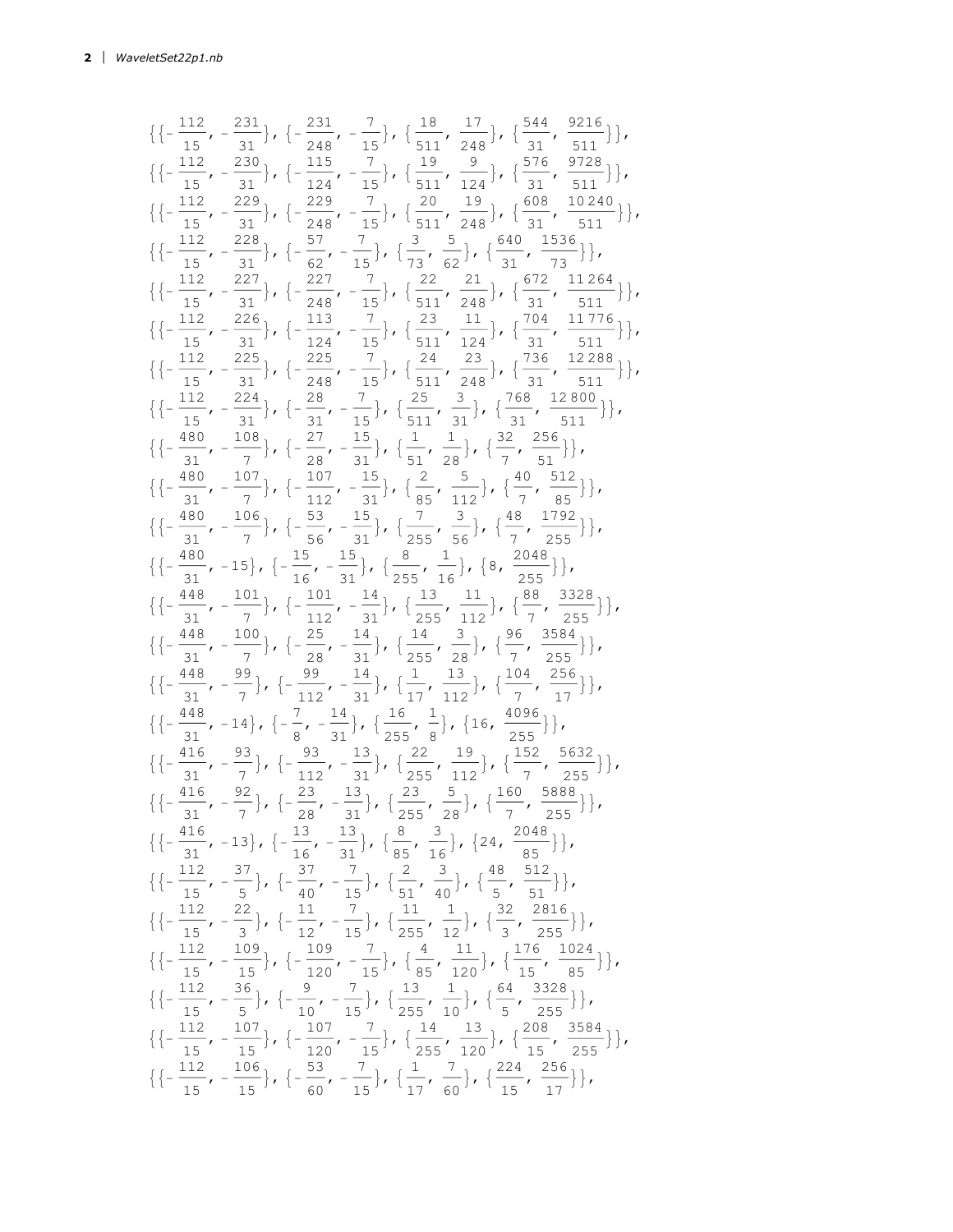$$
\{[-\frac{112}{15}, -7\}, \{-\frac{7}{8}, -\frac{7}{15}\}, \{\frac{16}{255}, \frac{1}{8}\}, \{16, \frac{4096}{255}\}\},\
$$
  

$$
\{[-\frac{24}{7}, -\frac{105}{31}\}, \{-\frac{53}{25}, -\frac{3}{7}\}, \{\frac{16}{255}, \frac{9}{62}\}, \{\frac{576}{31}, \frac{4664}{325}\}\},\
$$
  

$$
\{[-\frac{24}{7}, -\frac{105}{31}\}, \{-\frac{26}{124}, -\frac{3}{7}\}, \{\frac{4}{51}, \frac{19}{124}\}, \{\frac{608}{31}, \frac{1024}{531}\}\},\
$$
  

$$
\{[-\frac{24}{7}, -\frac{104}{31}\}, \{-\frac{26}{124}, -\frac{3}{7}\}, \{\frac{4}{51}, \frac{19}{124}\}, \{\frac{640}{31}, \frac{1792}{55}\}\},\
$$
  

$$
\{[-\frac{24}{7}, -\frac{103}{31}\}, \{-\frac{26}{124}, -\frac{3}{7}\}, \{\frac{22}{255}, \frac{21}{124}\}, \{\frac{672}{31}, \frac{5632}{255}\}\},\
$$
  

$$
\{[-\frac{24}{7}, -\frac{102}{31}\}, \{-\frac{103}{124}, -\frac{3}{7}\}, \{\frac{22}{255}, \frac{21}{624}\}, \{\frac{736}{31}, \frac{2048}{255}\}\},\
$$
  

$$
\{[-\frac{24}{7}, -\frac{100}{31}\}, \{-\frac{25}{124}, -\frac{3}{7}\}, \{\frac{6}{55}, \frac{23}{124}\}, \{\frac{736}{31}, \frac{2048}{255}\}\},\
$$
  

$$
\{[-\frac{24}{7}, -\frac{100}{31}\}, \{-\frac{25}{124}, -\frac{3}{7}\}, \{\frac{6}{55}, \frac{23}{124}\}, \{\frac{768}{127}, \frac{
$$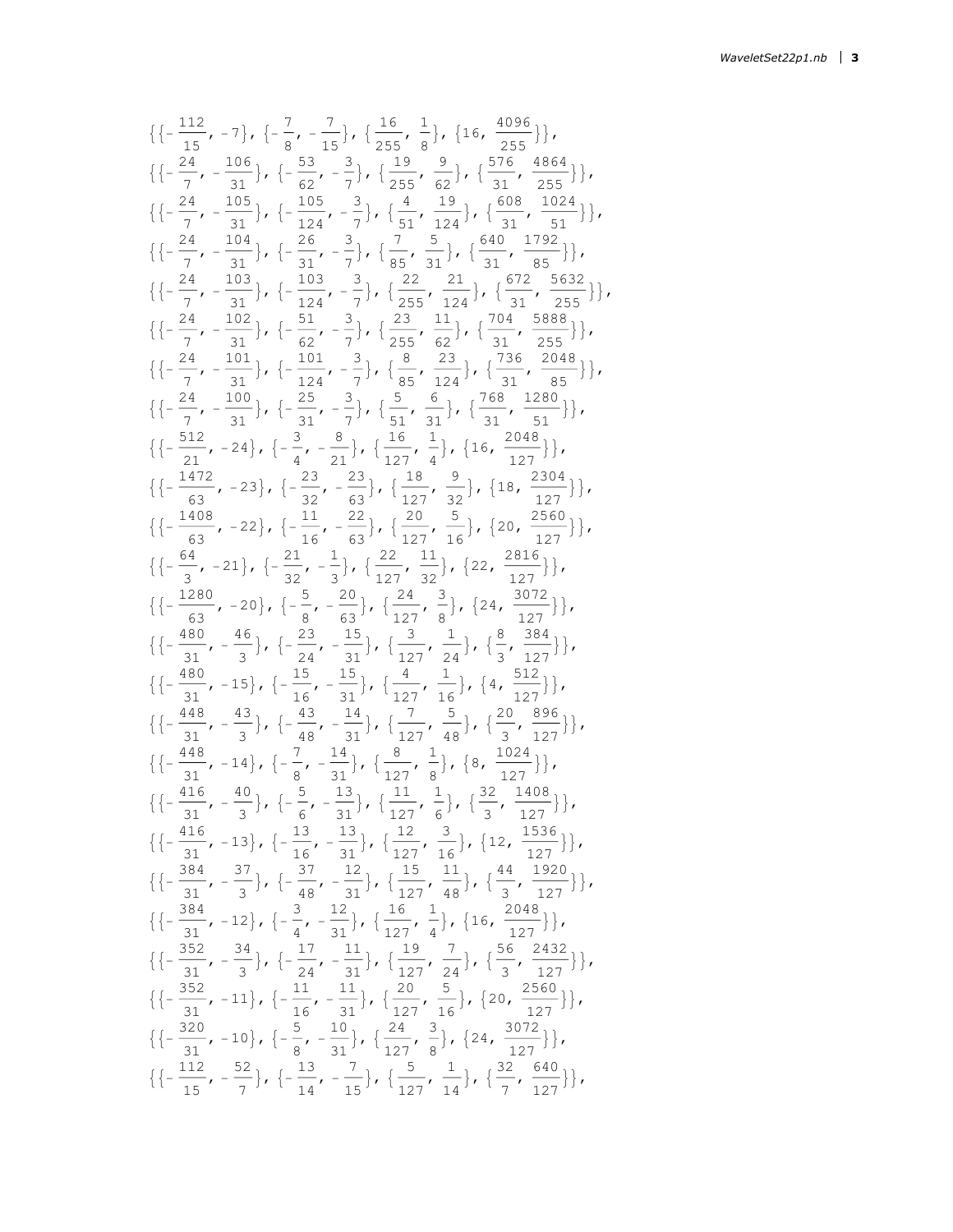$\{\left\{-\frac{112}{15}, -\frac{51}{7}\right\}, \left\{-\frac{51}{56}, -\frac{7}{15}\right\}, \left\{\frac{6}{127}, \frac{5}{56}\right\}, \left\{\frac{40}{7}, \frac{768}{127}\right\}\right\}$  $\{\left\{-\frac{112}{15}, -\frac{50}{7}\right\}, \left\{-\frac{25}{28}, -\frac{7}{15}\right\}, \left\{\frac{7}{127}, \frac{3}{28}\right\}, \left\{\frac{48}{7}, \frac{896}{127}\right\}\right\}$  $\left\{\left\{-\frac{112}{15}, -7\right\}, \left\{-\frac{7}{8}, -\frac{7}{15}\right\}, \left\{\frac{8}{127}, \frac{1}{8}\right\}, \left\{8, \frac{1024}{127}\right\}\right\}$  $\left\{\left\{-\frac{32}{5},-\frac{44}{7}\right\},\left\{-\frac{11}{14},-\frac{2}{5}\right\},\left\{\frac{14}{127},\frac{3}{14}\right\},\left\{\frac{96}{7},\frac{1792}{127}\right\}\right\},$  $\left\{\left\{-\frac{32}{5},-\frac{43}{7}\right\},\left\{-\frac{43}{56},-\frac{2}{5}\right\},\left\{\frac{15}{127},\frac{13}{56}\right\},\left\{\frac{104}{7},\frac{1920}{127}\right\}\right\},$  $\left\{\left\{-\frac{32}{5}, -6\right\}, \left\{-\frac{3}{4}, -\frac{2}{5}\right\}, \left\{\frac{16}{127}, \frac{1}{4}\right\}, \left\{16, \frac{2048}{127}\right\}\right\}$  $\left\{\left\{-\frac{16}{3},-\frac{37}{7}\right\},\ \left\{-\frac{37}{56},-\frac{1}{3}\right\},\ \left\{\frac{22}{127},\frac{19}{56}\right\},\ \left\{\frac{152}{7},\frac{2816}{127}\right\}\right\},$  $\left\{\left\{-\frac{16}{2}, -\frac{36}{7}\right\}, \left\{-\frac{9}{14}, -\frac{1}{2}\right\}, \left\{\frac{23}{127}, \frac{5}{14}\right\}, \left\{\frac{160}{7}, \frac{2944}{127}\right\}\right\},$  $\left\{\left\{-\frac{16}{3}, -5\right\}, \left\{-\frac{5}{8}, -\frac{1}{3}\right\}, \left\{\frac{24}{127}, \frac{3}{8}\right\}, \left\{24, \frac{3072}{127}\right\}\right\},$  $\left\{\left\{-\frac{16}{3},-\frac{34}{7}\right\},\left\{-\frac{17}{28},-\frac{1}{3}\right\},\left\{\frac{25}{127},\frac{11}{28}\right\},\left\{\frac{176}{7},\frac{3200}{127}\right\}\right\},$  $\left\{\left\{-\frac{24}{7},-\frac{17}{5}\right\},\left\{-\frac{17}{20},-\frac{3}{7}\right\},\left\{\frac{10}{127},\frac{3}{20}\right\},\left\{\frac{48}{5},\frac{1280}{127}\right\}\right\},$  $\left\{\left\{-\frac{24}{7},-\frac{10}{2}\right\},\left\{-\frac{5}{6},-\frac{3}{7}\right\},\left\{\frac{11}{127},\frac{1}{6}\right\},\left\{\frac{32}{3},\frac{1408}{127}\right\}\right\},$  $\left\{\left\{-\frac{24}{7}, -\frac{49}{15}\right\}, \left\{-\frac{49}{60}, -\frac{3}{7}\right\}, \left\{\frac{12}{127}, \frac{11}{60}\right\}, \left\{\frac{176}{15}, \frac{1536}{127}\right\}\right\},$  $\left\{\left\{-\frac{24}{7},-\frac{16}{5}\right\},\left\{-\frac{4}{5},-\frac{3}{7}\right\},\left\{\frac{13}{127},\frac{1}{5}\right\},\left\{\frac{64}{5},\frac{1664}{127}\right\}\right\},$  $\left\{\left\{-\frac{24}{7},-\frac{47}{15}\right\},\left\{-\frac{47}{60},-\frac{3}{7}\right\},\left\{\frac{14}{127},\frac{13}{60}\right\},\left\{\frac{208}{15},\frac{1792}{127}\right\}\right\}$  $\{\left\{-\frac{24}{7}, -\frac{46}{15}\right\}, \left\{-\frac{23}{30}, -\frac{3}{7}\right\}, \left\{\frac{15}{127}, \frac{7}{30}\right\}, \left\{\frac{224}{15}, \frac{1920}{127}\right\}\right\},$  $\left\{\left\{-\frac{24}{7},-3\right\},\left\{-\frac{3}{4},-\frac{3}{7}\right\},\left\{\frac{16}{127},\frac{1}{4}\right\},\left\{16,\frac{2048}{127}\right\}\right\},$  $\left\{\left\{-\frac{24}{7}, -\frac{44}{15}\right\}, \left\{-\frac{11}{15}, -\frac{3}{7}\right\}, \left\{\frac{17}{127}, \frac{4}{15}\right\}, \left\{\frac{256}{15}, \frac{2176}{127}\right\}\right\},$  $\{\{-\frac{24}{7}, -\frac{43}{15}\}, \{-\frac{43}{60}, -\frac{3}{7}\}, \{\frac{18}{127}, \frac{17}{60}\}, \{\frac{272}{15}, \frac{2304}{127}\}\}\,$  $\left\{\left\{-\frac{4}{3},-\frac{41}{31}\right\},\left\{-\frac{41}{62},-\frac{1}{3}\right\},\left\{\frac{22}{127},\frac{21}{62}\right\},\left\{\frac{672}{31},\frac{2816}{127}\right\}\right\},$  $\{\left\{-\frac{4}{3}, -\frac{40}{31}\right\}, \left\{-\frac{20}{31}, -\frac{1}{3}\right\}, \left\{\frac{23}{127}, \frac{11}{31}\right\}, \left\{\frac{704}{31}, \frac{2944}{127}\right\}\right\},$  $\{\left\{-\frac{4}{3}, -\frac{39}{31}\right\}, \left\{-\frac{39}{62}, -\frac{1}{3}\right\}, \left\{\frac{24}{127}, \frac{23}{62}\right\}, \left\{\frac{736}{31}, \frac{3072}{127}\right\}\right\},$  $\left\{\left\{-\frac{4}{3}, -\frac{38}{31}\right\}, \left\{-\frac{19}{31}, -\frac{1}{3}\right\}, \left\{\frac{25}{127}, \frac{12}{31}\right\}, \left\{\frac{768}{31}, \frac{3200}{127}\right\}\right\},$  $\left\{\left\{-\frac{3072}{127}, -24\right\}, \left\{-\frac{3}{8}, -\frac{24}{127}\right\}, \left\{\frac{20}{63}, \frac{5}{8}\right\}, \left\{20, \frac{1280}{63}\right\}\right\},$  $\left\{\left\{-\frac{2816}{127}, -22\right\}, \left\{-\frac{11}{22}, -\frac{22}{127}\right\}, \left\{\frac{1}{2}, \frac{21}{22}\right\}, \left\{21, \frac{64}{2}\right\}\right\}$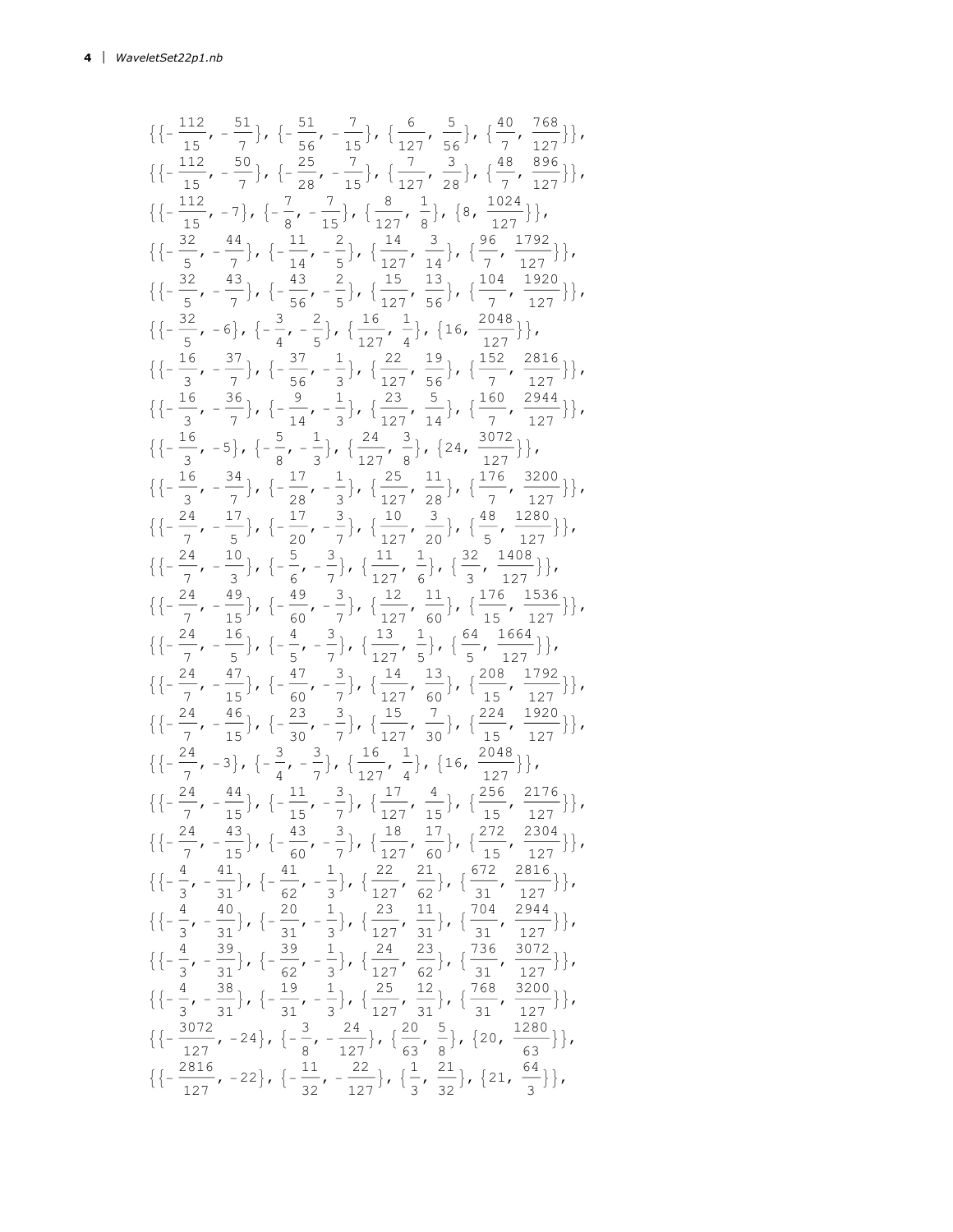$$
\{ \{-\frac{2560}{127}, -20\}, \{-\frac{5}{16}, -\frac{20}{127}\}, \{\frac{22}{63}, \frac{11}{16}\}, \{22, \frac{1408}{63}\} \}, \{ \{-\frac{230}{127}, -18\}, \{-\frac{9}{32}, -\frac{18}{127}\}, \{-\frac{23}{63}, \frac{23}{32}\}, \{23, \frac{1472}{63}\} \}, \{ \{-\frac{2048}{127}, -16\}, \{-\frac{1}{4}, -\frac{16}{127}\}, \{\frac{8}{21}, \frac{3}{4}\}, \{24, \frac{512}{21}\} \}, \{ \{-\frac{192}{127}, -14\}, \{-\frac{7}{32}, -\frac{14}{127}\}, \{-\frac{25}{12}, \frac{25}{43}, \frac{25}{32}\}, \{25, \frac{1600}{63}\} \}, \{ \{-\frac{480}{31}, -15\}, \{-\frac{15}{16}, -\frac{15}{31}\}, \{-\frac{2}{33}, \frac{1}{16}\}, \{2, \frac{128}{63}\} \}, \{ \{-\frac{446}{31}, -14\}, \{-\frac{7}{8}, -\frac{14}{31}\}, \{-\frac{2}{63}, \frac{1}{16}\}, \{6, \frac{218}{63}\} \}, \{ \{-\frac{416}{31}, -13\}, \{-\frac{13}{16}, -\frac{13}{31}\}, \{-\frac{2}{63}, \frac{3}{16}\}, \{6, \frac{218}{21}\} \}, \{ \{-\frac{344}{31}, -12\}, \{-\frac{3}{4}, -\frac{12}{31}\}, \{-\frac{3}{63}, \frac{1}{4}\}, \{8, \frac{512}{63}\} \}, \{ \{-\frac{382}{31}, -11\}, \{-\frac{1}{16}, -\frac{11}{31}\}, \{-\frac{10}{21}, \frac{5}{16}\}, \{10, \frac{640}{63}\} \}, \{ \{-\frac{286}{31}, -10\}, \{-\frac{5}{8}, -\frac{10}{31}\}, \{-\frac{4}{2
$$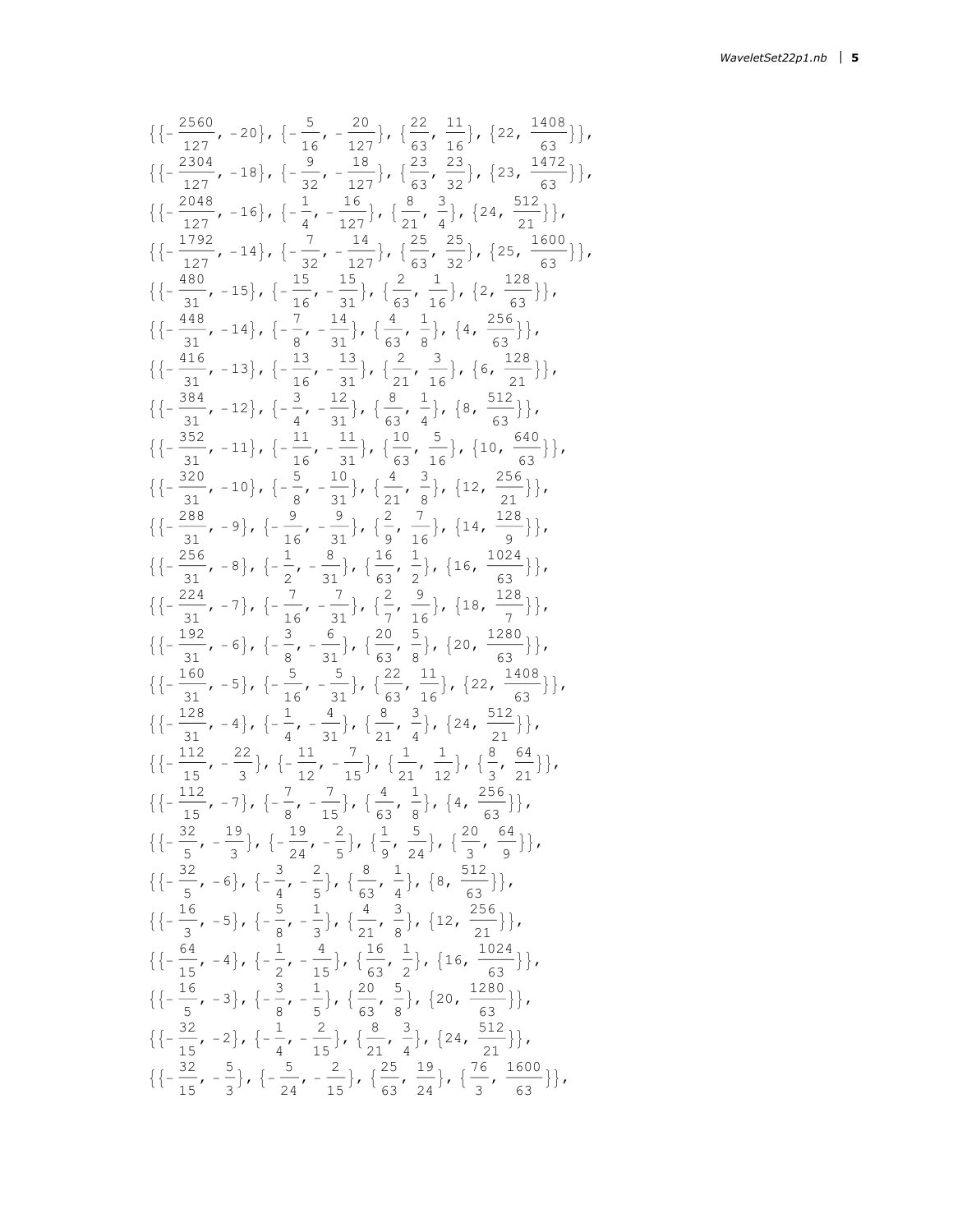$\{\left\{-\frac{24}{7},-\frac{23}{7}\right\},\left\{-\frac{23}{28},-\frac{3}{7}\right\},\left\{\frac{2}{21},\frac{5}{28}\right\},\left\{\frac{40}{7},\frac{128}{21}\right\}\right\},$  $\left\{\left\{-\frac{24}{7},-\frac{22}{7}\right\},\left\{-\frac{11}{14},-\frac{3}{7}\right\},\left\{\frac{1}{9},\frac{3}{14}\right\},\left\{\frac{48}{7},\frac{64}{9}\right\}\right\}$  $\{(-\frac{24}{7}, -3), \{-\frac{3}{7}, -\frac{3}{7}\}, \{\frac{8}{60}, \frac{1}{4}\}, \{8, \frac{512}{60}\}\}\,$  $\left\{\left\{-\frac{16}{7},-\frac{15}{7}\right\},\left\{-\frac{15}{28},-\frac{2}{7}\right\},\left\{\frac{5}{21},\frac{13}{28}\right\},\left\{\frac{104}{7},\frac{320}{21}\right\}\right\},$  $\left\{\left\{-\frac{16}{7}, -2\right\}, \left\{-\frac{1}{2}, -\frac{2}{7}\right\}, \left\{\frac{16}{12}, \frac{1}{2}\right\}, \left\{16, \frac{1024}{12}\right\}\right\},$  $\{\left\{-\frac{16}{7}, -\frac{13}{7}\right\}, \left\{-\frac{13}{28}, -\frac{2}{7}\right\}, \left\{\frac{17}{63}, \frac{15}{28}\right\}, \left\{\frac{120}{7}, \frac{1088}{63}\right\}\right\}$  $\left\{\left\{-\frac{8}{7},-1\right\},\left\{-\frac{1}{4},-\frac{1}{7}\right\},\left\{\frac{8}{21},\frac{3}{4}\right\},\left\{24,\frac{512}{21}\right\}\right\}$  $\{\left\{-\frac{8}{7}, -\frac{6}{7}\right\}, \left\{-\frac{3}{14}, -\frac{1}{7}\right\}, \left\{\frac{25}{3}, \frac{11}{14}\right\}, \left\{\frac{176}{7}, \frac{1600}{3}\right\}\right\}$  $\left\{\left\{-\frac{4}{3},-\frac{19}{15}\right\},\left\{-\frac{19}{30},-\frac{1}{3}\right\},\left\{\frac{4}{21},\frac{11}{30}\right\},\left\{\frac{176}{15},\frac{256}{21}\right\}\right\},$  $\left\{\left\{-\frac{4}{2},-\frac{6}{5}\right\},\left\{-\frac{3}{5},-\frac{1}{2}\right\},\left\{\frac{13}{52},\frac{2}{5}\right\},\left\{\frac{64}{5},\frac{832}{53}\right\}\right\},$  $\{\left\{-\frac{4}{3},-\frac{17}{15}\right\},\left\{-\frac{17}{30},-\frac{1}{3}\right\},\left\{\frac{2}{9},\frac{13}{30}\right\},\left\{\frac{208}{15},\frac{128}{9}\right\}\},$  $\{\{-\frac{4}{2}, -\frac{16}{15}\}, \{-\frac{8}{15}, -\frac{1}{3}\}, \{\frac{5}{21}, \frac{7}{15}\}, \{\frac{224}{15}, \frac{320}{21}\}\},$  $\left\{\left\{-\frac{4}{2},-1\right\}, \left\{-\frac{1}{2},-\frac{1}{2}\right\}, \left\{\frac{16}{3},\frac{1}{2}\right\}, \left\{16, \frac{1024}{33}\right\}\right\}$  $\left\{\left\{-\frac{4}{3},-\frac{14}{15}\right\},\left\{-\frac{7}{15},-\frac{1}{3}\right\},\left\{\frac{17}{63},\frac{8}{15}\right\},\left\{\frac{256}{15},\frac{1088}{63}\right\}\right\}$  $\left\{\left\{-\frac{4}{3},-\frac{13}{15}\right\},\left\{-\frac{13}{30},-\frac{1}{3}\right\},\left\{\frac{2}{7},\frac{17}{30}\right\},\left\{\frac{272}{15},\frac{128}{7}\right\}\right\},$  $\left\{\left\{-\frac{4}{3},-\frac{4}{5}\right\},\left\{-\frac{2}{5},-\frac{1}{3}\right\},\left\{\frac{19}{63},\frac{3}{5}\right\},\left\{\frac{96}{5},\frac{1216}{63}\right\}\right\},$  $\left\{\left\{-\frac{4}{3},-\frac{11}{15}\right\},\left\{-\frac{11}{30},-\frac{1}{3}\right\},\left\{\frac{20}{63},\frac{19}{30}\right\},\left\{\frac{304}{15},\frac{1280}{63}\right\}\right\},$  $\{\left\{-\frac{8192}{341}, -\frac{736}{31}\right\}, \left\{-\frac{23}{496}, -\frac{8}{341}\right\}, \left\{\frac{15}{31}, \frac{473}{496}\right\}, \left\{\frac{473}{31}, \frac{480}{31}\right\}\right\},$  $\{\left\{-\frac{23552}{1023}, -\frac{704}{31}\right\}, \left\{-\frac{11}{248}, -\frac{23}{1023}\right\}, \left\{\frac{15}{31}, \frac{237}{248}\right\}, \left\{\frac{474}{31}, \frac{480}{31}\right\}\right\},$  $\{\left\{-\frac{2048}{93}, -\frac{672}{31}\right\}, \left\{-\frac{21}{496}, -\frac{2}{93}\right\}, \left\{\frac{15}{31}, \frac{475}{496}\right\}, \left\{\frac{475}{31}, \frac{480}{31}\right\}\right\},$  $\{\left\{-\frac{7168}{341}, -\frac{640}{31}\right\}, \left\{-\frac{5}{124}, -\frac{7}{341}\right\}, \left\{\frac{15}{31}, \frac{119}{124}\right\}, \left\{\frac{476}{31}, \frac{480}{31}\right\}\right\},$  $\left\{\left\{-\frac{20480}{1023}, -\frac{608}{31}\right\}, \left\{-\frac{19}{496}, -\frac{20}{1023}\right\}, \left\{\frac{15}{31}, \frac{477}{496}\right\}, \left\{\frac{477}{31}, \frac{480}{31}\right\}\right\},$  $\left\{\left\{-\frac{19456}{1023}, -\frac{576}{31}\right\}, \left\{-\frac{9}{248}, -\frac{19}{1023}\right\}, \left\{\frac{15}{31}, \frac{239}{248}\right\}, \left\{\frac{478}{31}, \frac{480}{31}\right\}\right\},$  $\{\left\{-\frac{6144}{341}, -\frac{544}{31}\right\}, \left\{-\frac{17}{496}, -\frac{6}{341}\right\}, \left\{\frac{15}{31}, \frac{479}{496}\right\}, \left\{\frac{479}{31}, \frac{480}{31}\right\}\right\},$  $\left\{\left\{-\frac{8192}{511}, -16\right\}, \left\{-\frac{1}{16}, -\frac{16}{511}\right\}, \left\{\frac{15}{31}, \frac{15}{16}\right\}, \left\{15, \frac{480}{31}\right\}\right\},$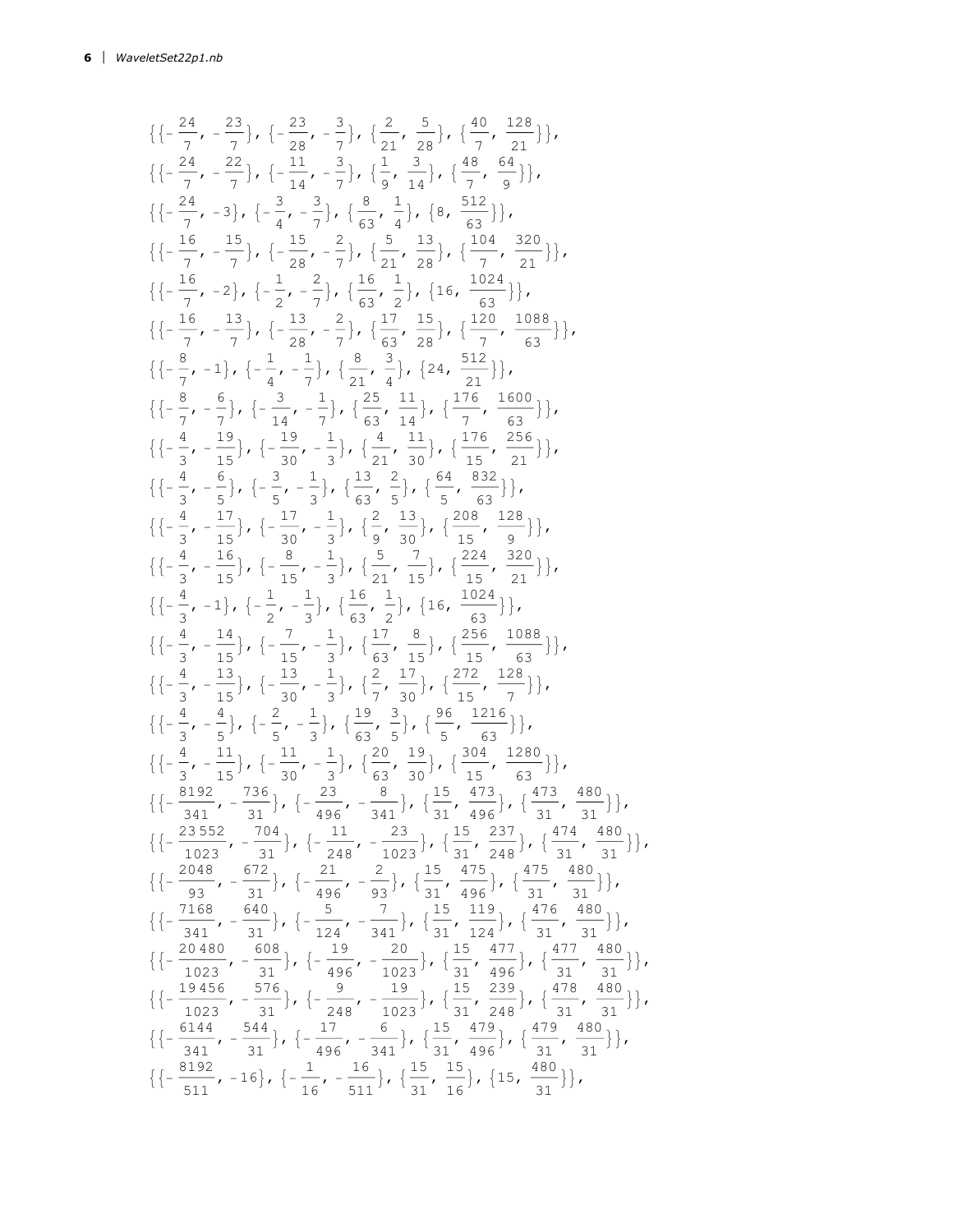$$
\{ \{ -\frac{7680}{511}, -\frac{224}{15} \}, \{ -\frac{7}{120}, -\frac{15}{511} \}, \{ \frac{13}{31}, \frac{113}{20} \}, \{ \frac{226}{15}, \frac{480}{31} \} \}, \{ \{ -\frac{1024}{73}, -\frac{208}{51} \}, \{ -\frac{13}{240}, -\frac{13}{73} \}, \{ \frac{15}{31}, \frac{227}{240} \}, \{ \frac{227}{15}, \frac{480}{31} \} \}, \{ \{ -\frac{6656}{111}, -\frac{64}{51}, \{ -\frac{11}{240}, -\frac{11}{511} \}, \{ \frac{15}{31}, \frac{29}{240} \}, \{ \frac{76}{5}, \frac{480}{31} \} \}, \{ \{ -\frac{6144}{511}, -\frac{176}{15} \}, \{ -\frac{11}{240}, -\frac{11}{511} \}, \{ \frac{15}{31}, \frac{23}{240} \}, \{ \frac{46}{15}, \frac{480}{31} \} \}, \{ \{ -\frac{5120}{511}, -\frac{48}{51}, \{ -\frac{11}{240}, -\frac{11}{511} \}, \{ \frac{15}{31}, \frac{23}{24} \}, \{ \frac{46}{5}, \frac{480}{31} \} \}, \{ \{ -\frac{1280}{511}, -\frac{48}{510}, -\frac{10}{511} \}, \{ \frac{15}{31}, \frac{23}{50} \}, \{ \frac{227}{5}, \frac{480}{31} \} \}, \{ \{ -\frac{2048}{85}, -24 \}, \{ -\frac{1}{30}, -\frac{9}{511} \}, \{ \frac{15}{31}, \frac{23}{50} \}, \{ \frac{232}{15}, \frac{480}{31} \} \}, \{ \{ -\frac{2048}{55}, -\frac{128}{15}, \{ -\frac{1}{30}, -\frac{8}{511} \}, \{ \frac{13}{31}, \frac{23}{30
$$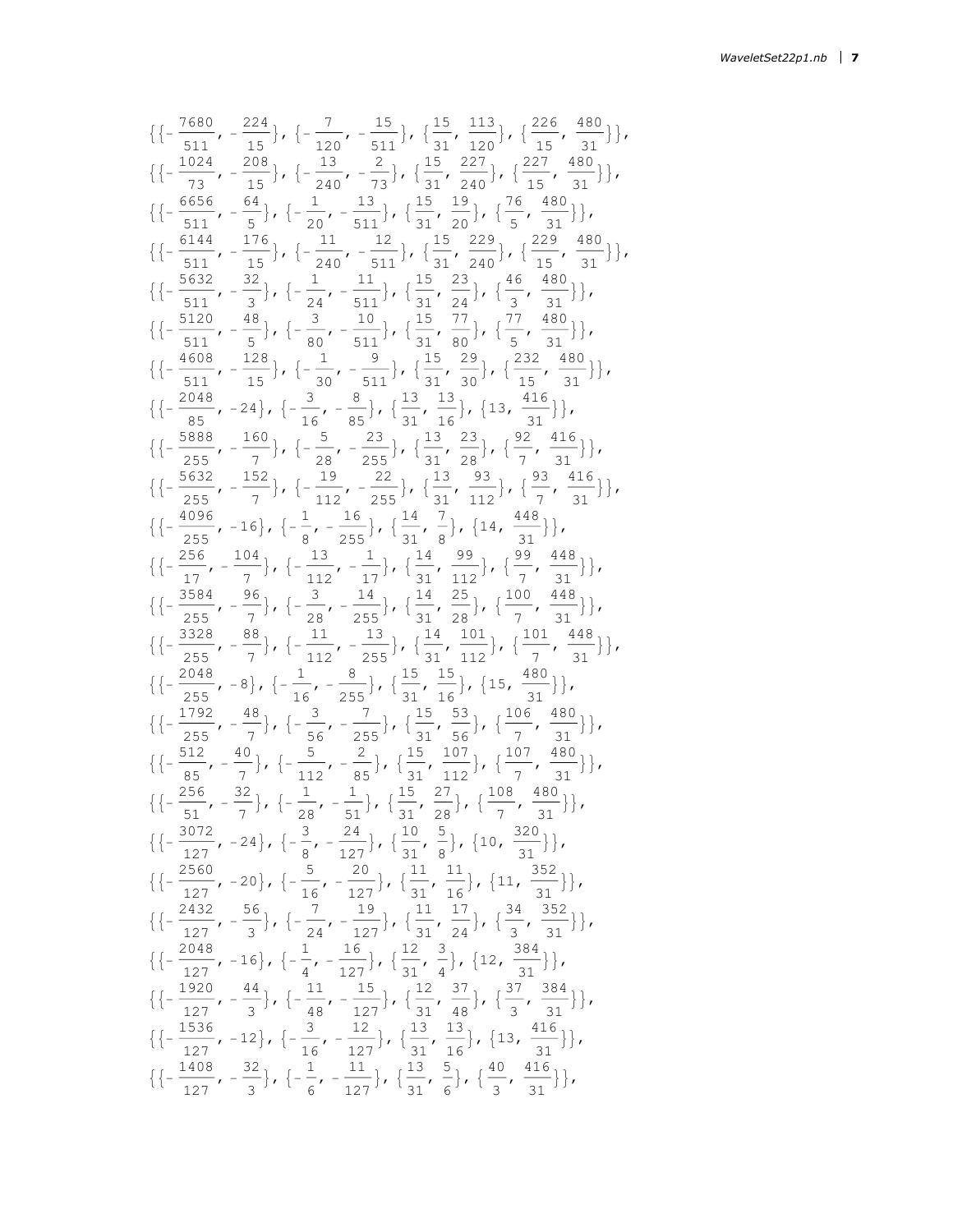$$
\{ \{-\frac{1024}{127}, -8\}, \{-\frac{1}{8}, -\frac{8}{127}\}, \{\frac{14}{31}, \frac{7}{8}\}, \{14, \frac{448}{31}\} \},
$$
\n
$$
\{ \{-\frac{896}{127}, -\frac{20}{3}\}, \{-\frac{5}{48}, -\frac{7}{127}\}, \{\frac{14}{31}, \frac{43}{48}\}, \{\frac{43}{3}, \frac{448}{31}\} \},
$$
\n
$$
\{ \{-\frac{512}{127}, -4\}, \{-\frac{1}{16}, -\frac{4}{127}\}, \{\frac{15}{31}, \frac{15}{16}\}, \{15, \frac{480}{31}\} \},
$$
\n
$$
\{ \{-\frac{312}{127}, -\frac{8}{3}\}, \{-\frac{1}{24}, -\frac{3}{127}\}, \{\frac{15}{31}, \frac{15}{16}\}, \{15, \frac{480}{31}\} \},
$$
\n
$$
\{ \{-\frac{512}{21}, -24\}, \{-\frac{3}{21}, \{-\frac{3}{27}\}, \{-\frac{1}{31}, \frac{1}{24}\}, \{-\frac{128}{31}\}, \{-\frac{128}{31}\} \},
$$
\n
$$
\{ \{-\frac{512}{63}, -22\}, \{-\frac{1}{16}, -\frac{22}{63}\}, \{-\frac{5}{31}, \frac{5}{16}\}, \{-5, \frac{160}{32}\} \},
$$
\n
$$
\{ \{-\frac{128}{63}, -18\}, \{-\frac{5}{16}, -\frac{20}{63}\}, \{-\frac{7}{31}, \frac{7}{16}\}, \{-7, \frac{224}{31}\} \},
$$
\n
$$
\{ \{-\frac{1024}{63}, -18\}, \{-\frac{9}{16}, -\frac{2}{2}\}, \{-\frac{7}{31}, \frac{7}{16}\}, \{-9, \frac{288}{31}\} \},
$$
\n
$$
\{ \{-\frac{128}{9}, -14\}, \{-\frac{7}{16}, -\frac{2}{9}\}, \{-\frac{9}{31}, \{-
$$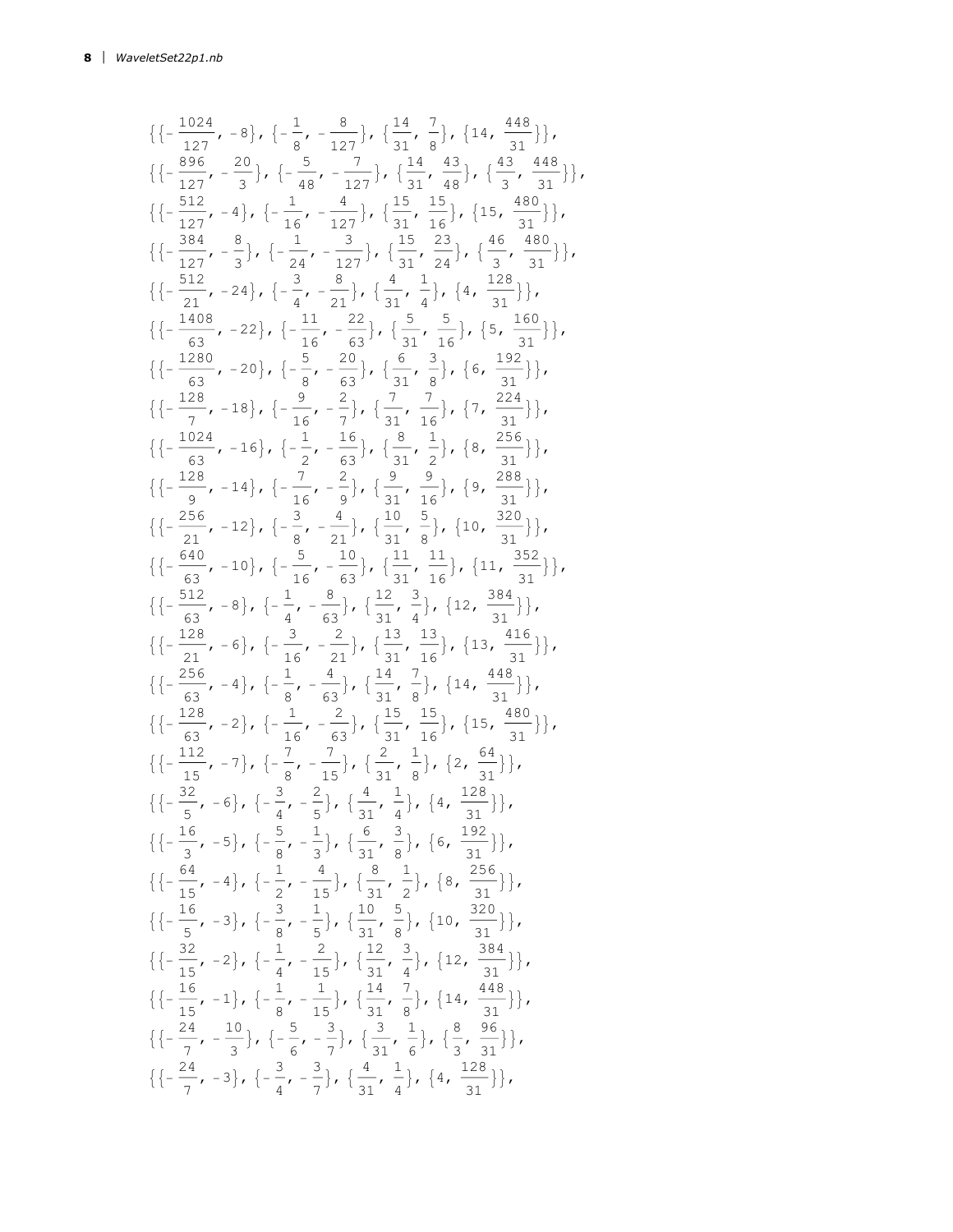$$
\{[-\frac{16}{7}, -2], \{-\frac{1}{2}, -\frac{2}{7}\}, \{\frac{8}{31}, \frac{1}{2}\}, \{8, \frac{256}{31}\}\},\
$$

$$
\{[-\frac{8}{7}, -1], \{-\frac{1}{4}, -\frac{1}{7}\}, \{\frac{12}{31}, \frac{3}{4}\}, \{12, \frac{384}{31}\}\},\
$$

$$
\{[-\frac{8}{7}, -\frac{2}{3}], \{-\frac{1}{6}, -\frac{1}{7}\}, \{\frac{13}{31}, \frac{5}{6}\}, \{\frac{40}{3}, \frac{416}{31}\}\},\
$$

$$
\{[-\frac{4}{3}, -\frac{9}{7}], \{-\frac{9}{14}, -\frac{1}{3}\}, \{\frac{6}{31}, \frac{5}{14}\}, \{\frac{40}{7}, \frac{132}{31}\}\},\
$$

$$
\{[-\frac{4}{3}, -\frac{8}{7}], \{-\frac{4}{7}, -\frac{1}{3}\}, \{\frac{7}{31}, \frac{3}{7}\}, \{\frac{48}{31}, \frac{224}{31}\}\},\
$$

$$
\{[-\frac{4}{3}, -\frac{5}{7}], \{-\frac{3}{7}, -\frac{3}{3}\}, \{\frac{9}{31}, \frac{4}{7}\}, \{\frac{64}{7}, \frac{286}{31}\}\},\
$$

$$
\{[-\frac{4}{3}, -\frac{5}{7}], \{-\frac{5}{14}, -\frac{1}{3}\}, \{\frac{9}{31}, \frac{4}{7}\}, \{\frac{64}{7}, \frac{288}{31}\}\},\
$$

$$
\{[-\frac{12288}{511}, -\frac{736}{31}], \{-\frac{23}{24}, -\frac{21}{31}\}, \{\frac{10}{31}, \frac{9}{14}\}, \{\frac{72}{7}, \frac{320}{31}\}\},\
$$

$$
\{[-\frac{11264}{511}, -\frac{704}{31}], \{-\frac{23}{24}, -\frac{24}{511}\}, \{\frac{7}{15}, \frac{225}{24}, \frac{122}{15}\},\
$$

$$
\{[-\frac{11264}{5
$$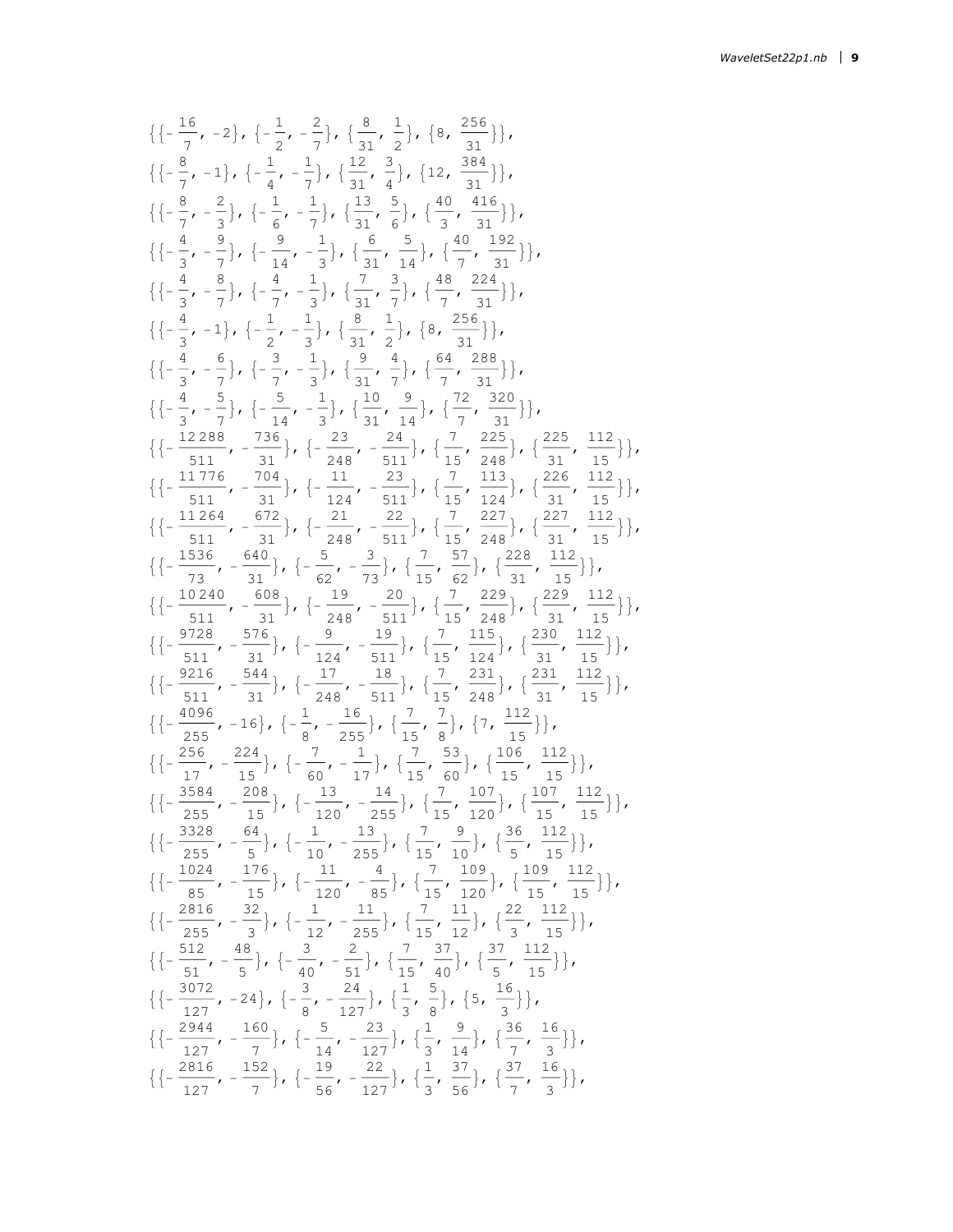$$
\{\begin{array}{l} \{ \frac{2048}{127}, -16 \} , \{-\frac{1}{4}, -\frac{16}{127} \} , \{\frac{2}{5}, \frac{3}{4} \} , \{6, \frac{32}{5} \} \} , \\ \\ \{ \frac{127}{122}, -\frac{104}{7} \} , \{-\frac{13}{56}, -\frac{13}{127} \} , \{\frac{2}{5}, \frac{43}{56} \} , \{\frac{43}{4}, \frac{32}{5}} \} , \\ \\ \{ \frac{1}{127}, -\frac{98}{7} \} , \{-\frac{14}{3}, -\frac{14}{127} \} , \{\frac{2}{5}, \frac{41}{54} \} , \{\frac{44}{7}, \frac{32}{5} \} \} , \\ \\ \{ \frac{1024}{127}, -8 \} , \{-\frac{4}{3}, -\frac{14}{127} \} , \{-\frac{7}{15}, \frac{7}{6} \} , \{-\frac{112}{15} \} , \\ \\ \{ \frac{128}{127}, -\frac{40}{7} \} , \{-\frac{3}{5}, -\frac{7}{127} \} , \{\frac{7}{15}, \frac{7}{25} \} , \{\frac{5}{15}, \frac{112}{15} \} , \\ \\ \{ \frac{127}{127}, -\frac{7}{7} \} , \{-\frac{1}{56}, -\frac{6}{127} \} , \{\frac{7}{15}, \frac{52}{56} \} , \{\frac{51}{7}, \frac{112}{15} \} , \\ \\ \{ \frac{128}{127}, -\frac{24}{7} \} , \{-\frac{1}{8}, -\frac{6}{217} \} , \{\frac{7}{15}, \frac{53}{56} \} , \{\frac{51}{7}, \frac{112}{15} \} , \\ \\ \{ \frac{1280}{121}, -24 \} , \{-\frac{3}{8}, -\frac{2}{21} \} , \{\frac{7}{15}, \frac{51}{15} \} , \{2, \frac{22}{15} \} , \\ \\ \{ \{\frac{1280}{63}, -20 \} , \{-\frac{5}{8}, -\frac{2}{23} \} , \{-\frac{1}{8}, -\frac{
$$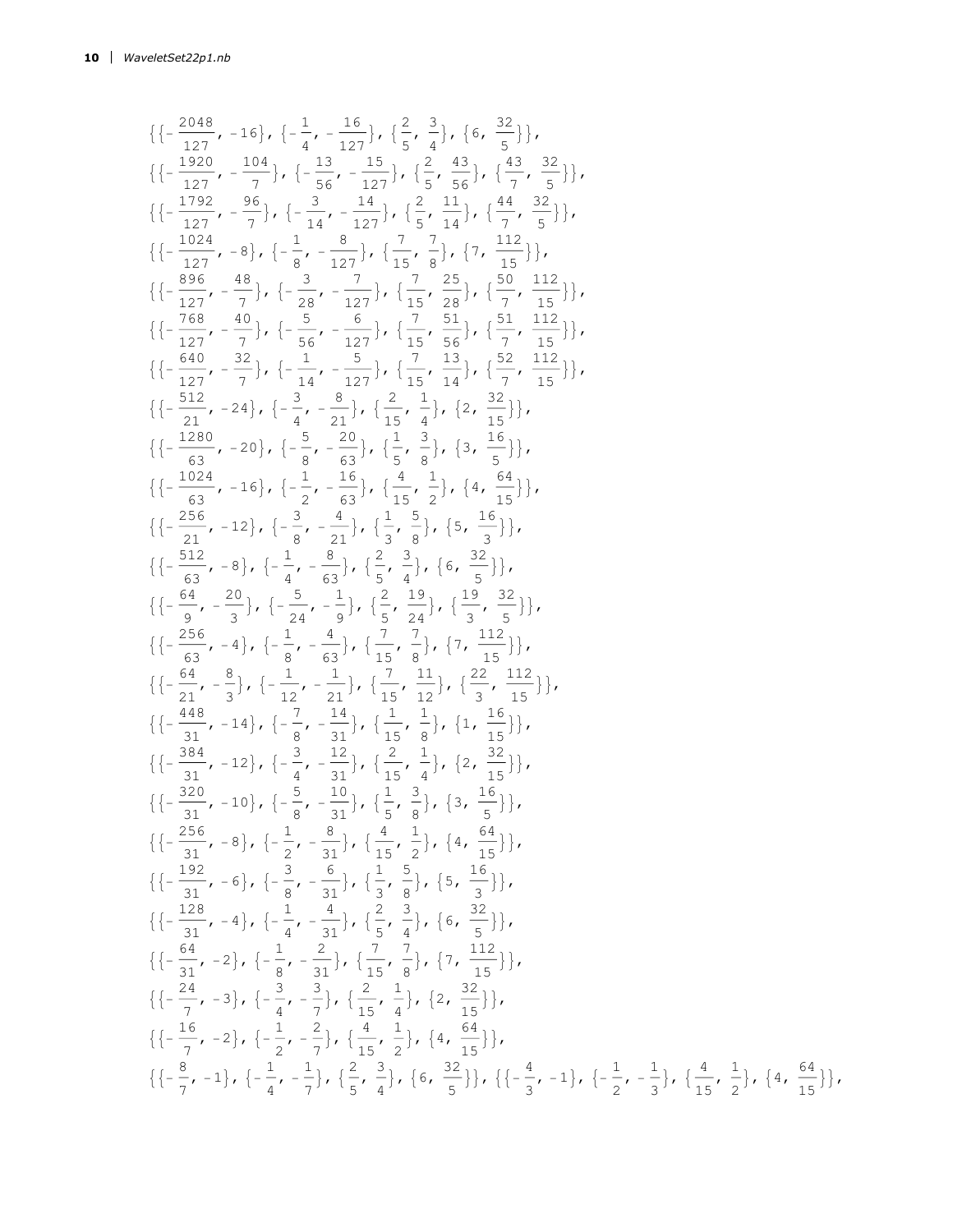$$
\{(-\frac{2048}{85}, -\frac{736}{31}), (-\frac{33}{124}, -\frac{8}{55}), (-\frac{3}{7}, \frac{101}{124}), (-\frac{101}{31}, -\frac{24}{7})\},\newline
$$
  

$$
\{(-\frac{5638}{255}, -\frac{704}{31}), (-\frac{11}{62}, -\frac{23}{255}), (-\frac{3}{7}, \frac{51}{62}), (-\frac{102}{31}, -\frac{24}{7})\},\newline
$$
  

$$
\{(-\frac{5632}{255}, -\frac{672}{31}), (-\frac{11}{24}, -\frac{22}{255}), (-\frac{3}{7}, \frac{103}{124}), (-\frac{102}{31}, -\frac{24}{7})\},\newline
$$
  

$$
\{(-\frac{1792}{85}, -\frac{640}{31}), (-\frac{5}{31}, -\frac{7}{65}), (-\frac{3}{7}, \frac{26}{31}), (-\frac{105}{31}, -\frac{24}{7})\},\newline
$$
  

$$
\{(-\frac{1024}{85}, -\frac{600}{31}), (-\frac{19}{124}, -\frac{4}{51}), (-\frac{3}{7}, \frac{105}{124}), (-\frac{105}{31}, -\frac{24}{7})\},\newline
$$
  

$$
\{(-\frac{4864}{255}, -\frac{57}{31}), (-\frac{9}{12}, -\frac{19}{255}), (-\frac{3}{7}, \frac{53}{62}), (-\frac{105}{31}, -\frac{74}{7})\},\newline
$$
  

$$
\{(-\frac{2176}{127}, -\frac{256}{15}), (-\frac{4}{15}, -\frac{17}{127}), (-\frac{3}{7}, \frac{43}{62}), (-\frac{43}{35}, \frac{24}{7})\},\newline
$$
  

$$
\{(-\frac{1192}{127}, -\frac{224}{15}), (-\frac{1}{30}, -\frac{12}{127}), (-\frac{3}{7}, \frac{41}{35}), (-\frac{44}{35}, \frac{24}{7})\},\newline
$$
<